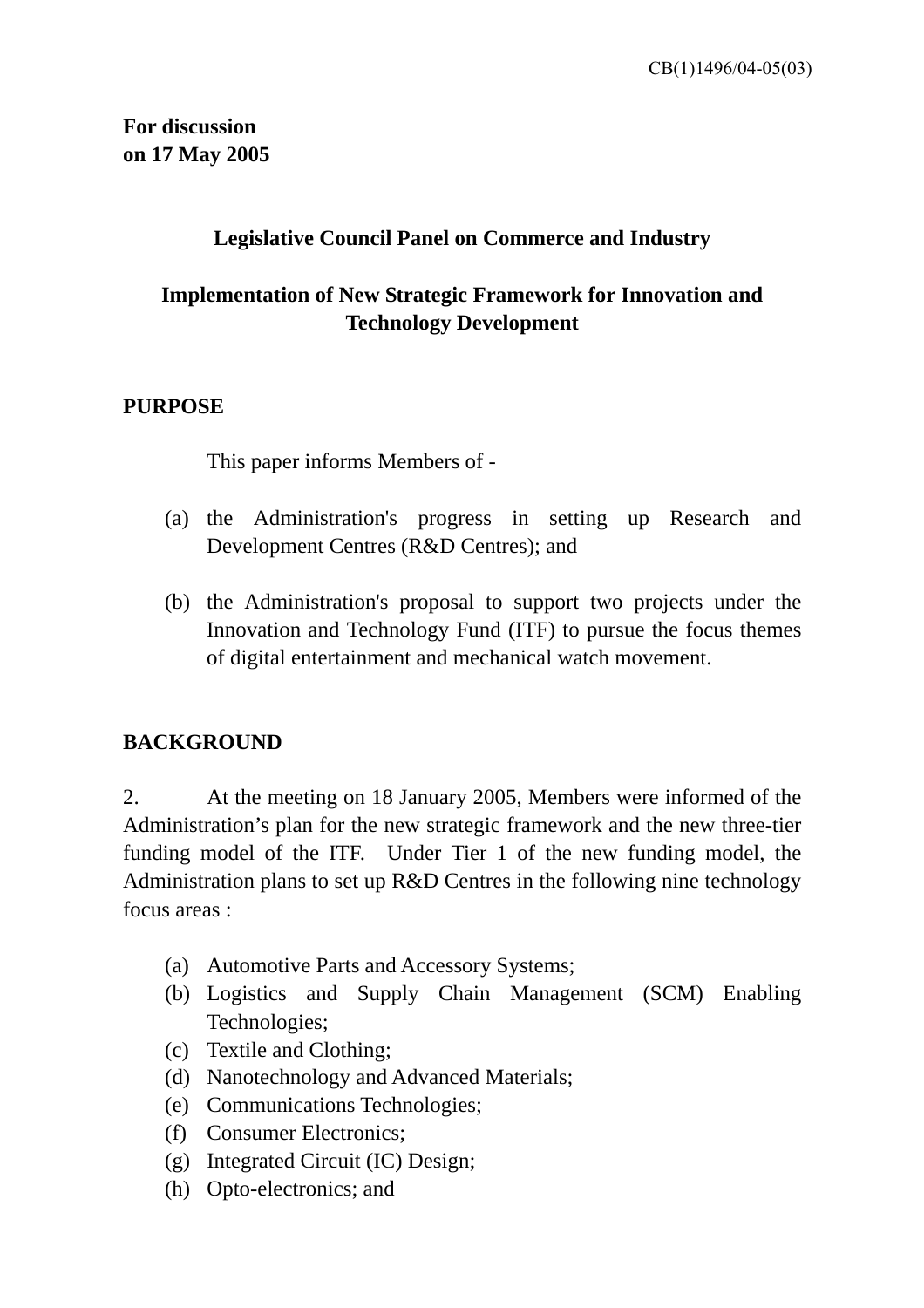(i) Chinese Medicine.

3. Under Tier 2, we will support R&D projects under the focus themes.

### **TIER ONE - R&D CENTRES**

4. In February 2005, the Administration invited those organizations which have expressed interest in hosting the R&D Centres during the consultation exercise in June 2004 to submit detailed proposals. In this regard, the Hong Kong Productivity Council (HKPC) was invited to submit a proposal for hosting the R&D Centre for Auto Parts and Accessory Systems, the Hong Kong Polytechnic University (PolyU) for the R&D Centre for Textile and Clothing, and the Hong Kong University of Science and Technology (HKUST) for the R&D Centre for Nanotechnology and Advanced Materials. For the R&D Centre on Logistics and Supply Chain Management Enabling Technologies, since more than one institution expressed interest in hosting the Centre, all interested organizations were invited to submit proposals, which would be assessed on a competitive basis. We invited the Hong Kong Applied Science and Technology Research Institute Company Limited (ASTRI) to submit a proposal on setting up an R&D Centre for Communications Technologies, Consumer Electronics, IC Design and Opto-electronics. As for Chinese Medicine, we are discussing with the industry, the academia and the Hong Kong Jockey Club Institute of Chinese Medicine Limited (HKJCICM) on the setting up of an R&D Centre for Chinese Medicine, and are considering the road map and scope for the R&D Centre before inviting proposals.

### **I. Assessment Criteria and Process**

5. An assessment panel comprising local industrialists and experts in the relevant fields was set up to assist the Innovation and Technology Commission (ITC) in assessing the R&D Centre proposals and make recommendations to the ITC. A copy of the membership of the panel is attached at **Annex A**.

6. The assessment panel met in April 2005 to examine in detail the proposals received. Apart from assessing whether the proposals follow the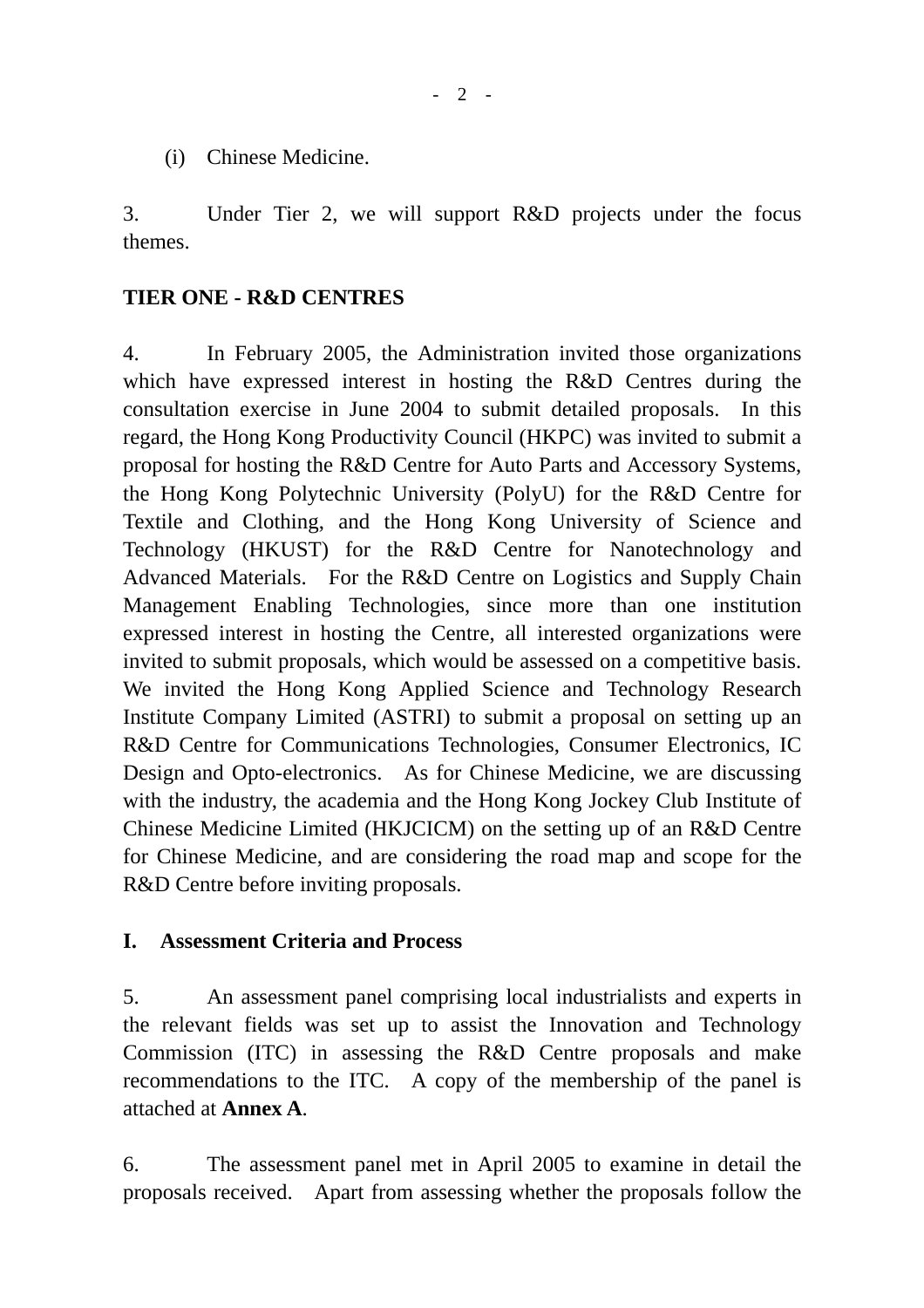operation model and general guidelines stipulated for the R&D Centres, the panel took into account, inter alia, the following factors in assessing the proposals -

- (a) the expertise and track record of the organizations involved, their contribution to the work of the R&D Centre and the quality of collaborative arrangements to achieve the intended results;
- (b) the commitment and contribution from industry partners;
- (c) the potential of the research direction and intended outcome to make a substantial contribution to local industrial and economic growth; and
- (d) the appropriateness of the amount of funding requested from ITF.

### **II. Institutional Arrangements and Operation Model of R&D Centres**

7. Each R&D Centre would have an initial term of operation of five years. The Centre should be set up as a separate legal entity such that the Centre could play an independent and impartial role in fostering cooperation among the R&D institutions and cooperation with industry partners. The Centre would recruit a full-time Centre Director responsible for overseeing and managing the operation of the Centre.

8. The Centre would establish a Steering Committee to give overall direction to the Centre and review performance against the roadmap and milestones of the Centre. The Steering Committee would comprise representatives from industry, academia and R&D institutions to ensure that there would be independent oversight of the Centre. In addition, the Centre would have a Technology Committee, comprising representatives from the industry and relevant experts from R&D institutions, to vet individual R&D projects to be undertaken by the R&D Centre, and to provide technology direction and technical advice to the Centre.

9. Since the main objective of the R&D Centre is to conduct industry oriented R&D, each R&D Centre is required to entice industry participation and contribution to the R&D projects undertaken by the Centre. In this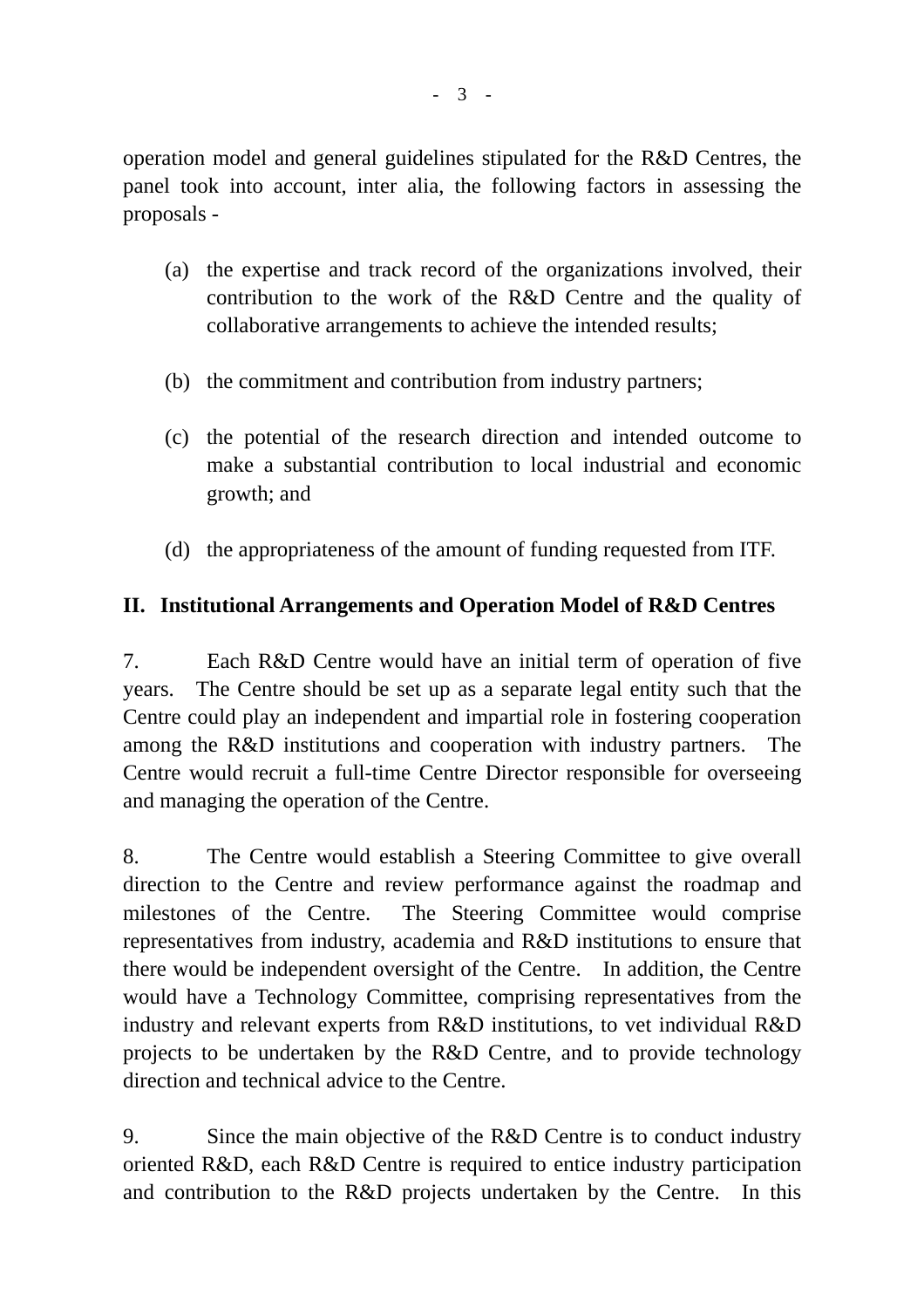regard, an R&D Centre is required to consult the industry and develop a spectrum of industry focused R&D activities covering platform research, collaborative research and contract research so that industry partners could participate in different types of research activities at different levels.

10. In soliciting industry support, an R&D Centre would need to develop a mechanism to enable industry partners to sponsor, contribute or invest in a project at different stages in the course of carrying out the R&D projects. The participation could take different forms, including, but not limited to, one or/and more of the following -

- (a) interested companies could pay a small membership fee to join the centre in order to gain access to information on project results and research outputs;
- (b) interested companies could support individual R&D projects by paying part of the R&D costs of the projects and have certain rights to further participate in the project as it progresses or to make use of project deliverables;
- (c) interested companies could bring background IP, which could be treated as equivalent to contribution subject to agreement with the R&D Centre on valuation; and
- (d) interested companies could invite an R&D Centre to undertake contract research for them by paying full project costs.

11. Except for contract research where participating companies would own all the intellectual property rights (IPs) by paying the full cost of the research, IPs generated from the R&D projects undertaken by the R&D Centre would normally be owned by the Centre. Depending on the terms of participation, the industry partners participating in the Centre could have one or more of the following rights and benefits from the R&D projects or in other forms -

 (a) having non-exclusive rights to license project IP and utilizing research output for commercial exploitation on reasonable terms to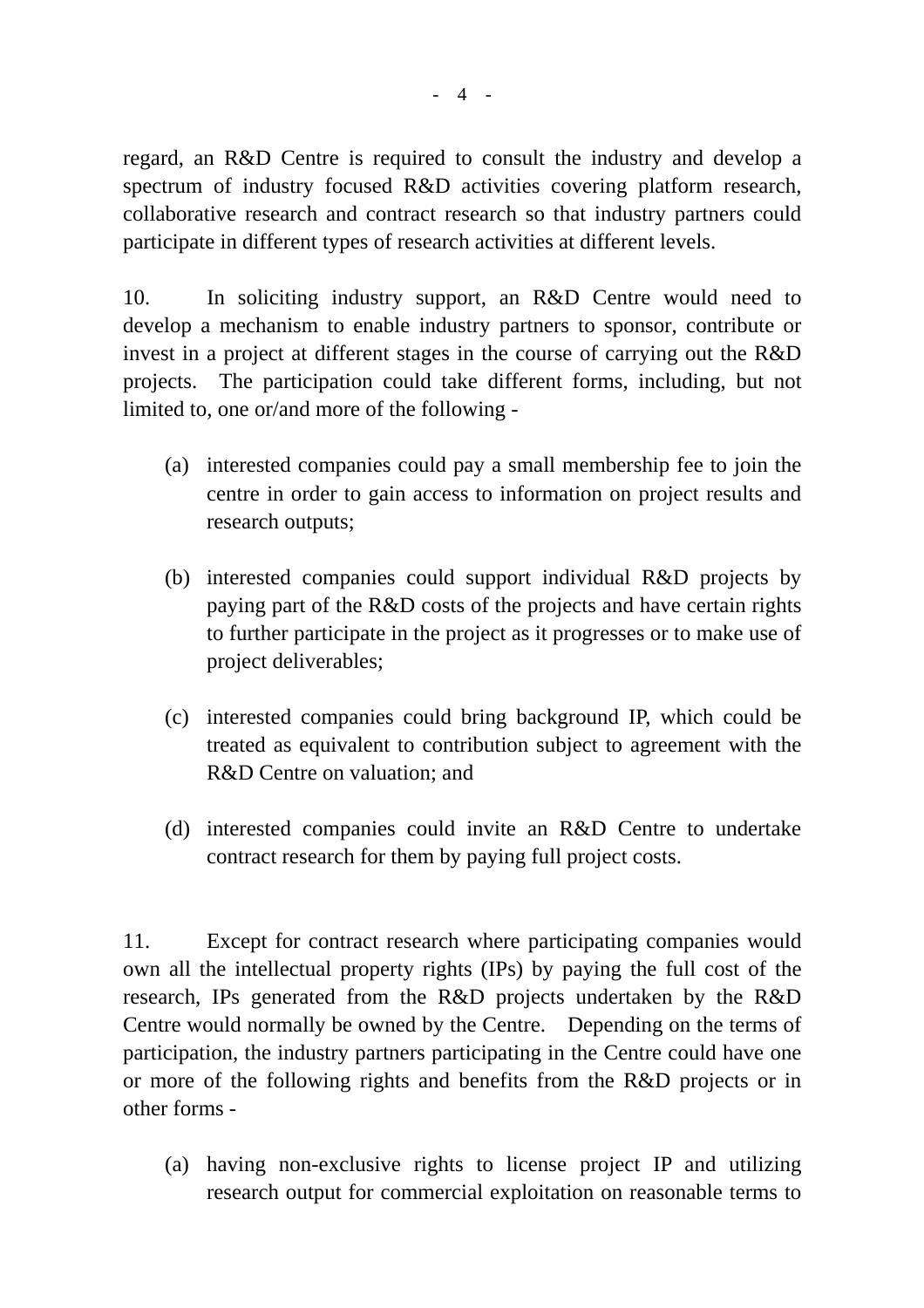be agreed by project participants; and

 (b) sharing IP benefits in direct proportion to project contribution, provided that the project contribution exceeds the threshold (say a minimum of 5% of the project costs or a figure as determined by the Steering Committee of the R&D Centre).

12. The owner of project IP should grant licences to participants of the project on a need-to-use basis and on fair terms to be agreed by project participants.

13. Exclusive licensing is generally not encouraged for platform-type R&D projects unless at least the following terms and conditions are met -

- (a) a company has contributed at least 50% of the project cost; and
- (b) the exclusive licensee would have a significant presence of industry activities in Hong Kong; or
- (c) the exclusive licensing arrangement was necessary to enable commercialization of the IP to form industry cluster; or
- (d) the exclusive licensing arrangement could generate significant economic benefits to Hong Kong.

14. The specific terms and conditions for the assignment of exclusive licence is subject to negotiations between project participants, and the granting of exclusive licence to participating companies would be subject to the assessment and approval by the respective Steering Committee and the ITC. An exclusive licence should only be granted to the intended licensee for a defined period. If the licensee does not commercialize the IP within that period, the R&D Centre would reserve the right to grant the licence to other interested parties. Notwithstanding this, the R&D Centre should also retain a royalty-free right to use, for future research purposes only, any project IP generated from a project undertaken by the Centre, regardless of whether the IP has been granted to a company exclusively or non-exclusively.

15. Each R&D Centre is required to evaluate its performance regularly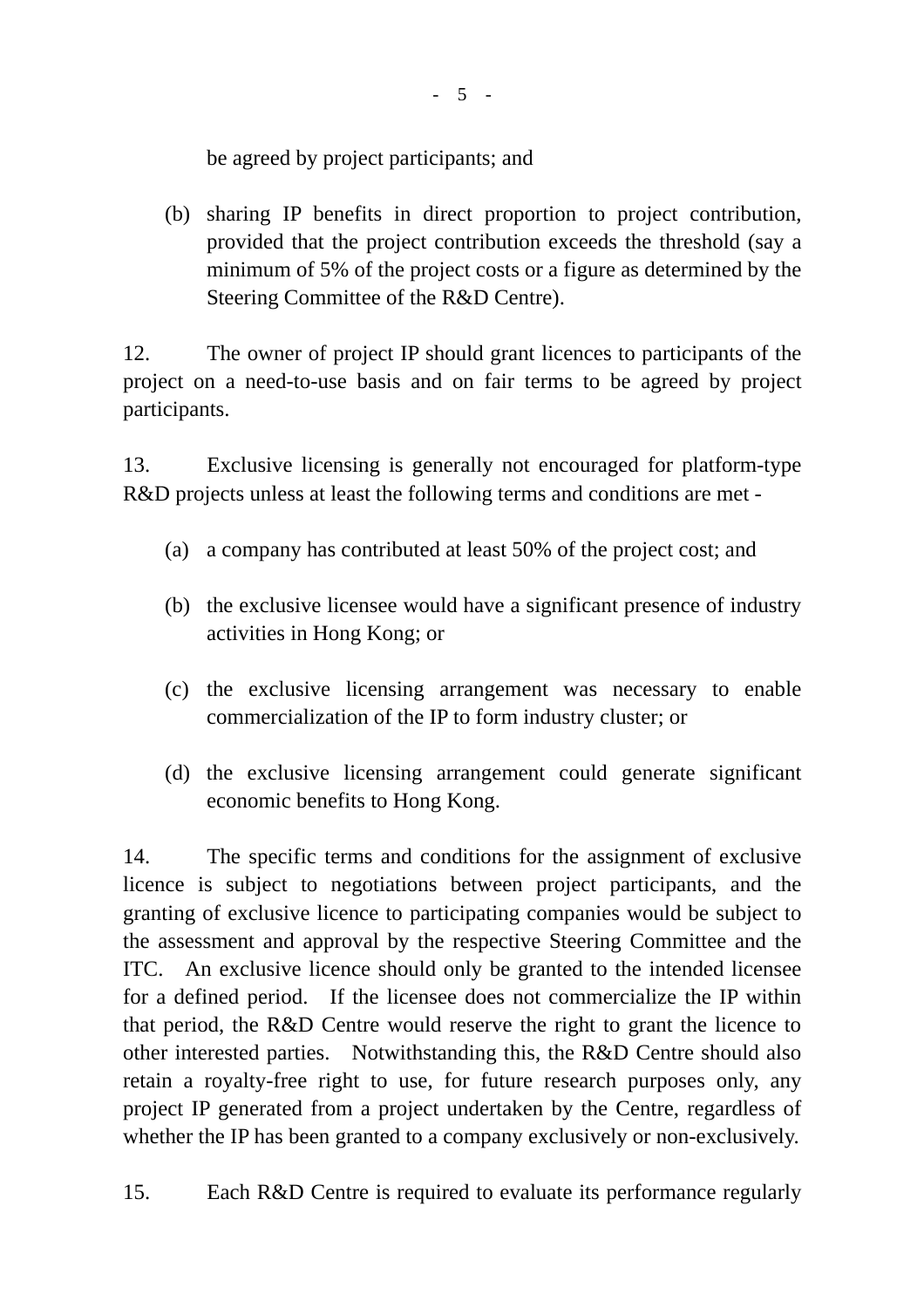according to a set of performance indicators. The performance indicators should include, but not limiting to -

- (a) industry participation as measured by the number of companies involved in R&D projects and the level of contribution made by them;
- (b) project performance as measured by whether the pre-set milestones are met timely and cost-effectively;
- (c) quality of R&D programme as measured by the number of patents granted, other IPs generated, etc.;
- (d) utilisation of research output as measured by the adoption of research output by the industry and the number of licensing agreements signed and consulting services offered, etc.;
- (e) amount of revenue generated from R&D projects;
- (f) number of researchers trained and participated in R&D projects; and
- (g) overall contribution to the economy of Hong Kong.

### **III. Corporate Governance**

16. Each R&D Centre is required to establish detailed guidelines on its corporate governance, including -

- (a) the management and control of the operation of the Centre;
- (b) mechanism for periodic update and review of the R&D programme;
- (c) project vetting, management and administration, and review mechanism;
- (d) reporting requirement, submission of annual report of the Centre and progress report of the projects to the Technology Committee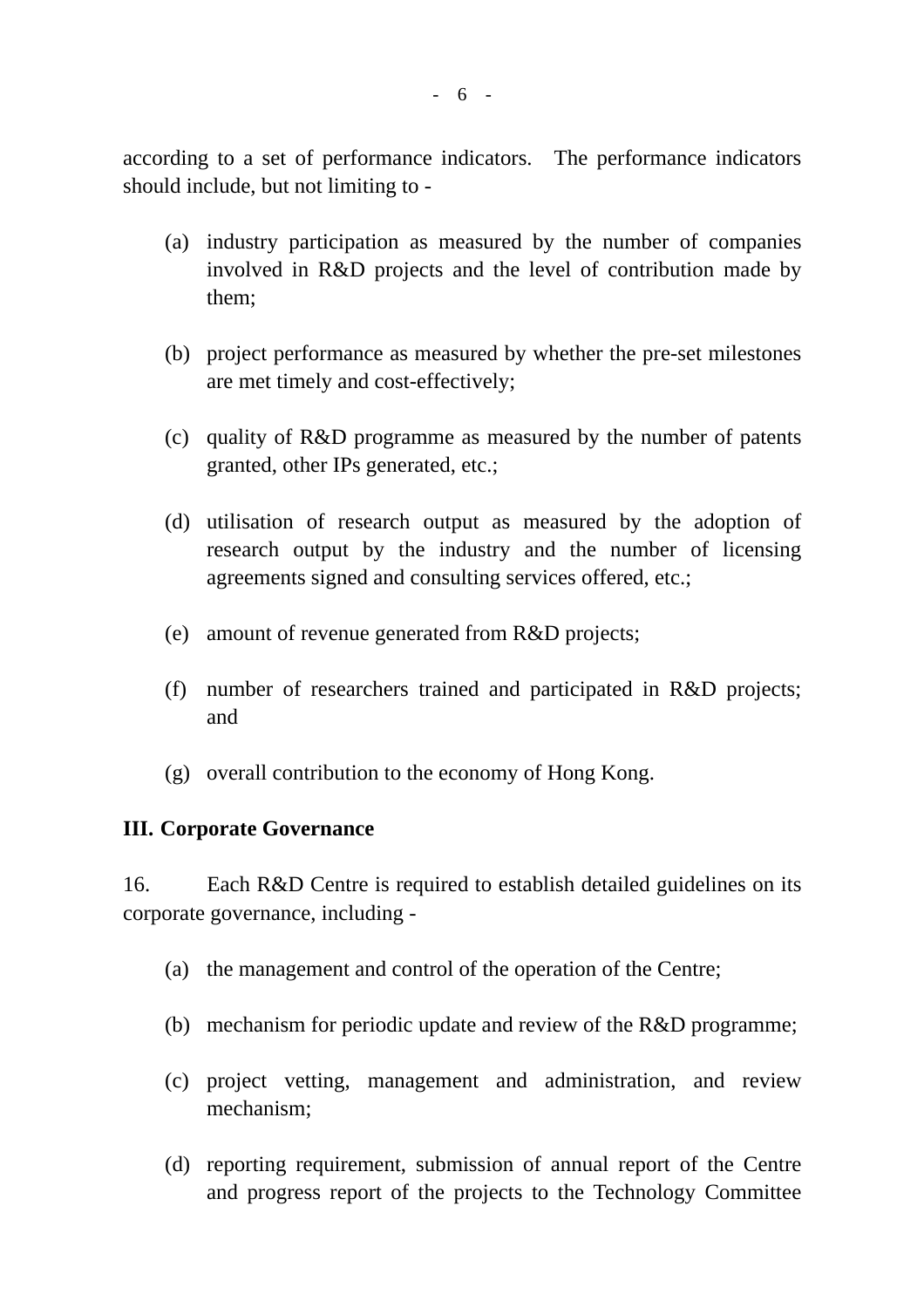and Steering Committee; and

(e) control and auditing arrangements.

### **IV. Funding Arrangement**

17. As far as the funding arrangement is concerned, since the new innovation and technology strategy has been designed to meet the current and future expected demands of the industry in Hong Kong and the PRD, we expect substantial commitment and support from the industry on the projects to be conducted in the R&D Centres. While the ITF would provide funding for maintaining the operation of the Centres for five years, the Centres would need to look for industry contributions to cover part of the funding required for projects to be conducted in the Centres. For platform type projects (i.e. technology that would be adopted by a wide base of companies), we would expect a contribution of not less than 10% of the project costs to be obtained from the industry before a full project will be allowed to proceed. For contract research type of projects, we would require the requesting company to fund 100% of the costs involved. For collaborative projects, the funding would be made in proportion to the share of the IP rights that would be generated as a result of the research project. In addition, as the R&D Centres ramp up their operation, we expect them to generate income from its R&D projects through commercialization of the project deliverables. The income so generated would be reserved for meeting the R&D Centre's expenditure needs in the future. According to the initial business plans of the Centres, many of them are expected to be able to have up to 40% contributions from the industry as they ramp up to the  $5<sup>th</sup>$  year of operation.

### **V. R&D Centre Proposals**

### *Nanotechnology and Advanced Materials*

18. HKUST's proposal aims to develop new and value-added products; improved manufacturing processes through nanotechnology; and advanced material technologies for various local industries and industries in the Pearl River Delta (PRD) region. The five-year operating cost of the proposed R&D Centre is \$61.4 million. The Centre will first initiate about 44 projects related to four technology areas, namely, Nanomaterials, Nanoparticles, and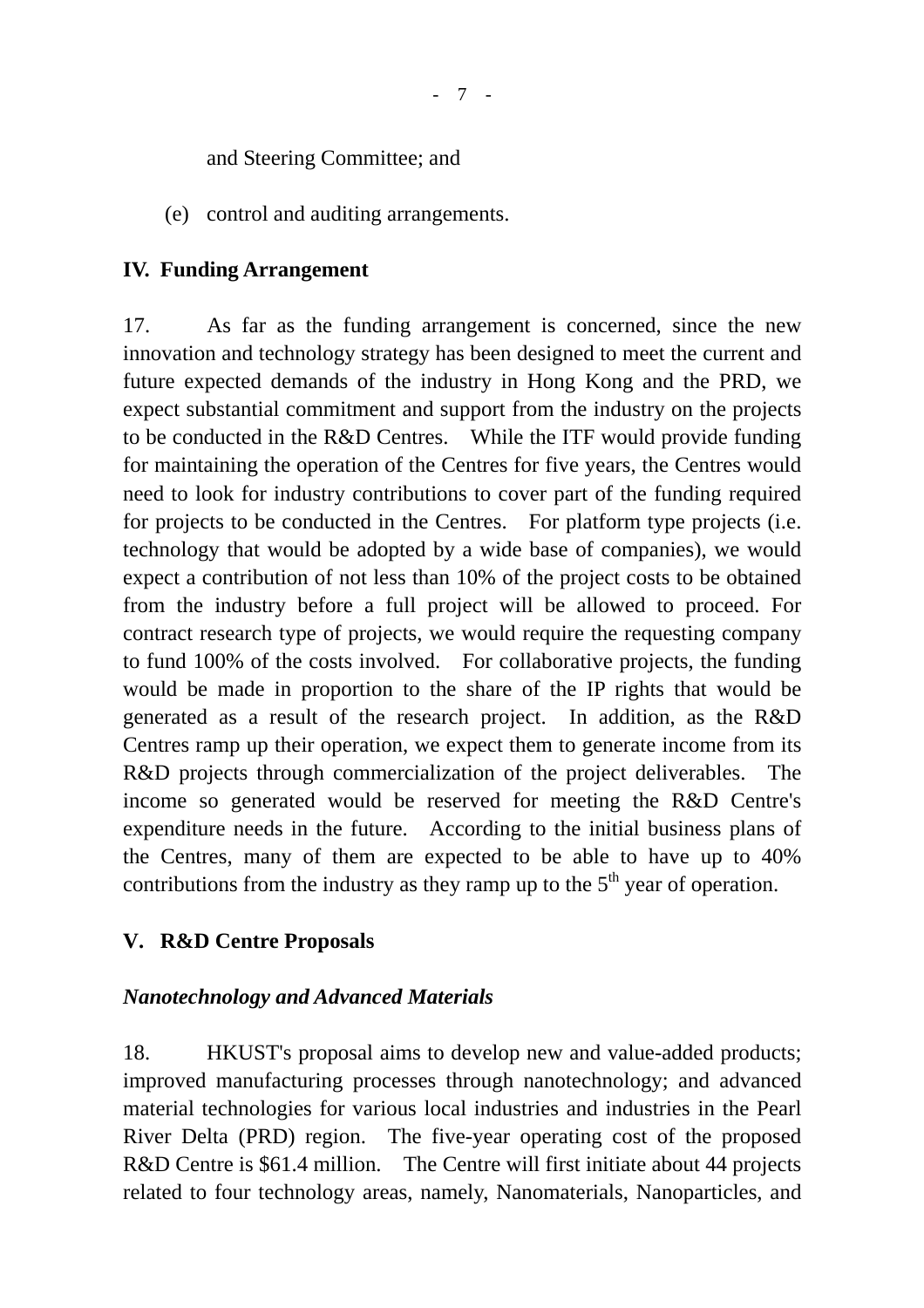Nanotechnology Enabled Products; Nanoelectronics; Advanced Materials; and Advanced Manufacturing. In response to some advisers in their International Advisory Committee, the Centre will also provide fast response technical services particularly to SME companies, enhancing human resources in nanotechnology, and act as an information centre for latest technology development including safety and environmental regulations in the areas. The total expenditure for these R&D projects is about \$350.7 million. The amount requested from the ITF to meet the five-year operating cost and the R&D project expenditure is \$270 million, including the setting up of a pilot line for demonstrating display and lighting technologies<sup>1</sup>. The University has already secured a total cash contribution amounting to \$20 million from more than 80 relevant companies.

Details of HKUST's proposal is at **Annex B**.

### *Textile and Clothing*

19. PolyU's proposal aims to set up a leading centre of excellence in research, development and technology transfer in fashion and textile technologies. It would be a Hong Kong-wide R&D Centre to support the continual development of technologies to enhance the competitiveness of the local fashion and textile industry. The five-year operating cost of the R&D centre is \$60.25 million. The Centre will initiate around 105 projects and focus on four areas, namely, new materials, textiles, and apparel products; advanced textile and clothing production technologies; product design and evaluation technologies; and enhanced industrial systems and infrastructural. The total expenditure for these R&D projects is about \$360 million. The amount requested from the ITF to meet the five-year operating cost and the R&D project expenditure is \$[2](#page-7-1)75 million.<sup>2</sup> PolyU has already secured a total cash contribution of over \$ 61 million from the textile and clothing industry.

Details of PolyU's proposal is at **Annex C**.

<span id="page-7-1"></span> $2$  ditto

 $\overline{a}$ 

<span id="page-7-0"></span><sup>&</sup>lt;sup>1</sup> The operating cost includes where appropriate the salaries of the Centre Director, other core administrative staff and the marketing and research team, the administrative overheads and other general expenses in operating the Centre. As regards the R&D project expenditure, the items to be funded will follow the existing guidelines on funding from the ITF, including the salaries of research staff employed for conducting the project, equipment and consumables specifically purchased for the project, etc. 2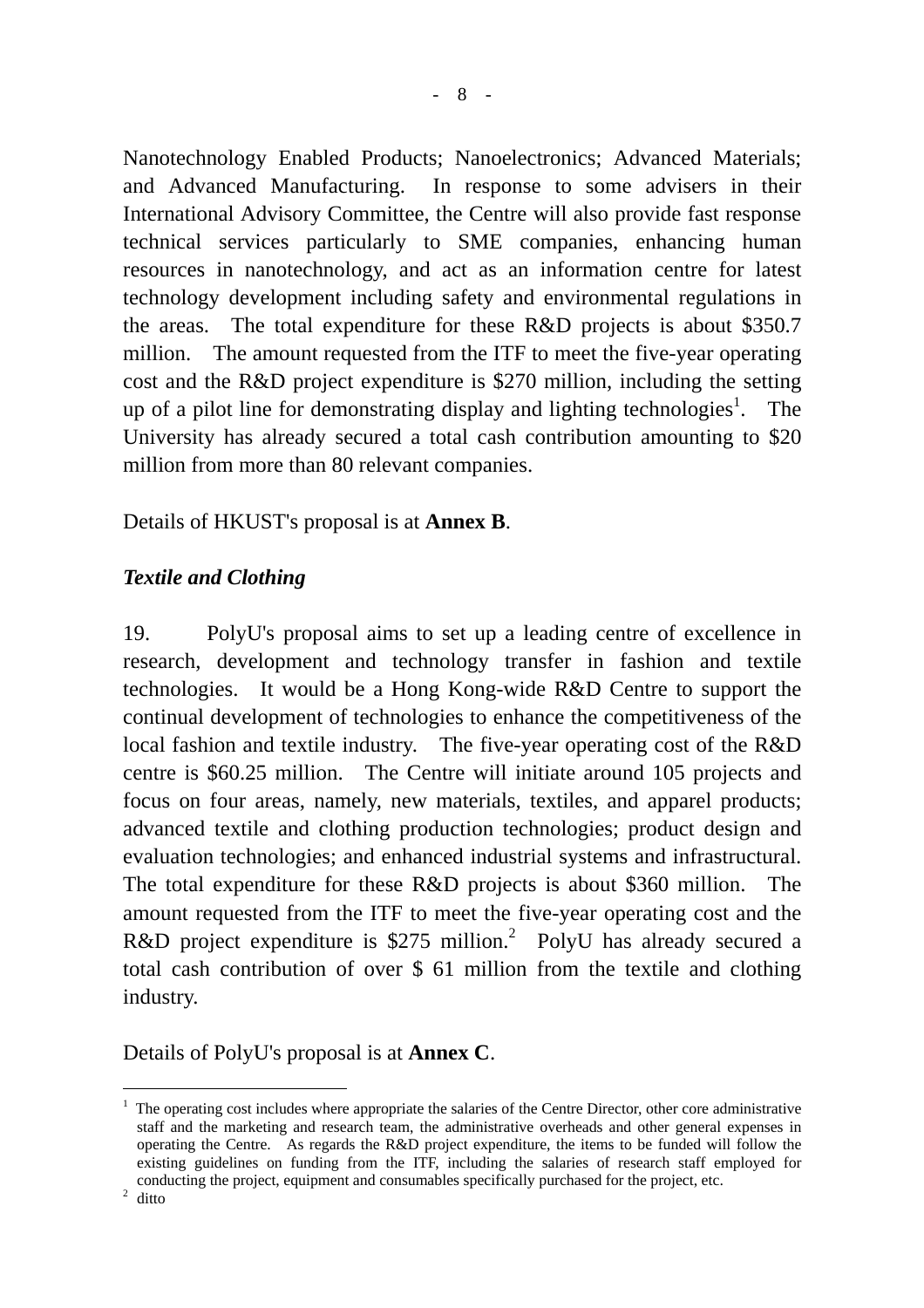#### *Auto Parts and Accessory Systems*

20. HKPC's proposal aims to provide an establishment to undertake market led R&D projects as well as to commercialize the R&D results with the collaboration of industry, universities and technology institutes in the area of auto parts and accessory systems. The Centre would assist the industry to develop competitive new products and technologies to capture market opportunities and enhance the capabilities of industry in market intelligence, management, product design, quality standards and technical skills for meeting international requirements. The five-year operating cost of the Centre is \$60 million. It would initiate about 110 projects falling under five technology areas, i.e. electronic software, safety, environmental, advanced materials manufacturing and advanced propulsion. The total expenditure for these R&D projects is about \$441 million. Separately, testing facilities for auto parts and accessory systems would need to be established in Hong Kong in order to provide support for the products developed from these projects. In this regard, the total amount requested from the ITF to meet the five-year operating cost, the R&D project expenditure and the cost for installation and upgrading of existing testing facilities in the local universities is  $$349.9$  $$349.9$  $$349.9$  million.<sup>3</sup>

Details of HKPC's proposal is at **Annex D.** 

 $\overline{a}$ 

### *Logistics and Supply Chain Management Enabling Technologies*

21. We have received two submissions. One is a joint submission by HKU, CUHK and HKUST. The proposal aims to establish a Logistics and Supply Chain Management (LSCM) Enabling Technologies R&D Centre to foster the development of core competencies in applied R&D in logistics and supply chain related technologies, with initial focus on RFID, and to facilitate the adoption of these technologies by industries in Hong Kong and Mainland. The five-year operating cost of the R&D Centre is \$52.17 million. The Centre targets to conduct about 80 projects in 5 years and will initiate

<span id="page-8-0"></span> $3$  The operating cost includes where appropriate the salaries of the Centre Director, other core administrative staff and the marketing and research team, the administrative overheads and other general expenses in operating the Centre. As regards the R&D project expenditure, the items to be funded will follow the existing guidelines on funding from the ITF, including the salaries of research staff employed for conducting the project, equipment and consumables specifically purchased for the project, etc.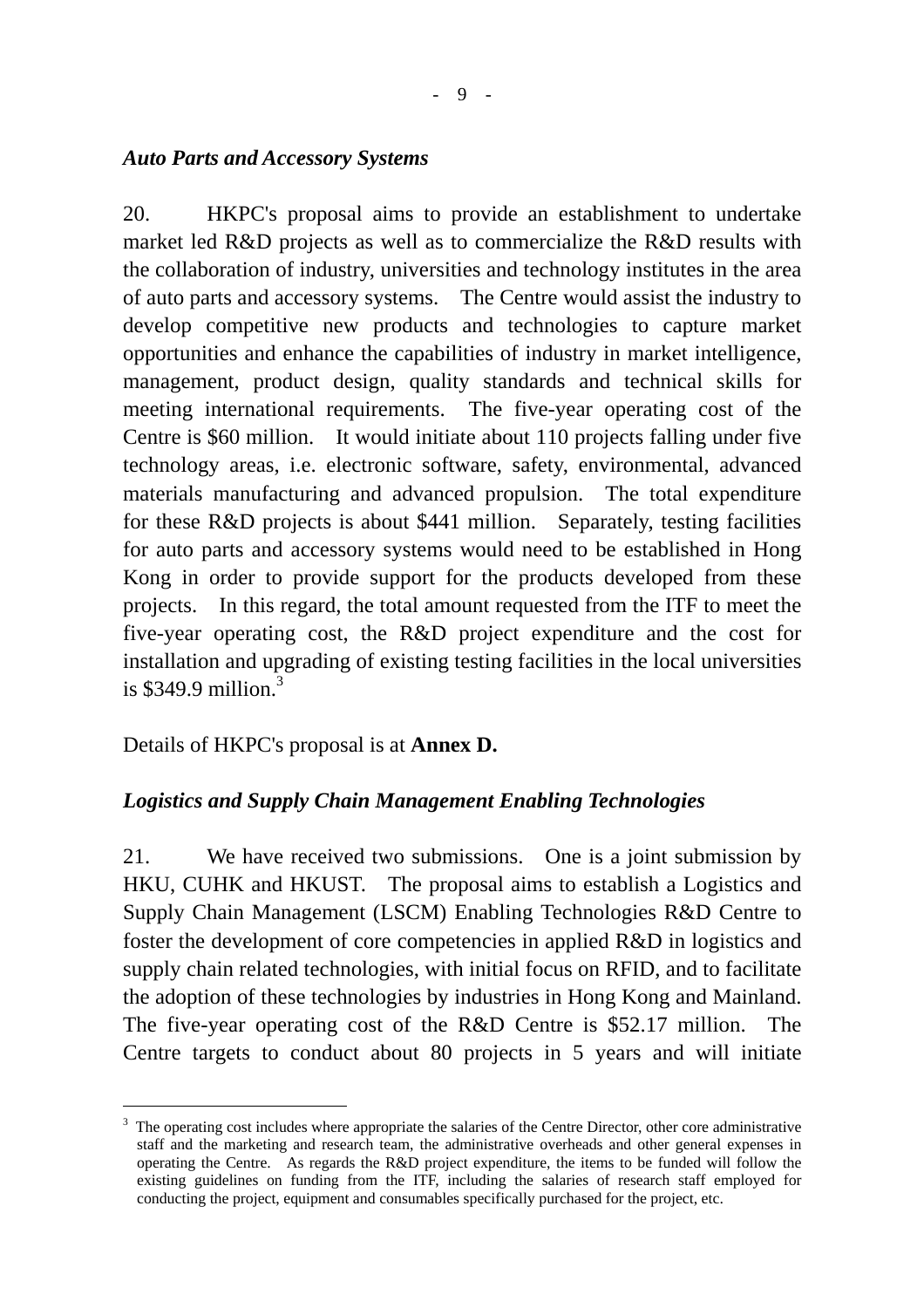projects in three major technology areas, namely, (1) RFID tag and reader technologies; (2) networking and infrastructure technologies; and (3) applications and decision support technologies. The total expenditure for these R&D projects is about \$419 million. The amount requested from the ITF to meet the five-year operating cost and the R&D project expenditure is  $$306.9$  million.<sup>4</sup>

Details of HKU, CUHK and HKUST's joint submission is at **Annex E**.

22. Another proposal is submitted by PolyU. The proposal aims to set up an RFID automation centre which focuses on the development of specific RFID systems for use in counterfeit, physical asset management, smart warehouse, work-in-process automation, and knowledge-based point-of-sales for different industrial sectors. The five-year operating cost of the proposed Centre is \$12.7 million. The Centre targets to conduct 16 projects in 5 years and will initiate projects in four major technology areas, namely, (1) tag and reader technologies; (2) infrastructure; (3) counterfeit/ asset management/ commercial application; and (4) manufacturing automation.

Details of PolyU's proposal is at **Annex F**.

### *ASTRI's R&D Centre Proposal*

 $\overline{a}$ 

23. ASTRI's proposal covers four technology focus areas, i.e. Communications Technologies, Consumer Electronics, IC design and Opto-electronics.

24. On communications technologies, the proposal aims to provide world-class innovative and competitive wireless communications technologies addressing the needs of industries in Hong Kong, the PRD Region, and the Greater China region. The Centre will initiate projects in four key focus areas, namely, advanced personal and home networking technologies; broadband wireless access mobile platforms; cellular

<span id="page-9-0"></span><sup>&</sup>lt;sup>4</sup> The operating cost includes where appropriate the salaries of the Centre Director, other core administrative staff and the marketing and research team, the administrative overheads and other general expenses in operating the Centre. As regards the R&D project expenditure, the items to be funded will follow the existing guidelines on funding from the ITF, including the salaries of research staff employed for conducting the project, equipment and consumables specifically purchased for the project, etc.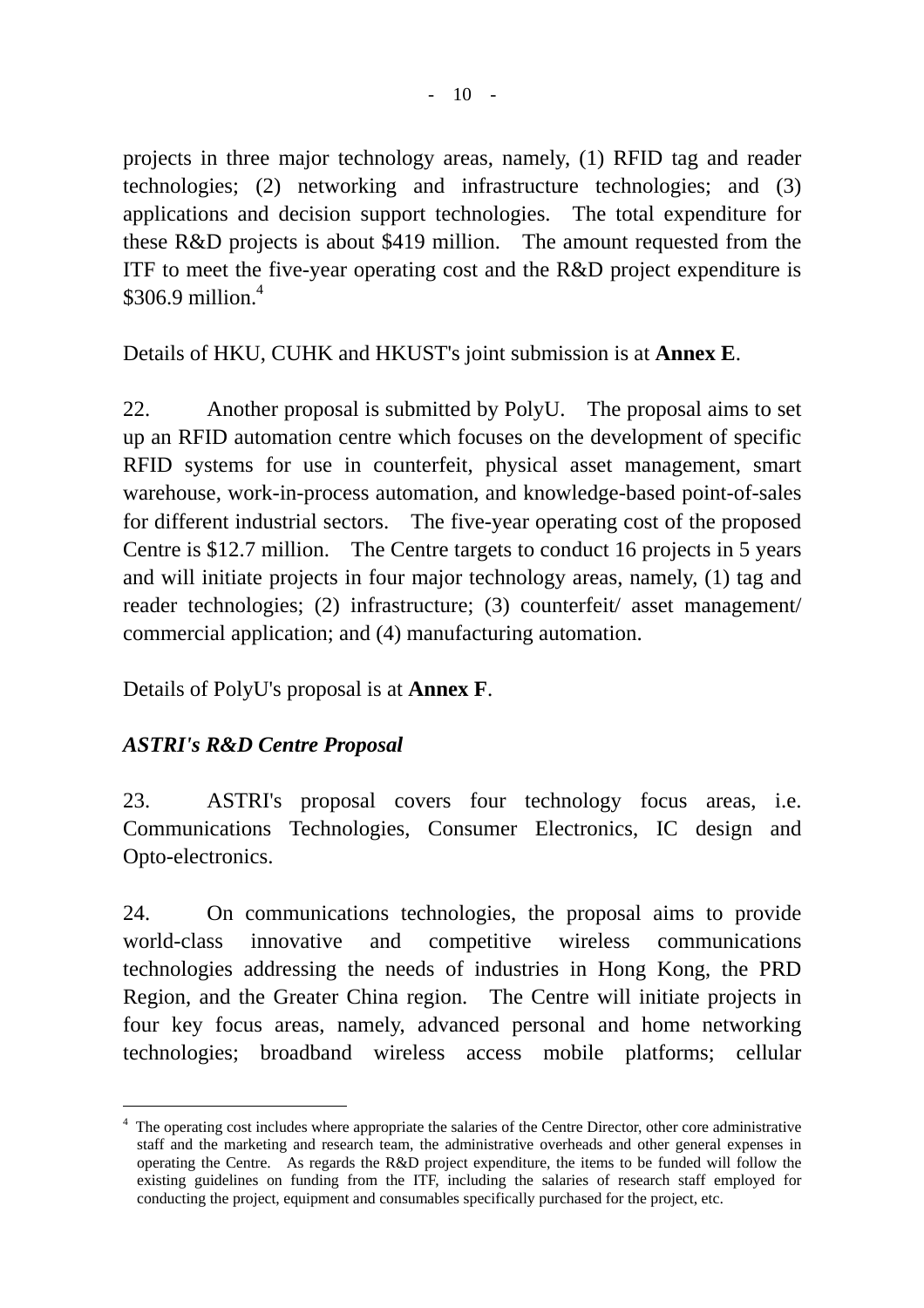communications solutions and applications; and digital TV broadcast technologies and applications.

25. On consumer electronics, the proposal aims to enable Hong Kong to become the innovation and design hub for consumer electronics in the Greater China region. The Centre will focus on providing key technologies and platforms to enable innovative product development. It will also provide infrastructure to support product realization, facilities and tools for standards compliance and testing, technical training and market intelligence. Five major technology areas have been identified for R&D: digital broadcasting technology, home media technology, portable media technology, multimedia communications technology and pervasive service technology.

26. On IC design, the proposal aims to build up advanced IC design expertise in Hong Kong and to disseminate these technologies to companies in Hong Kong, the PRD and the Greater China region. The R&D programme will focus on developing application specific IP cores, nurturing local IC design expertise, and building up local IC design infrastructure and standard-knowledge bases. Four focus areas have been identified for development: lower power design, analog and mixed signal design and integration, embedded software, and integration and test.

27. On opto-electronics, the proposal aims to stimulate the growth in the germinating opto-electronics industry in Hong Kong and PRD. The R&D programme will focus on the development of core photonics technologies and consumer opto-electronics. Five core technology platforms have been identified for development: polymer optical fiber, opto-electronics IC, optical devices, opto-electronic packaging and sensor technology.

28. Since ASTRI itself is an applied research institution and the organization and management infrastructure is already in place, the Institute does not propose to establish separate legal entities for operating the above four R&D programmes. In order to create better synergy and coordination among the four technology areas to avoid overlapping, ASTRI would establish a single R&D Centre for Information and Communications Technologies (ICT) covering these four R&D programmes. The Centre would be subsumed as a unit within ASTRI and ASTRI's CEO would also be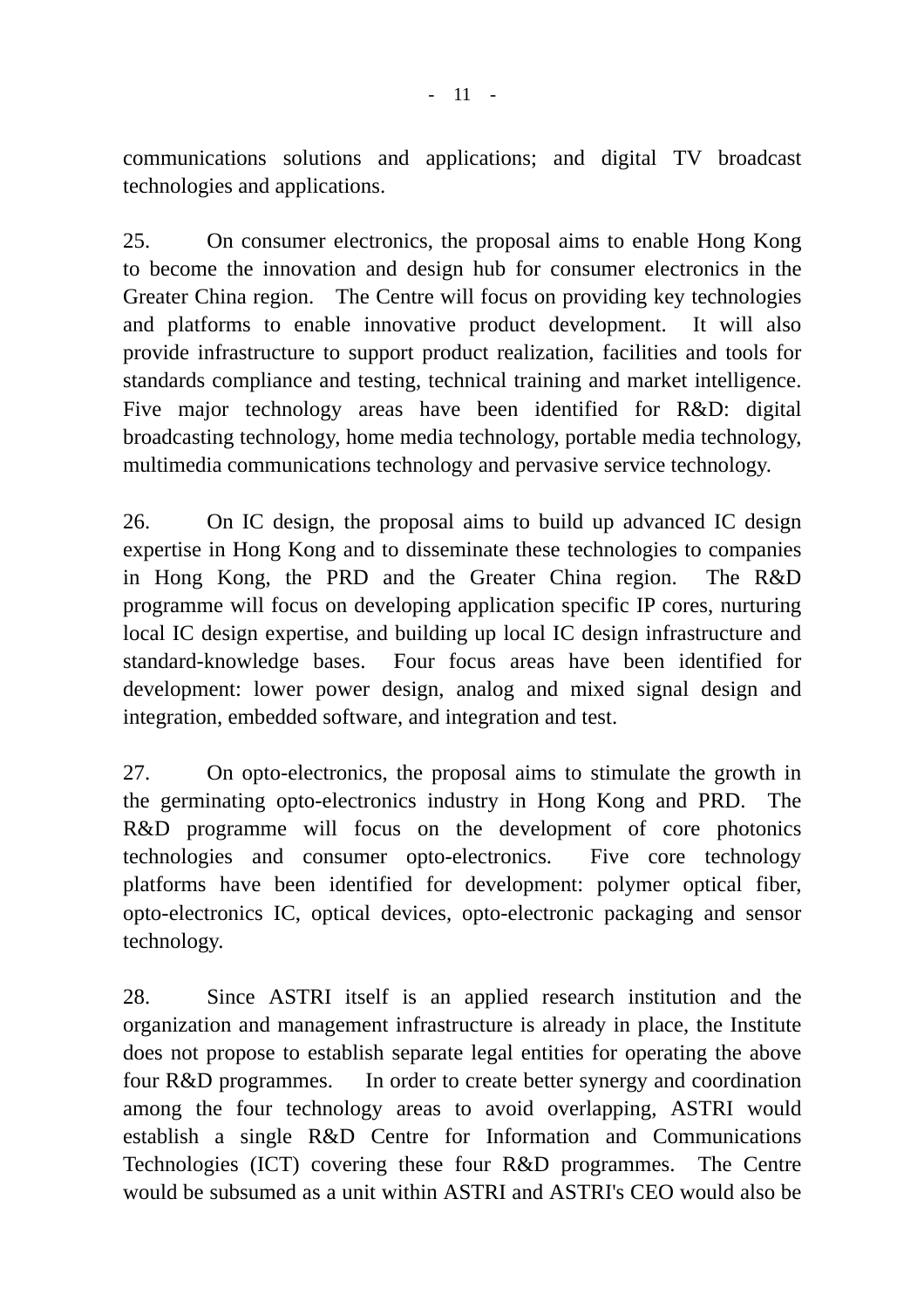responsible for overseeing and managing the operation of the Centre. Otherwise, the operation of ASTRI's R&D Centre for ICT is similar to those proposed by other institutions and it is in line with the operation model and general guidelines stipulated for the Centres.

29. The five-year operating cost of ASTRI's R&D Centre is \$292.9 million. The total expenditure for the R&D projects covering the above four areas is about \$1,799.3 million, and the amount requested from the ITF to meet the five-year operating cost and the R&D project expenditure is \$1,700 million.<sup>5</sup>

Details of ASTRI's proposal is at **Annex G**.

 $\overline{a}$ 

### **VI. Recommendations made by the Assessment Panel**

30. Having thoroughly examined the R&D Centre proposals submitted by interested organizations, the panel has supported the setting up of the following R&D Centres -

- (a) establishment of an R&D Centre for nanotechnology and advanced materials hosted by HKUST at a maximum ITF funding of \$270 million;
- (b) establishment of an R&D Centre for textile and clothing hosted by PolyU at a maximum ITF funding of \$275 million;
- (c) establishment of an R&D Centre for automotive parts and accessory system hosted by HKPC at a maximum of ITF funding of \$349.9 million;
- (d) establishment of an R&D Centre for logistics and supply chain management enabling technologies co-hosted by HKU, CUHK and HKUST at a maximum ITF funding of \$307 million. However,

<span id="page-11-0"></span><sup>&</sup>lt;sup>5</sup> The operating cost includes where appropriate the salaries of the Centre Director, other core administrative staff and the marketing and research team, the administrative overheads and other general expenses in operating the Centre. As regards the R&D project expenditure, the items to be funded will follow the existing guidelines on funding from the ITF, including the salaries of research staff employed for conducting the project, equipment and consumables specifically purchased for the project, etc.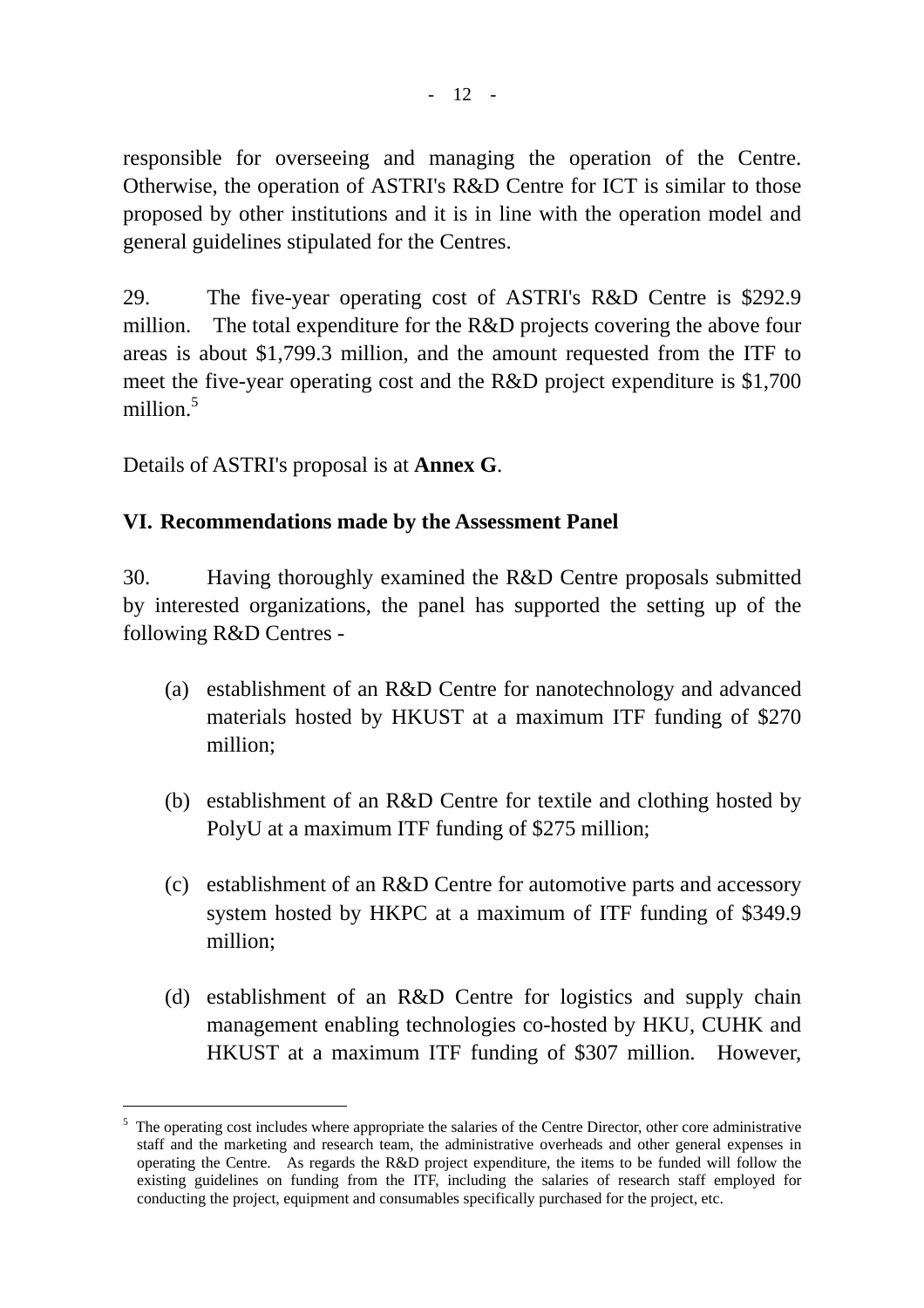they should liaise with PolyU to consider how some of the latter's proposed projects could be subsumed into the R&D programme of the proposed Centre; and

 (e) establishment of an R&D Centre for ICT at ASTRI covering R&D programmes on Communications Technologies, Consumer Electronics, Integrated Circuit Design and Opto-electronics at a maximum ITF funding of \$1,700 million.

31. The above ITF funding support for each Centre covers both the operating cost and part of the R&D project expenditure for the initial five years.

## **VII. Corporate Governance and Control Mechanism**

32. The Administration attaches a lot of importance to the corporate governance and control mechanism of each R&D Centre. At the institutional level, the composition and appointment of the Steering Committee and Technology Committee would need to be accepted by the Administration in order to ensure that there would be independent oversight of the Centre. The Commissioner for Innovation and Technology or his representative would be represented at the Steering Committee and Technology Committee of each R&D Centre.

33. Each R&D Centre is required to establish detailed guidelines on its corporate governance as set out in paragraph 16 above. The guidelines would need to be endorsed by the Centre's Steering Committee and approved by the Administration.

34. The Administration would monitor and control all the R&D Centres at two levels. For the five-year operating cost of the R&D Centres, all R&D Centres are required to conduct regular annual reviews, which critically assess the performance of the R&D Centre as a whole against its milestones as stated in the R&D Centre proposal during the five-year funding period. Each Centre is required to submit annual reports during the five-year period describing the operation and achievement of the Centre. In addition, each R&D Centre is required to submit quarterly financial statement to the Administration reporting on the income and expenditure of the Centre and the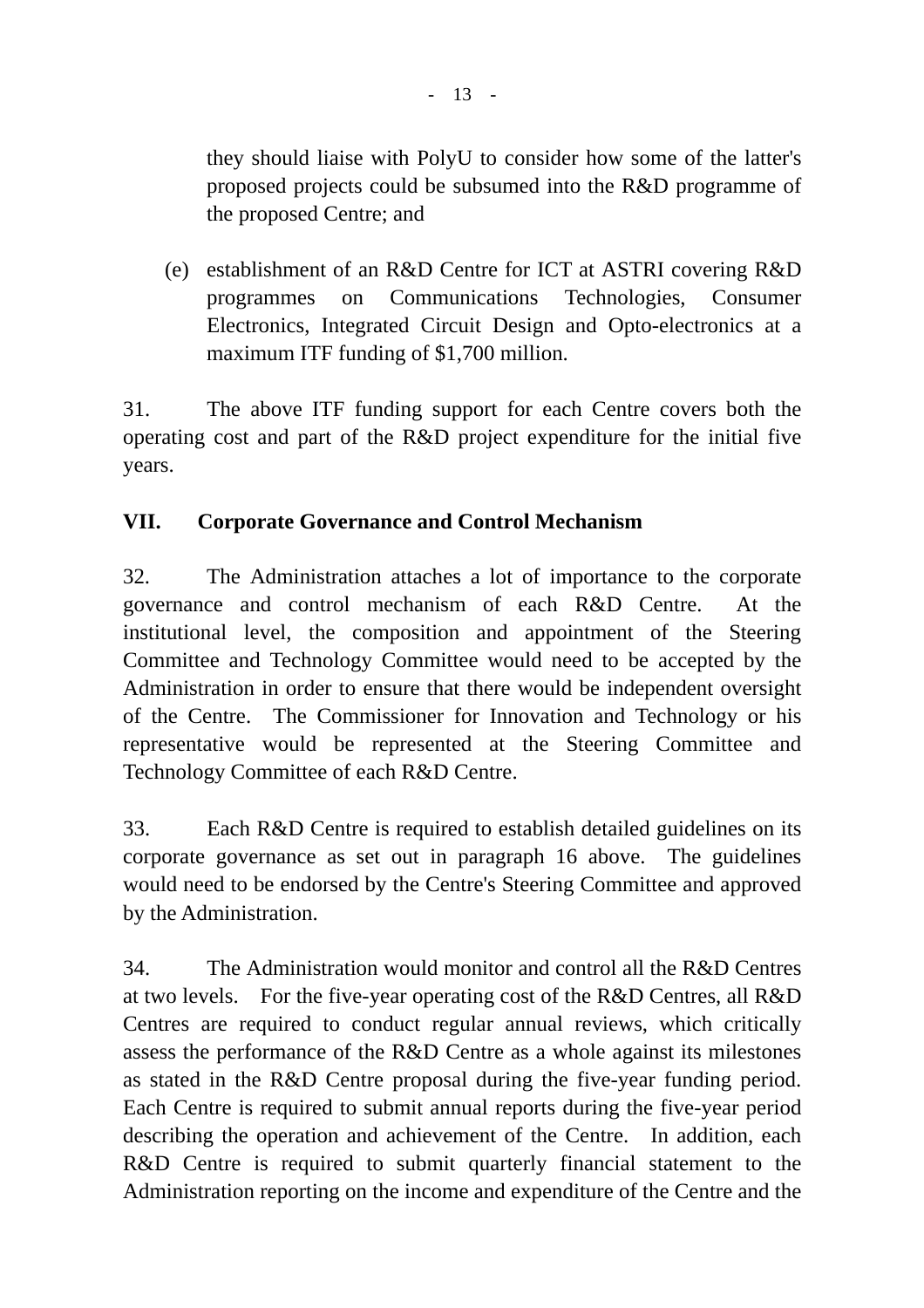cashflow requirements. ITF grants will be disbursed by instalments on a quarterly basis, and the disbursement will be contingent upon acceptance of the quarterly financial statement and the annual report by the Administration.

35. To ensure that the ITF fund has been fully and properly applied to the operation of the Centre, each R&D Centre is required to submit annual and final audited accounts for the operation of the Centre audited by an independent auditor.

36. For the funding of individual R&D projects, the R&D Centre would need to submit each and every project which requires funding support from the ITF to the the Administration for approval. The Administration would take into account the recommendation of the Technology Committee of the R&D Centre and the amount of contribution from the industry to the project in considering whether to approve a project. Once an R&D project is approved, each R&D Centre will be required to submit half-yearly progress reports to the Administration for each R&D project supported by ITF funding. The project progress report will describe the progress against its milestones stated in the project proposal. The progress report will first be reviewed by the Technology Committee of each R&D Centre and is required to be endorsed by the Committee before submitting to the Administration. ITF grants will be disbursed by instalments, and the disbursement will be contingent upon acceptance of the progress report by the Administration. The Administration has the right to terminate the funding of the project at any time if the project lacks on-going industry support or lacks progress in a material way or there is evidence that the chance of completing the project in accordance with the approved project proposal is low.

37. Similarly, an R&D Centre will be required to submit annual and final audited accounts for each R&D project carried out by the Centre audited by an independent auditor.

38. The Administration would report on the operation and performance of the R&D Centres to the LegCo Panel on Commerce and Industry annually in order to ensure transparency and public accountability.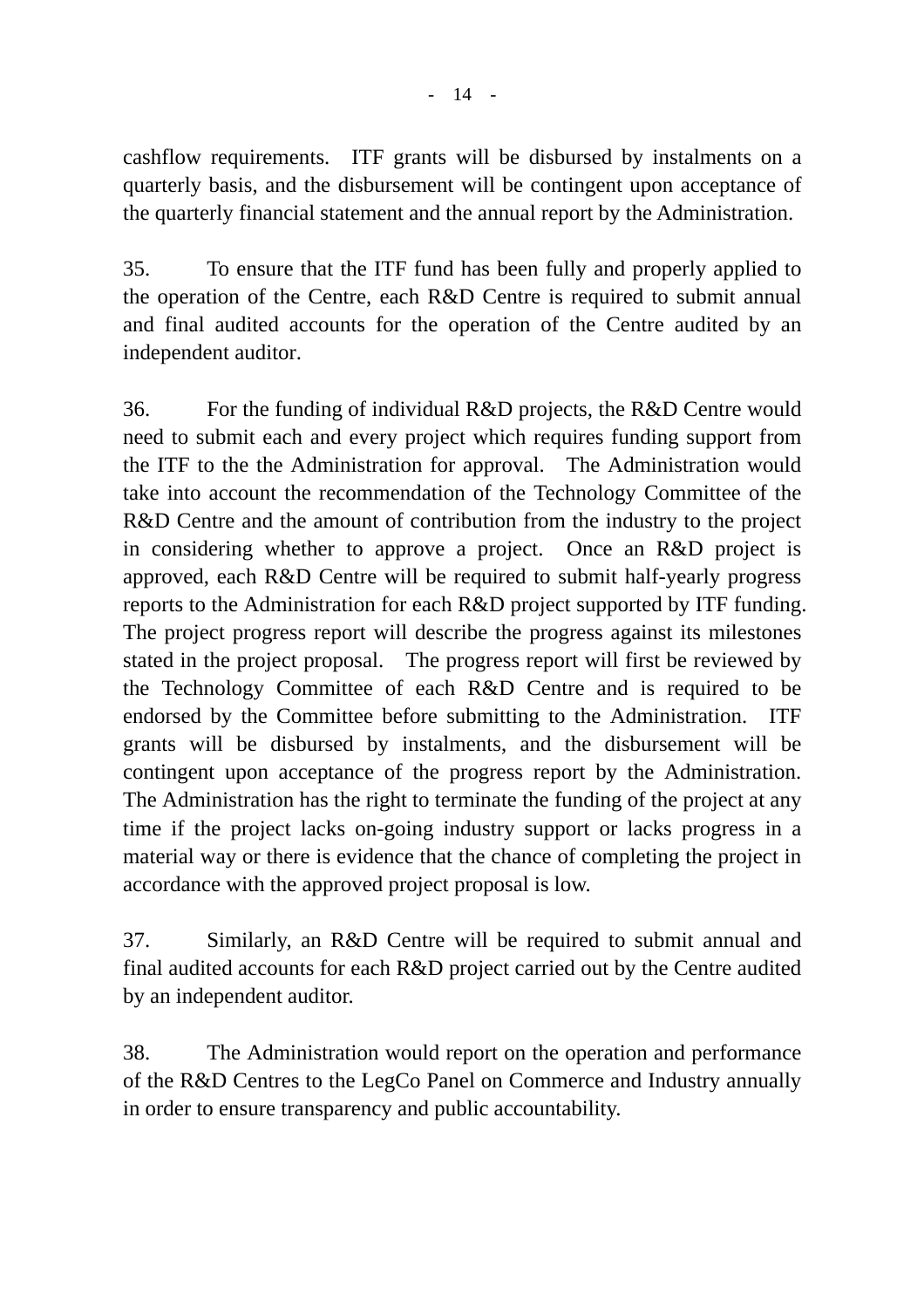### **VIII. Major Reviews and Exit Strategy**

39. Apart from conducting regular annual reviews on the performance of the Centres and project review of individual R&D projects, all R&D Centres are required to conduct two major reviews, one in the second year and the other in the fourth year. The first major review will critically examine, inter alia, -

- (a) whether the R&D programme and direction could actually meet the industry demand as reflected by the industry contribution and participation; and
- (b) whether the planned R&D programme would need to be adjusted to ensure that adequate industry contribution and income could be generated to sustain the programme for the whole five-year period.

40. The results of the review would provide input to the Administration to decide whether the R&D Centre should continue to exist and receive funding support from the ITF.

- 41. The second major review will critically examine, inter alia,
	- (a) whether the R&D Centre would likely meet the objectives and target set at the beginning of its operation;
	- (b) whether it is necessary for the Centre to continue to operate after the five-year funding period;
	- (c) the funding source of the Centre beyond the five-year funding period if the Centre continues to operate; and
	- (d) the plan to wind down the Centre if it ceases operation.

42. If the Centre ceases operation after the five year funding period, all the residual funds and surplus income generated from the ITF funding during the five-year project period will be returned to the Government.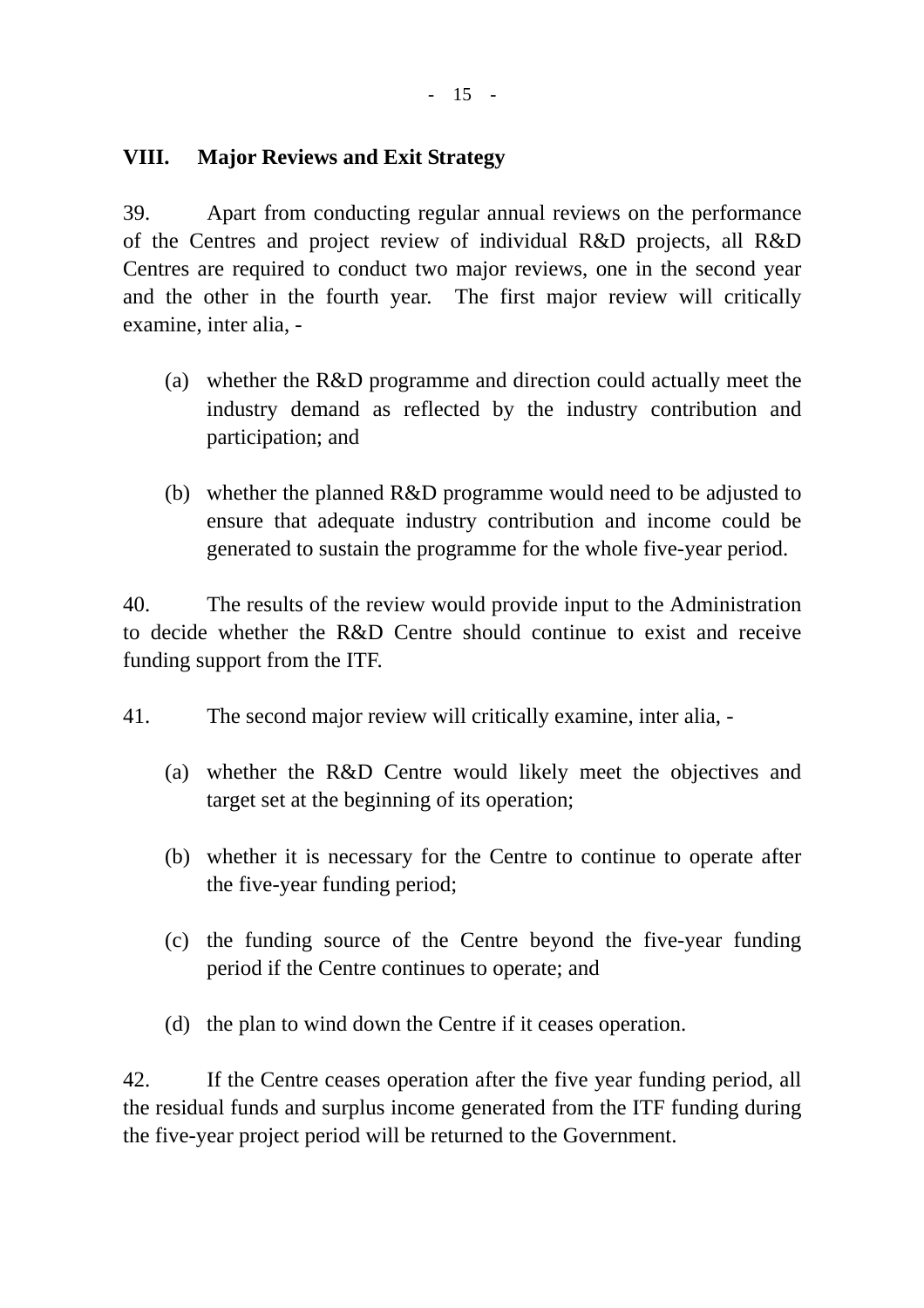### **TIER TWO - FOCUS THEMES**

43. In February 2005, we also invited applications under the following two focus themes - digital entertainment and mechanical watch movements. These proposals were examined and assessed in accordance with the existing mechanism for ITF applications.

### **I. Digital Entertainment**

44. The Hong Kong Cyberport Management Company Limited (Cyberport) has submitted a proposal on the establishment of an incubation-cum-training Centre at Cyberport to support high-growth start-up companies in innovative digital entertainment development in Hong Kong.

45. The incubation cum training centre aims to nurture up to 45 local companies to develop digital entertainment products and services, with initial focus on game development. Incubatees will be provided with rent free office space, equipment and advanced digital media production facilities at favorable terms, and other support in business development, promotion & marketing, partnership matching, technology & entrepreneurship training at subsidized rate. The expertise and facilities of the Digital Media Centre and the iResource Centre at Cyberport will be leveraged to enhance the incubatees' capability in developing digital entertainment products and services. An amount of \$30.77 million is sought from the ITF to support the setting up and operation of the Centre for a period of 40 months.

Details of Cyberport's proposal are at **Annex H**.

46. The ITF Assessment Panel has considered the proposal and acknowledged that digital entertainment is an industry where Hong Kong has an enormous potential to develop. The panel advised that Cyberport's proposal should be able to help cultivating an environment for start-ups and training more professionals in the digital entertainment industry.

### **II. Mechanical Watch Movements**

47. CUHK has submitted a proposal "Development of technologies and facilities to design and build mechanical watch movements" under this focus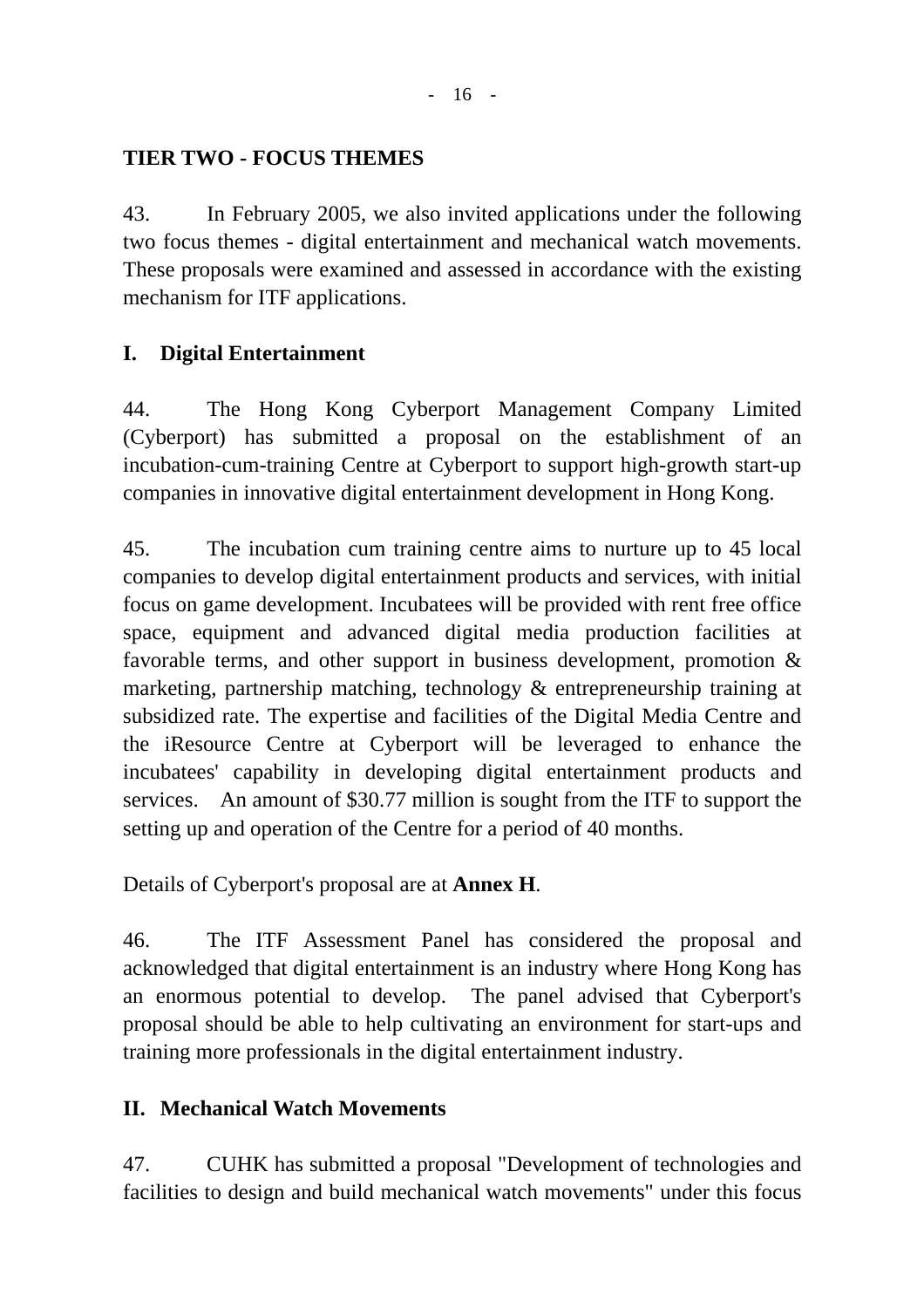theme.

48. CUHK's proposal aims to develop the associated design method, materials selection, and manufacturing technologies in the fabrication of the mechanical watch movement in Hong Kong. With industry participation and collaboration with the R&D partners, the project would develop the required technology platform in fabricating a three-hands mechanical watch movement in Hong Kong, with quality comparable to a Swiss product. A pilot production facility would also be established to demonstrate the developed technologies for technology transfer and the production of the prototypes. The total cost of implementing the project is \$64 million. CUHK will contribute an in-kind sponsorship of \$4 million while the watch industry will sponsor \$6 million to support the project. An amount of \$54 million is sought from the ITF.

Details of CUHK's proposal are at **Annex I**.

49. The ITF Assessment Panel has considered the proposal and advised that with the capability in manufacturing watch movement locally, manufacturers could be benefited from a more reliable local source of supply for their products, which is at present being dominated by the Swiss and Japanese suppliers. The proposal is well structured and should meet the needs of the industry. If successful, local watch manufacturers would set up a mechanical movement production line in Hong Kong and this would bring in new investment and job opportunity.

### **III. Review and Control Mechanism**

50. The review and control mechanism for the two projects supported under the focus themes will follow the established mechanism of the ITF. The applicant will be required to submit half-yearly progress reports to the Administration. The project progress report will describe the progress against its milestones stated in the project proposal. ITF grants will be disbursed by instalments, and the disbursement will be contingent upon acceptance of the progress report by the Administration. The Administration has the right to terminate the funding of the project at any time if the project lacks on-going industry support or lacks progress in a material way or there is evidence that the chance of completing the project in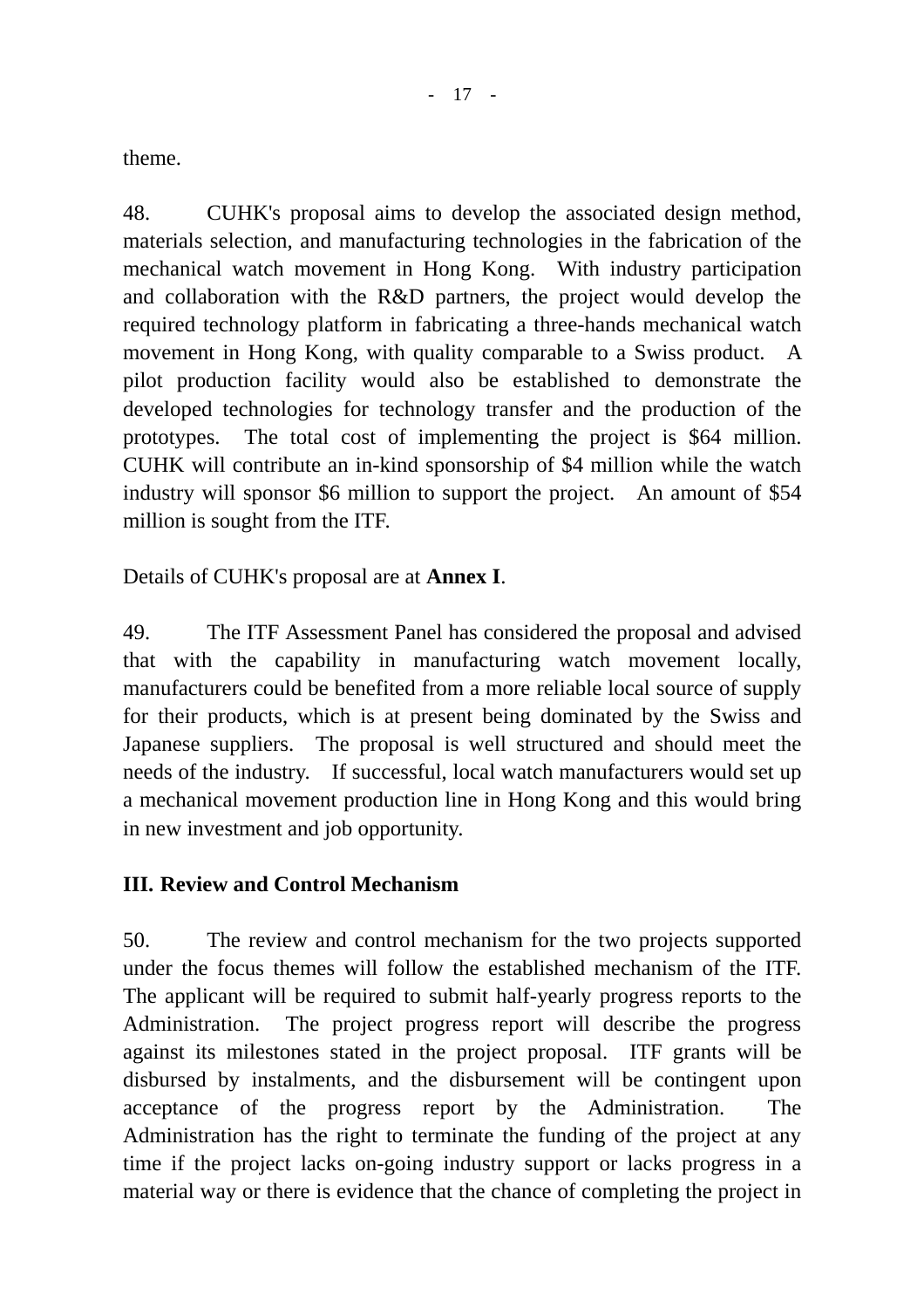accordance with the approved project proposal is low.

51. To ensure that the R&D project funds have been fully and properly applied to the approved project, Cyberport and CUHK will be required to submit annual and final audited accounts for the two projects audited by an independent auditor.

## **WAY FORWARD**

52. Since the amount of funds now requested from the ITF for setting up individual R&D Centres and supporting the two projects under the focus themes set out in paragraphs 30, 45 and 48 above exceeds \$15 million each, i.e. the funding ceiling delegated to the Commissioner for Innovation and Technology to authorize expenditure under the ITF, we shall seek the Finance Committee's approval for the proposals.

53. Subject to Members' comments, we will seek the approval of the Finance Committee in June 2005.

Commerce, Industry and Technology Bureau 9 May 2005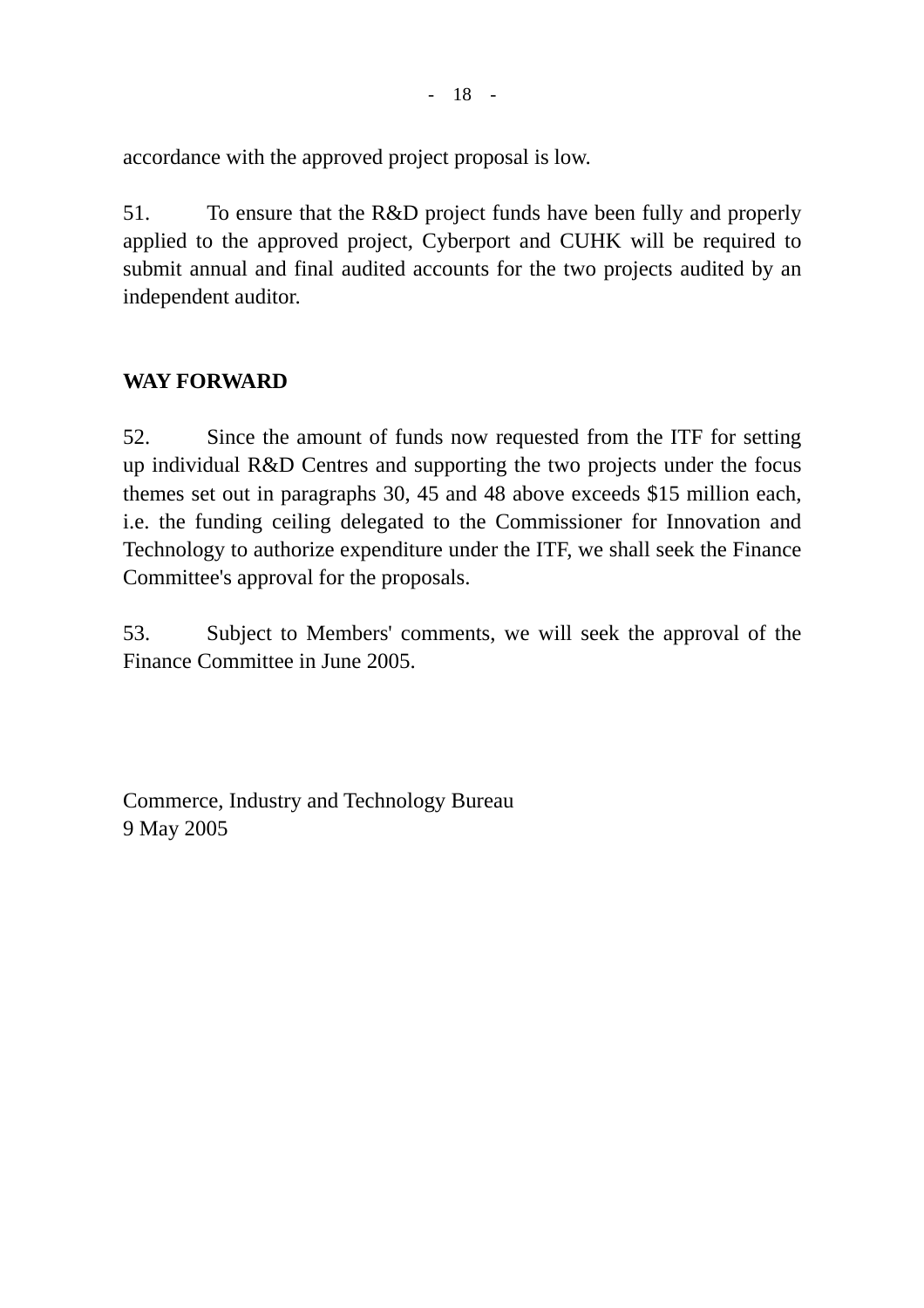#### **Annex A**

#### **Membership List of the Assessment Panel for the R&D Centre Proposals and the Focus Themes**

#### Chairman Mr Anthony S K Wong, JP Commissioner for Innovation and Technology

#### Members Dr K B Chan Managing Director Surface Mount Technology (Holdings) Ltd

Mr Felix Chung **Director** Chungweiming Knitting Factory Limited

Mr George Chung, JP Chairman & Chief Executive Officer Standard Telecommunications Limited

The Hon Jeffrey Lam, SBS, JP Managing Director Forward Winsome Industries Limited

Mr Stephen Lau, JP Chairman EDS Electronic Data Systems (HK) Ltd

Mr Joseph Lee, BBS, JP Managing Director Wofoo Plastics Limited

Mr Henry Kwong-han Leung President Paragon Enterprise Ltd

Dr York Liao, SBS, JP Managing Director Winbridge Company Ltd

Dr T L Ng, BBS, JP Managing Director Operations Global Lighting Products Energizer Company Inc

Winbridge Co Ltd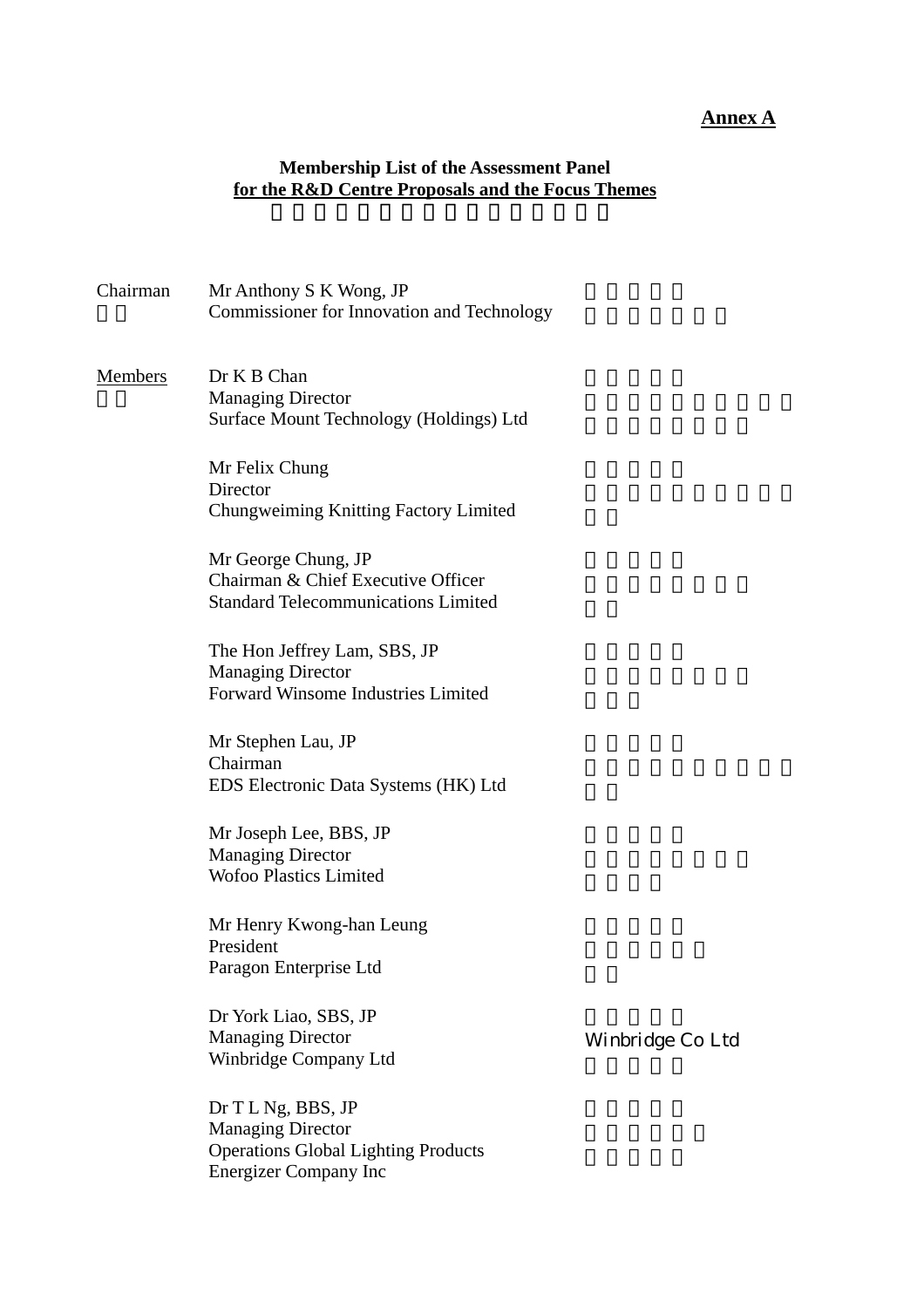#### **Annex B**

### **HKUST's Proposal R&D Centre: Nanotechnology and Advanced Materials**

#### **1. Project Title**

Nano and Advanced Materials Incorporated (NAMI)

#### **2. Objectives**

To establish an R&D Centre in partnership with industries and other research institutions for developing core competence in critical areas of nanotechnology and advanced materials that can lead to potentially new commercial products, processes, and enhance existing foundation industries in Hong Kong and the PRD region.

#### **3. Institutional arrangement**

The Centre will be established as a non-profit limited company, wholly owned by HKUST, guaranteed with a Board of Directors comprised of the President and three Vice Presidents of HKUST. There will be a Steering Committee and Technology Committee with the following proposed composition:

- (a) a Steering Committee consisting of some representatives from industry, government, other research institutions, HKUST as well as some professional representatives with financial and legal background, Centre CEO (Ex-Officio); and
- (b) a Technology Committee with a member of Steering Committee to chair and consisting of some Steering Committee members with technology background; industry and university representatives with technical expertise; representatives from industry and HKUST; overseas experts; Centre CEO (Ex-Officio).

The existing International Advisory Committee of HKUST's Institute of Nanotechnology and Materials (e.g. Neal Lane and Claude Weisbuch) will be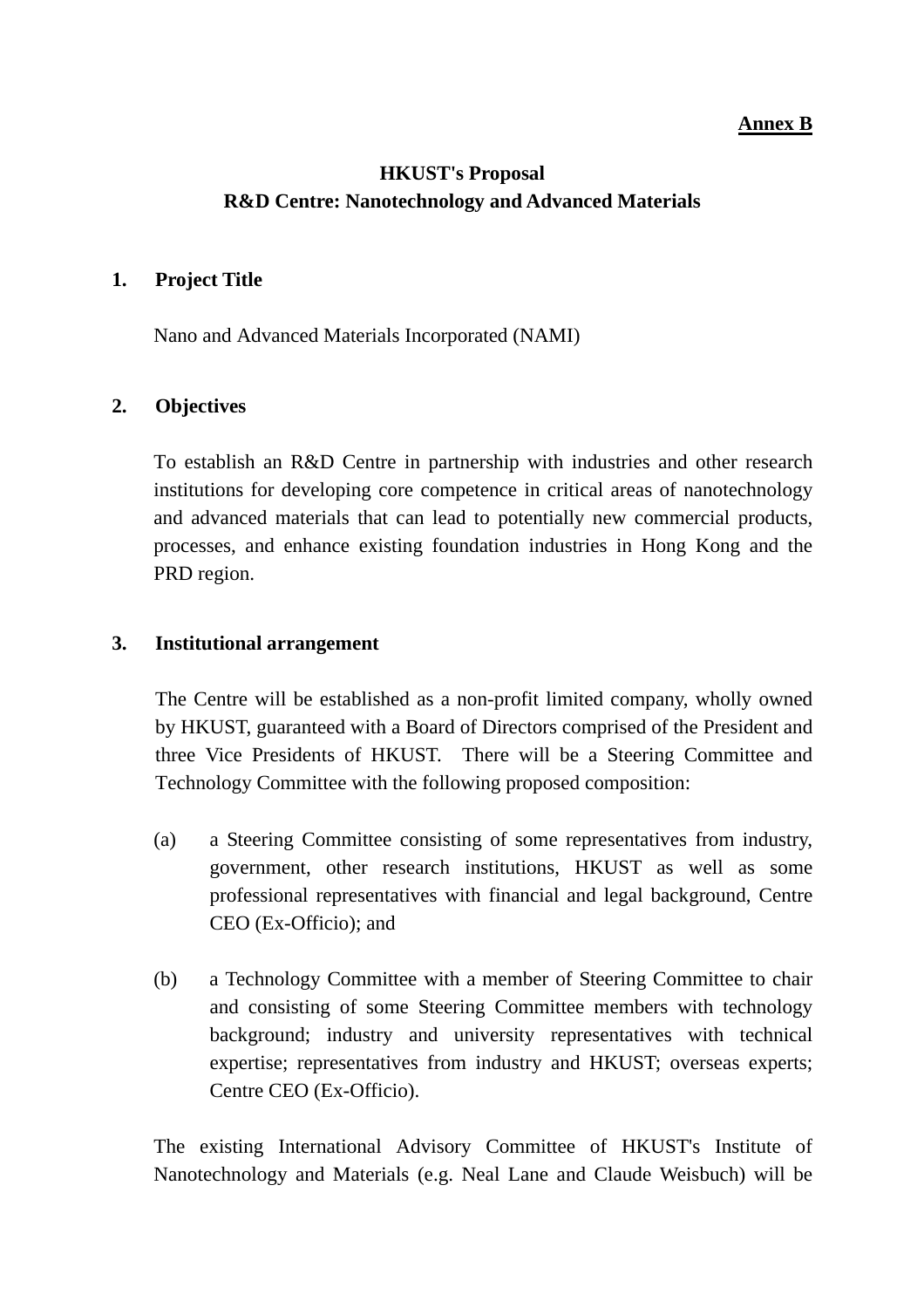retained to provide advice to the Steering Committee.

#### **4. Organization chart**

There will be six key Centre staff including one Centre CEO, one Chief Technology Officer for nanotechnology, one Chief Technology Officer for advanced materials, three managers for project coordination, technical support, and business development respectively.

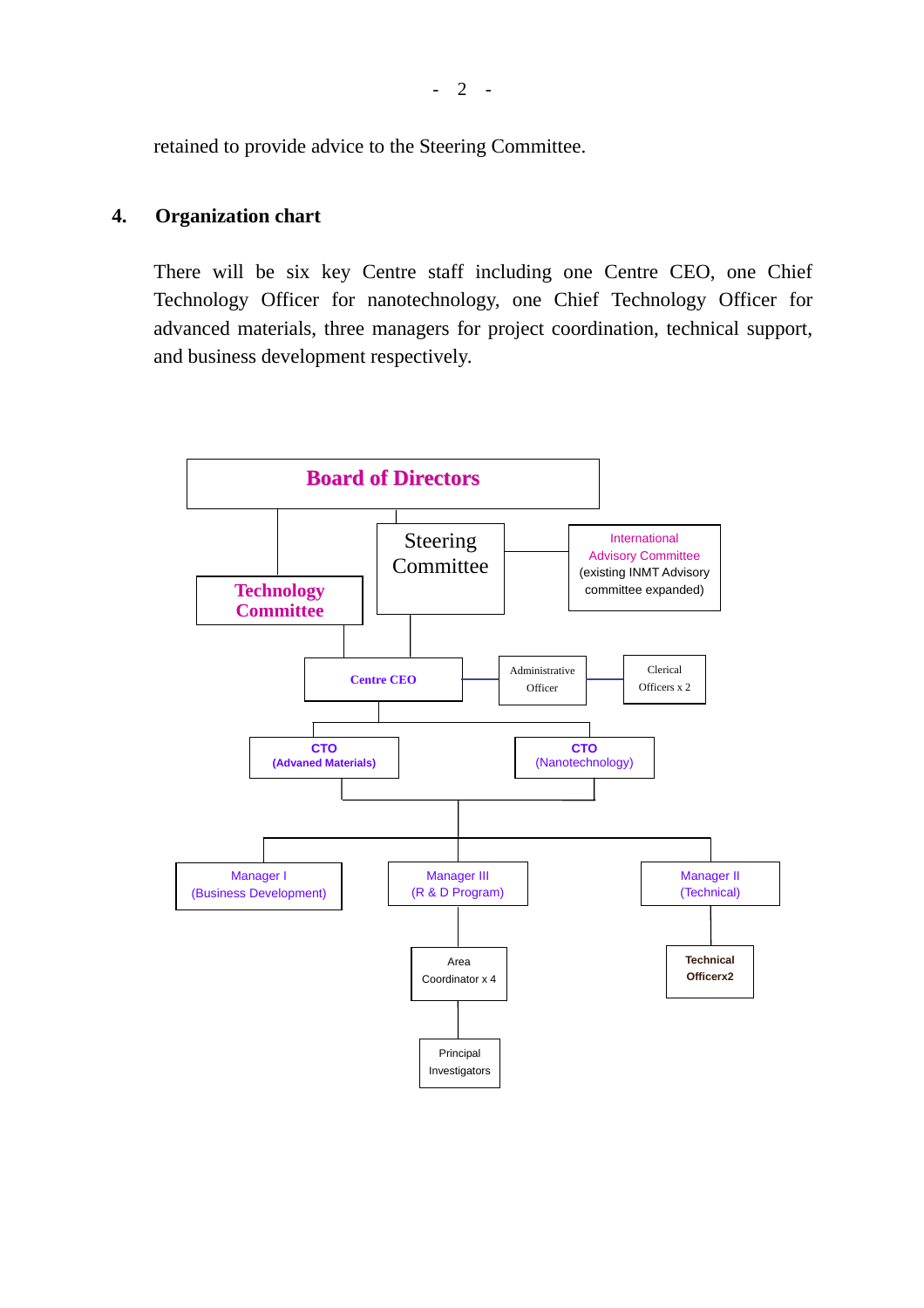#### **5. R&D programme**

The Centre targets to conduct initially a total of approximately 44 projects in four core technology areas, namely -

- (a) Nanomaterials and Nano Enabled Products;
- (b) Nanoelectronics: display and lighting;
- (c) Advanced Materials: electronic packaging and assembly; and
- (d) Advanced Manufacturing: technologies for advanced forming, surface treatment and environmental sustainability.

#### **6. Collaboration parties**

HKU, CUHK, CityU, HKSTP and HKPC will participate in individual R&D projects as well as in the Steering Committee and the Technology Committee. Other industry partners will participate in the Steering Committee and Technology Committee. They may also join as sponsors, form consortium, collaboration, contract research and participate in individual projects.

#### **7. IP arrangement**

It is proposed that for industry contribution of less than 50% of the project cost, a non-exclusive right to use result may be granted, and for industry contribution of 50% or more of the project cost, an exclusive right to use results on a case by case basis.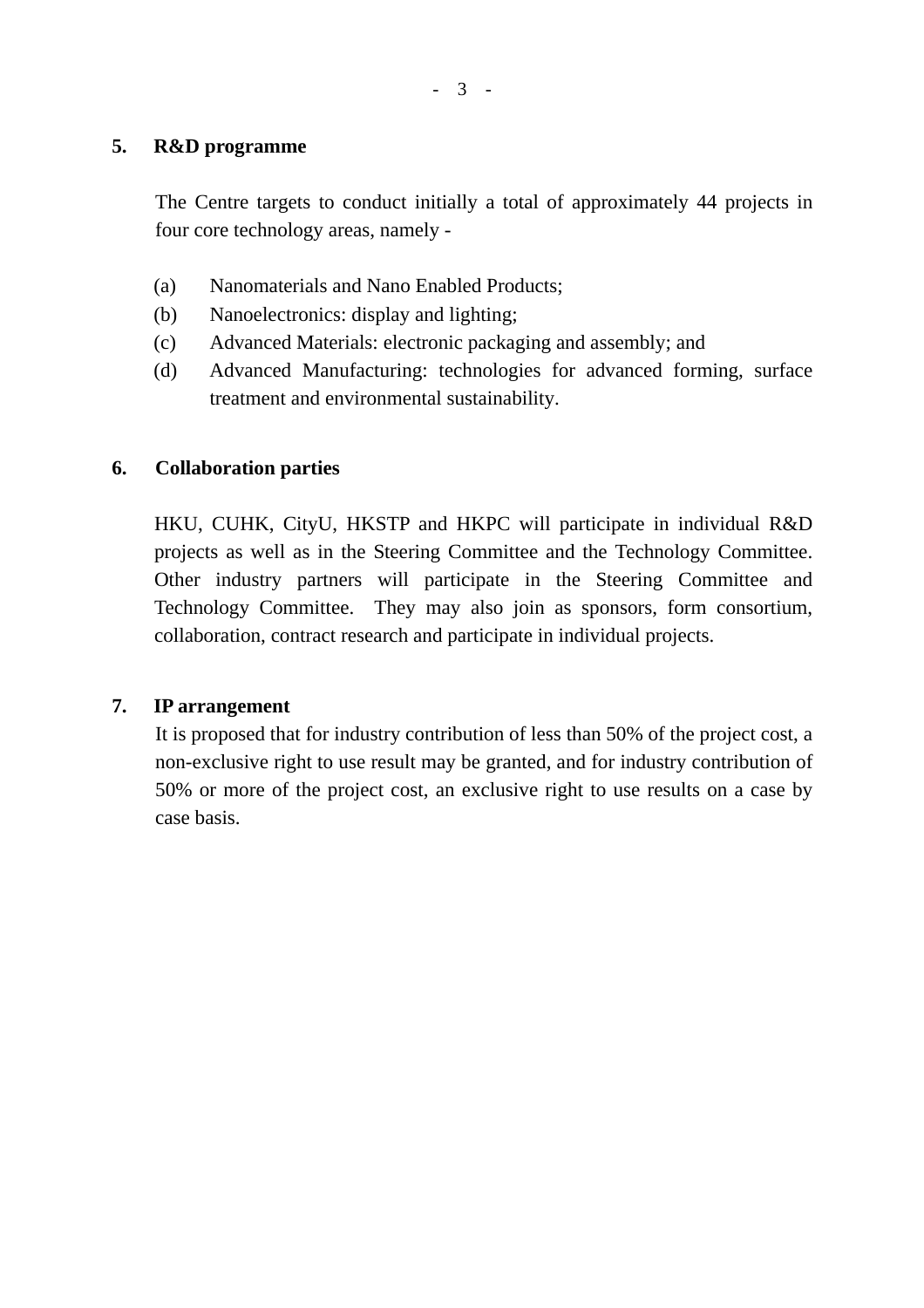### **8. Proposed Budget**

|                                          | 2005-06<br>\$2000 | 2006-07<br>\$2000  | 2007-08<br>\$3000                   | 2008-09<br>\$'000 | 2009-10<br>\$3000 | <b>Total</b><br>\$2000 |
|------------------------------------------|-------------------|--------------------|-------------------------------------|-------------------|-------------------|------------------------|
| <b>5-Year Centre Operating Cost</b>      |                   |                    |                                     |                   |                   |                        |
| Staff                                    | 7,172.5           | 7,188.2            | 7,387.6                             | 7,597.0           | 7,816.8           | 37,162                 |
| Equipment and other<br>capital cost      | 2,169.6           | 1,069.6            | 1,069.6                             | 1,069.6           | 1,069.6           | 6,448                  |
| Other direct costs                       | 3,558.0           | 3,558.0            | 3,558.0                             | 3,558.0           | 3,558.0           | 17,790                 |
| Sub-total $(a)$                          | 12,900.1          |                    | 11,815.8 12,015.2 12,224.6 12,444.4 |                   |                   | 61,400                 |
|                                          |                   |                    |                                     |                   |                   |                        |
| <b>R&amp;D Project Costs</b>             |                   |                    |                                     |                   |                   |                        |
| <b>R&amp;D</b> Expenditure               |                   |                    |                                     |                   |                   |                        |
| Staff                                    | 26,088.1          |                    | 30,436.1 26,088.1                   | 18,479.1          | 6,522.0           | 107,613.5              |
| Equipment                                | 9,486.6           | 11,067.7           | 9,486.6                             | 6,719.7           | 2,371.6           | 39,132.2               |
| Other direct costs                       | 12,508.2          |                    | 14,484.6 12,508.2                   | 9,049.6           | 3,614.6           | 52,165.2               |
| $Sub$ -total $(b)$                       | 48,083.0          |                    | 55,988.4 48,083.0 34,248.3 12,508.2 |                   |                   | 198,910.9              |
| <b>Pilot Line for Display</b>            |                   |                    |                                     |                   |                   |                        |
| Pilot line                               | $\Omega$          | 124,000.0          | $\overline{0}$                      | $\overline{0}$    | $\overline{0}$    | 124,000.0              |
| Other direct costs                       | $\overline{0}$    |                    | 7,600.0 20,200.0                    | $\overline{0}$    | $\overline{0}$    | 27,800.0               |
| Sub-total $(c)$                          | $\boldsymbol{0}$  | 131,600.0 20,200.0 |                                     | $\bf{0}$          | $\bf{0}$          | 151,800.0              |
| <b>Income</b>                            |                   |                    |                                     |                   |                   |                        |
| Contribution from<br>relevant Industries | 5,533.8           |                    | 98,636.3 23,234.4                   | 6,363.1           | 1,993.3           | 135,760.9              |
| Income generated from<br>R&D Projects    | $\overline{0}$    | 560.0              | 1,300.0                             | 1,740.0           | 2,750.0           | 6,350.0                |
| $Sub$ -total $(d)$                       | 5,533.8           |                    | 99,196.3 24,534.4                   | 8,103.1           | 4,743.3           | 142,110.9              |

**Total amount to be funded from ITF for the whole** 

**55,449.3 100,207.8 55763.8 38,369.8 20,209.3 270,000.0**

**Centre**  $[(a) + (b) + (c) - (d)]$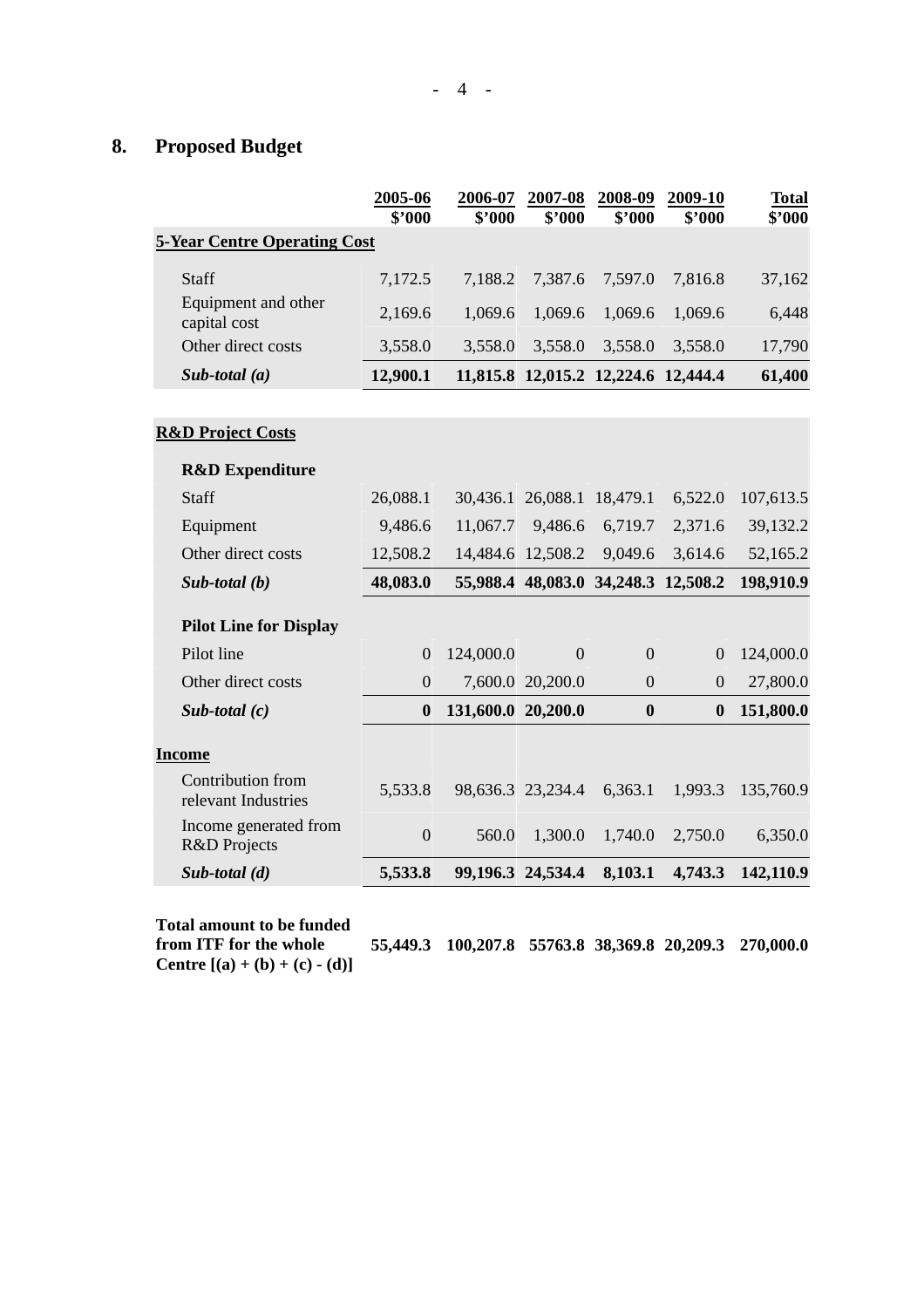#### **Annex C**

### **PolyU's Proposal R&D Centre: Textile and Clothing**

#### **1. Project Title**

Hong Kong Research Institute of Textiles and Apparel (HKRITA)

#### **2. Objectives**

HKRITA aims to set up a leading centre of excellence in research, development and technology transfer in fashion and textile technologies. It would be a Hong Kong-wide R & D Centre to support the continual development of technologies to enhance the competitiveness of the fashion and textile industry as to increase the Hong Kong economic development.

#### **3. Institutional Arrangements**

It would be set up as an independent non profit distributing company directly owned by the PolyU. The Board of Directors will consist of up to 5 Members from the PolyU. The Steering Committee (SC), which is to set the direction and strategy of the Centre, will consist of representatives from academic institutions, industry, associations, industrial supporting organizations, and the Government. The Technology Advisory Committee (TAC), which is to provide advice on technological development, technology road maps and strategies and to vet the projects submitted, will also consist of representatives from academic institutions, industry, associations, industrial supporting organizations, and the Government.

#### 4. **Organizational Chart**

The Centre will consist of 4 key Centre staff including 1 Centre Director, 1 Marketing and Commercialization Manager, 1 Administration Manager and 1 Operations & Support Manager. The Centre also has supporting staff of 6 for the  $1<sup>st</sup>$  year and 16 for the  $5<sup>th</sup>$  year.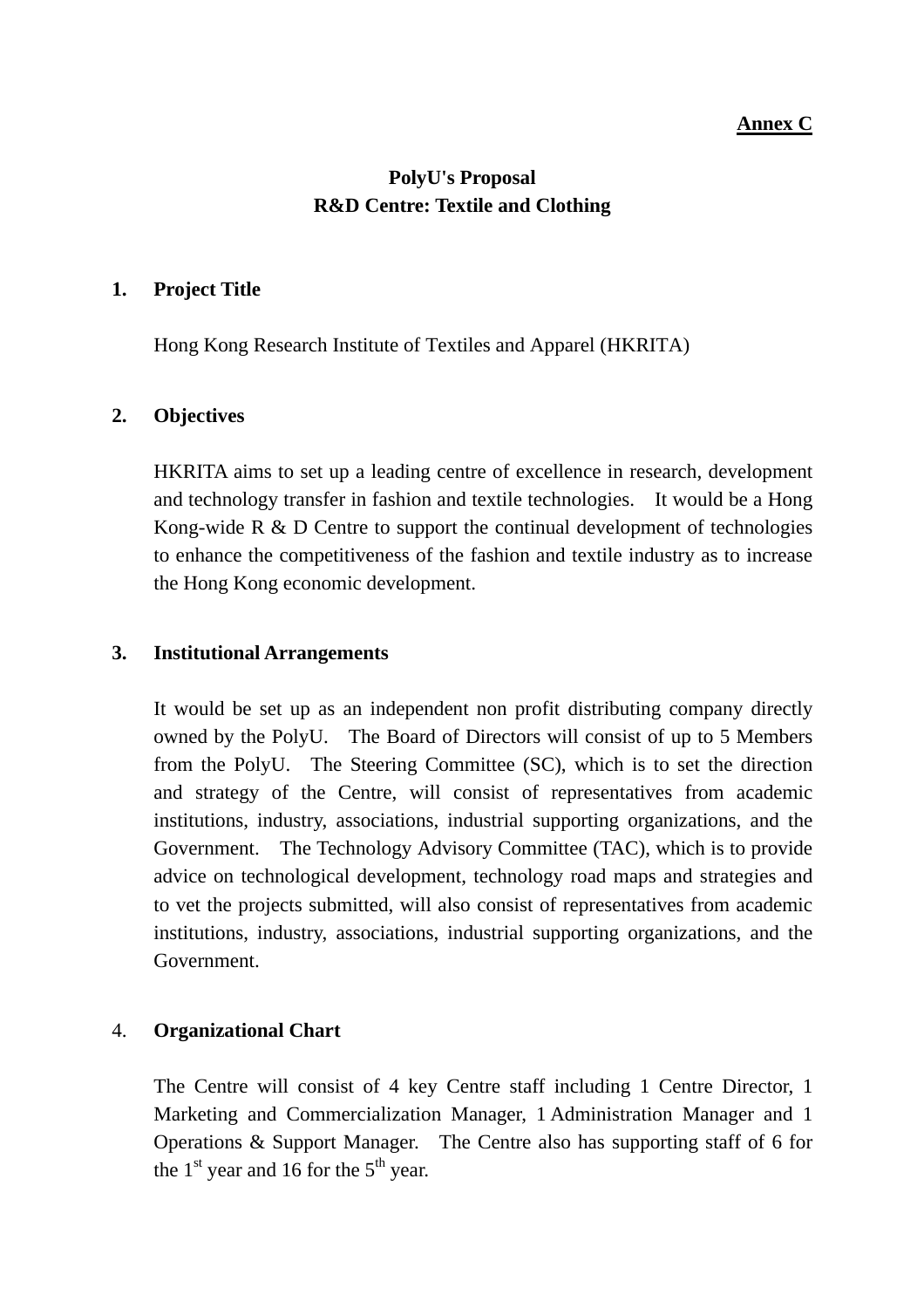

#### 5. **R&D Programme**

28 projects will be commenced initially. As a whole, the Centre will carry out about 105 projects in 5 years under 4 technology focus areas, i.e. new materials, textiles, and apparel products; advanced textile and clothing production technologies; product design and evaluation technologies; and enhanced industrial systems and infrastructure.

#### **6. Collaboration Parties**

Many organizations have expressed interests to participate in the Centre's operation. In summary, this includes 5 local research institutions; over 28 industry partners; 11 industrial supporting organizations, trade and professional bodies; 11 overseas/Mainland research institutions; and 3 Mainland professional bodies. Collaboration projects are basically classified under 4 categories of platform technologies; special advanced technologies; short term projects and contract research.

#### 7. **IP Arrangement**

Industry contribution of less than 50% of total project cost would have non-exclusive right to use project results whereas projects with industry contribution of up to 50% or more of total project cost would have exclusive right to use project results and to discuss on a case by case basis.

The Centre preferred to have IP under single ownership. Separately, the level of benefits to be shared by a sponsor of an R & D project should be in proportional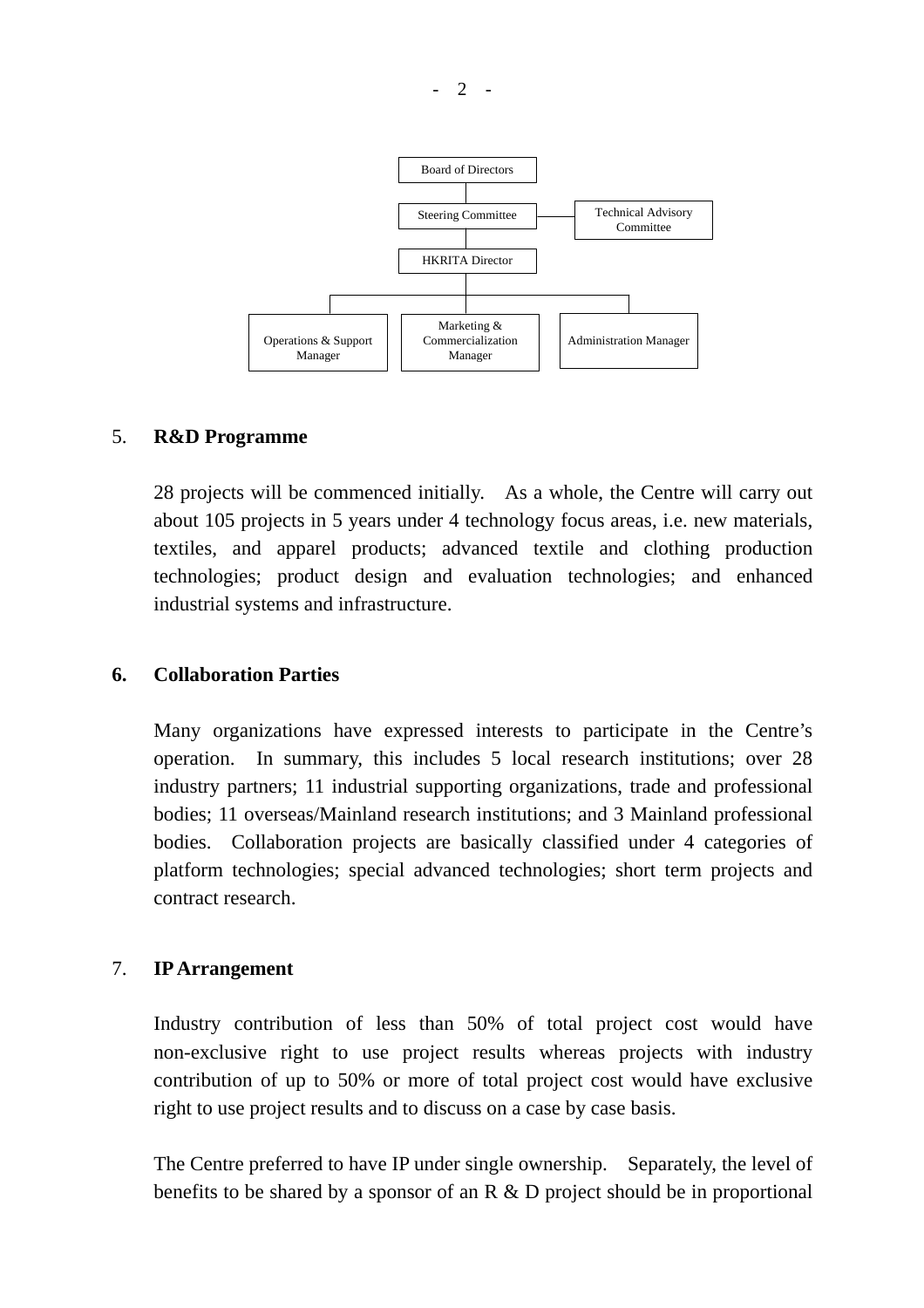to its contribution.

# 8. **Proposed Budget**

|                                                                                                 | 2005-06<br>\$'000 | 2006-07<br>\$2000 | 2007-08<br>\$'000 | 2008-09<br>\$'000 | 2009-10<br>\$'000 | <b>Total</b><br>\$'000 |
|-------------------------------------------------------------------------------------------------|-------------------|-------------------|-------------------|-------------------|-------------------|------------------------|
| <b>5-Year Centre Operating Cost</b>                                                             |                   |                   |                   |                   |                   |                        |
| Staff                                                                                           | 6,500             | 7,000             | 7,800             | 8,600             | 9,600             | 39,500                 |
| Equipment and other<br>capital cost                                                             | 1,500             | $\overline{0}$    | 750               | $\overline{0}$    | $\overline{0}$    | 2,250                  |
| Other direct costs                                                                              | 2,800             | 3,100             | 3,900             | 4,150             | 4,550             | 18,500                 |
| Sub-total $(a)$                                                                                 | 10,800            | 10,100            | 12,450            | 12,750            | 14,150            | 60,250                 |
|                                                                                                 |                   |                   |                   |                   |                   |                        |
| <b>R&amp;D Project Costs</b>                                                                    |                   |                   |                   |                   |                   |                        |
| <b>R&amp;D</b> Expenditure                                                                      |                   |                   |                   |                   |                   |                        |
| Platform Tech                                                                                   | 14,000            | 14,000            | 17,000            | 17,000            | 17,000            | 79,000                 |
| Special Advanced Tech                                                                           | 40,000            | 40,000            | 42,000            | 45,000            | 45,000            | 212,000                |
| <b>Collaborative Projects</b>                                                                   | 12,000            | 12,000            | 15,000            | 15,000            | 15,000            | 69,000                 |
| $Sub$ -total $(b)$                                                                              | 66,000            | 66,000            | 74,000            | 77,000            | 77,000            | 360,000                |
| <b>Income</b>                                                                                   |                   |                   |                   |                   |                   |                        |
| Contribution from<br>relevant Industries                                                        | 21,500            | 21,500            | 23,500            | 23,500            | 24,500            | 114,500                |
| Income generated from<br>R&D Projects                                                           | 1,500             | 2,750             | 5,000             | 8,500             | 13,000            | 30,750                 |
| Sub-total $(c)$                                                                                 | 23,000            | 24,250            | 28,500            | 32,000            | 37,500            | 145,250                |
| <b>Total amount to be funded</b><br>from ITF for the whole<br><b>Centre</b> $[(a) + (b) - (c)]$ | 53,800            | 51,850            | 57,950            | 57,750            | 53,650            | 275,000                |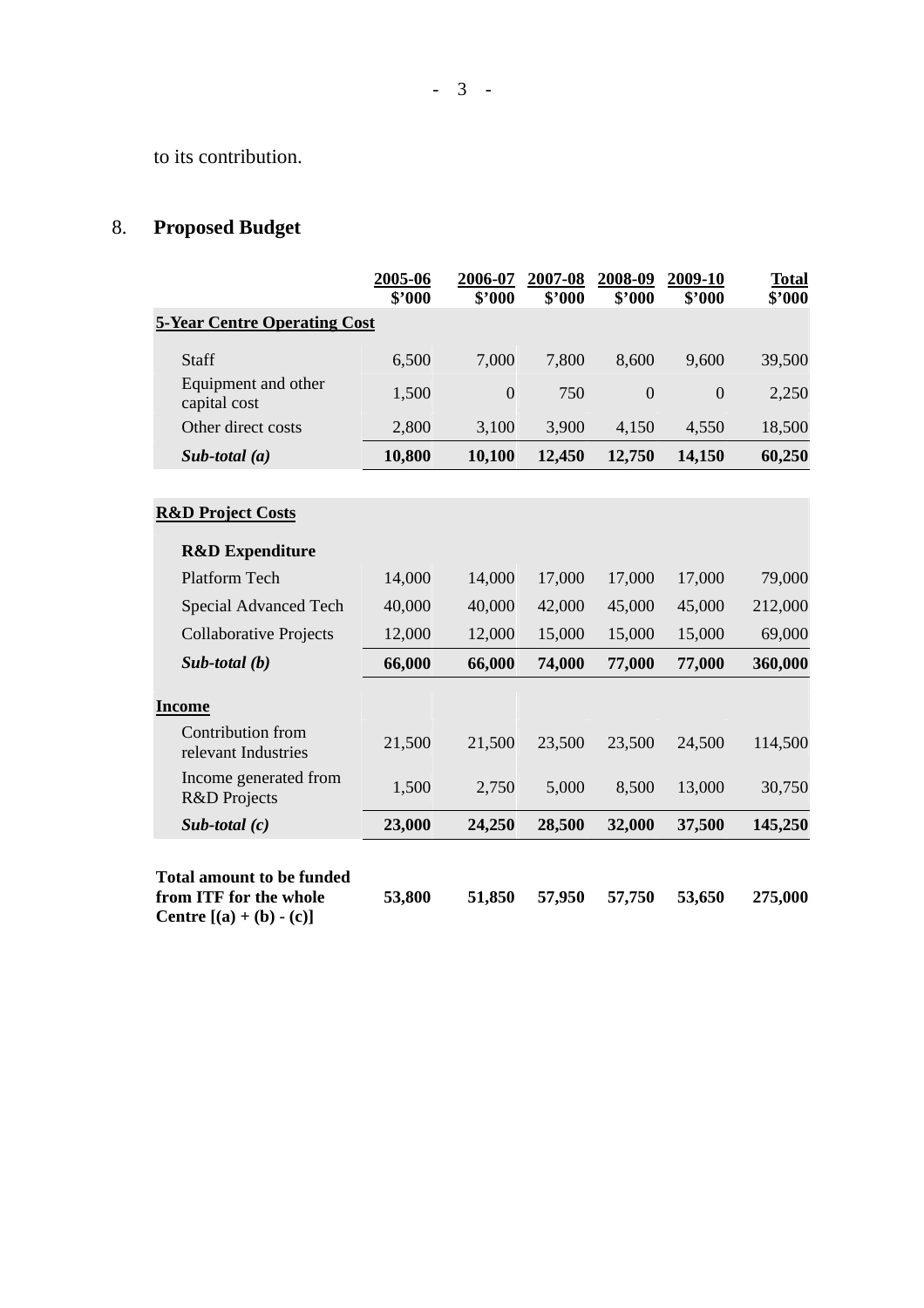#### **Annex D**

### **HKPC's Proposal R&D Centre: Automotive Parts and Accessory Systems**

#### **1. Project title**

Automotive Parts and Accessory Systems R&D Centre

#### **2. Objectives**

The objective of the Automotive Parts and Accessory Systems (APAS) R&D Centre is to provide a physical establishment to undertake market led R&D programmes as well as commercialising the R&D results with collaboration of industry, universities and technology institutes for the development of APAS industry. The Centre will provide support with an aim of enhancing the capabilities and competitiveness of industry including market intelligence, management, product design, quality standards and technical skills for meeting international requirements.

#### **3. Institutional arrangement**

The Centre is proposed to be a non-profit distributing limited Company directly managed by HKPC. It would consist of a Board of Directors (5 Members from HKPC and the R & D Centre Director), a Steering Committee (SC), a Technology Advisory Committee (TAC) and Industry Standards Sub-committee (ISS). The members of these committees would be invited from academic and research institutions, industry associations, financial and legal professionals and the government, technology experts according to the needs of the Committees. The SC would formulate policies in support of the strategies set out by the Board of Directors and the TAC is responsible in reviewing the projects submitted and making the recommendations. The ISS is to advise on industry standard matters.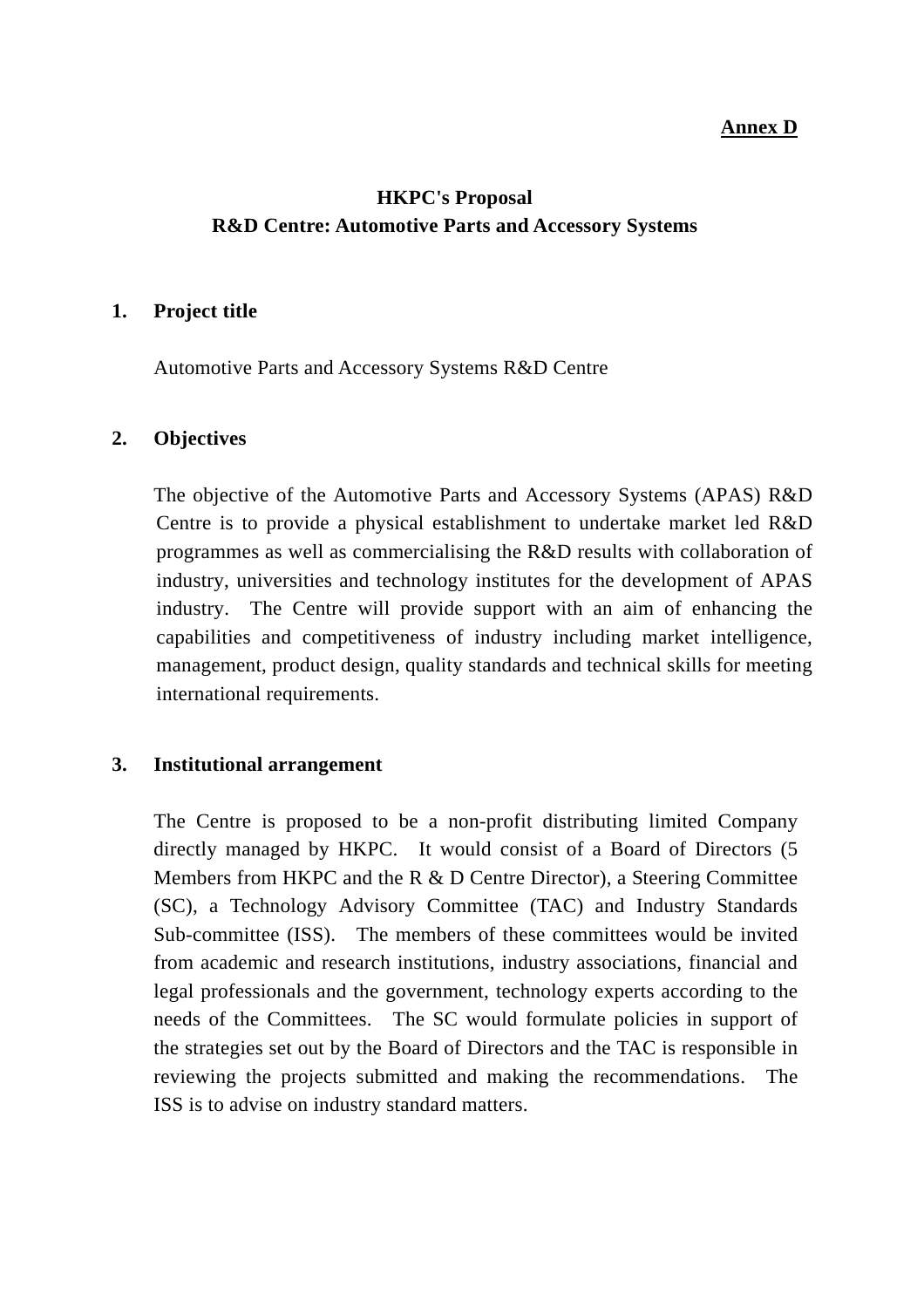#### 4. **Organization chart**

There would be 5 Key Centre Staff, including 1 Centre Director, 2 Principal Engineers, 2 Senior Engineers and 8 other supporting staff. The organizations chart is as below:



#### **5. R&D programme**

In the five year period, about 110 projects of different nature would be carried out. They are basically under five technology areas: Electronic software, Safety, Environment, Advanced materials manufacturing and Advanced propulsion. These 110 projects would cover short term, medium term and long term projects under the nature of platform, collaboration and contract research categories.

#### **6. Collaboration parties**

The R & D Centre would implement projects in collaboration with 8 major local research institutions (HKUST, PolyU, CityU, CUHK, IVE, ASTRI, HKU and HKSTP), 6 HK industry Associations (Auto Parts, Foundry, Metal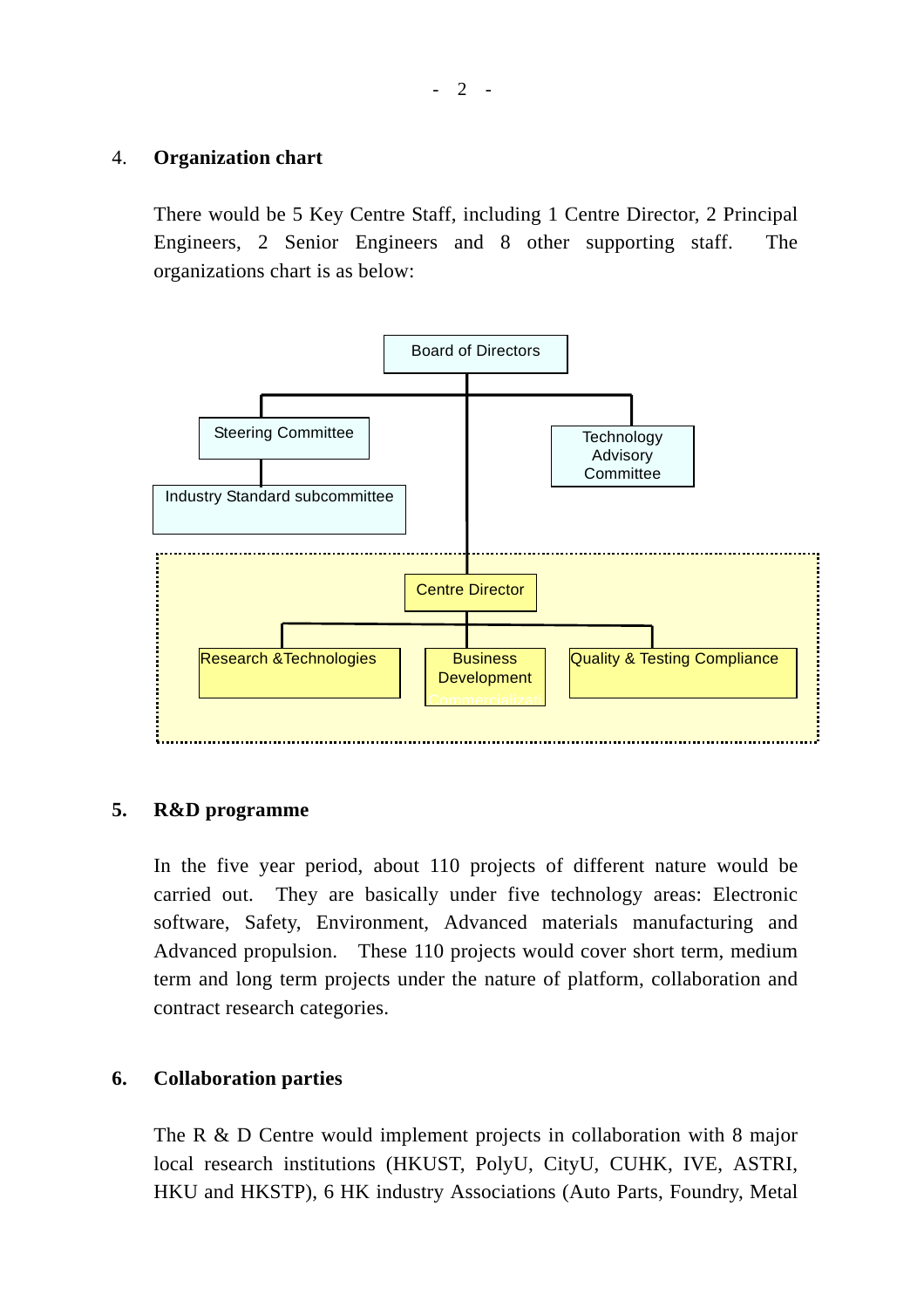Finishing, Plastic Machinery, Optoelectronics & Screw and Fastener) and 7 Mainland technology partners.

#### **7. IP arrangement**

The IP arrangement would vary with the types of collaboration and projects (consortium, collaboration, sponsored projects and contract research). As proposed, IP under single ownership is preferred. As a general guide, the level of benefits received would be proportional to the contribution. If industry contribution is less than 50%, the industry would have a non-exclusive right to use project results. In case of industry contribution is more than 50%, exclusive right to use results would be discussed on a case by case basis.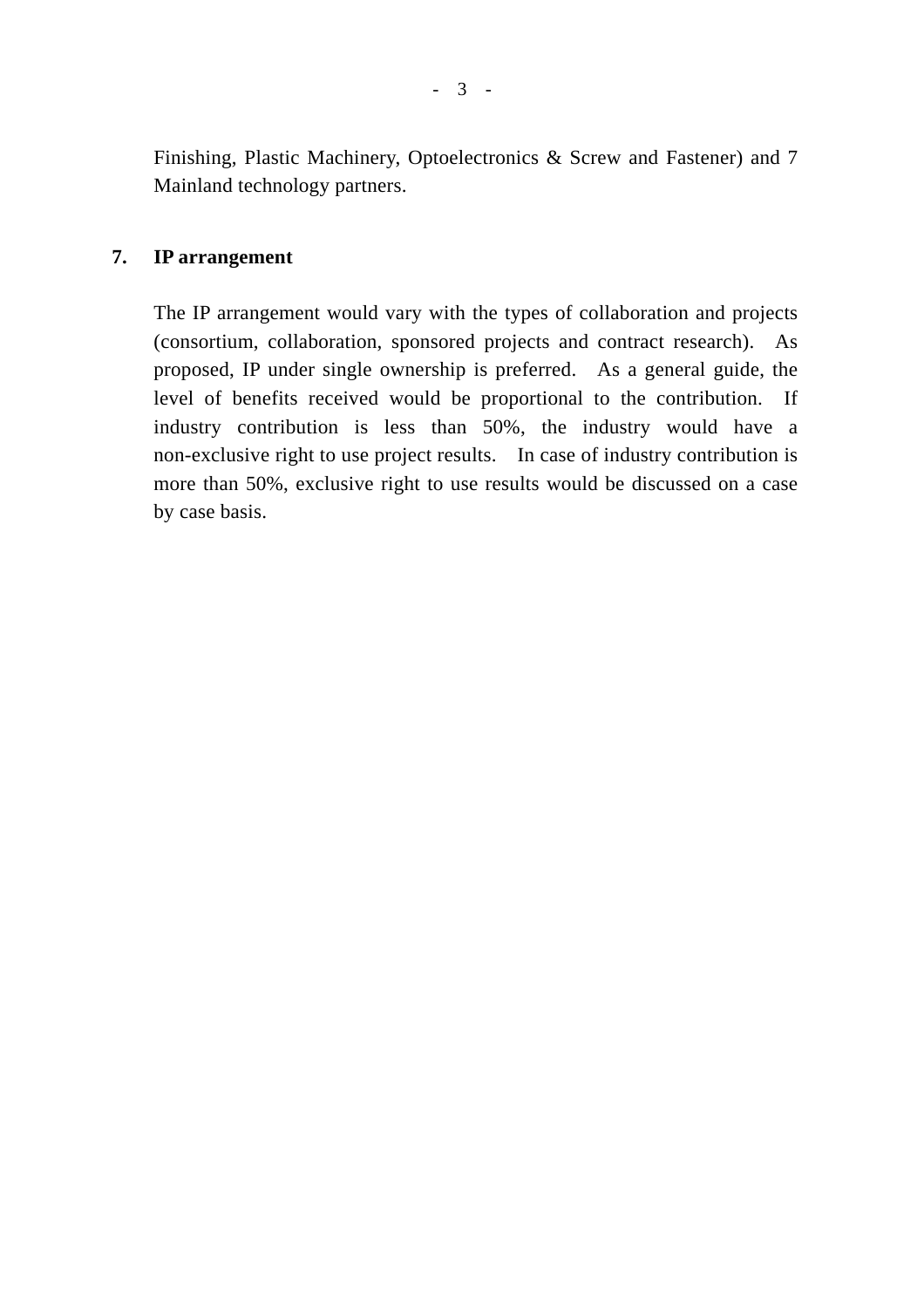# **8. Proposed Budget**

|                                                                                                       | 2005-06<br>\$'000 | 2006-07<br>\$'000 | 2007-08<br>\$'000 | 2008-09<br>\$'000 | 2009-10<br>\$'000 | <b>Total</b><br>\$'000 |
|-------------------------------------------------------------------------------------------------------|-------------------|-------------------|-------------------|-------------------|-------------------|------------------------|
| <b>5-Year Centre Operating Cost</b>                                                                   |                   |                   |                   |                   |                   |                        |
| Staff                                                                                                 | 8,100             | 8,900             | 8,900             | 8,400             | 9,400             | 43,700                 |
| Equipment and other<br>capital cost                                                                   | 3,400             | 600               | 400               | 300               | 300               | 5,000                  |
| Other direct costs                                                                                    | 3,080             | 3,080             | 3,280             | 3,380             | 3,480             | 16,300                 |
| Sub-total $(a)$                                                                                       | 14,580            | 12,580            | 12,580            | 12,080            | 13,180            | 65,000                 |
|                                                                                                       |                   |                   |                   |                   |                   |                        |
| <b>R&amp;D Project Costs</b>                                                                          |                   |                   |                   |                   |                   |                        |
| <b>R&amp;D</b> Expenditure                                                                            |                   |                   |                   |                   |                   |                        |
| <b>Platform Tech</b>                                                                                  | 16,800            | 29,400            | 21,000            | 12,600            | 4,200             | 84,000                 |
| <b>Auto Parts</b>                                                                                     | 31,500            | 84,000            | 105,000           | 84,000            | 52,500            | 357,000                |
| Sub-total $(b)$                                                                                       | 48,300            | 113,400           | 126,000           | 96,600            | 56,700            | 441,000                |
| <b>Automotive Parts Testing</b><br>and Certification<br>Facilities $(c)$                              | 8,000             | 12,000            | 8,000             | 5,000             | 2,000             | 35,000                 |
| <b>Income</b>                                                                                         |                   |                   |                   |                   |                   |                        |
| Contribution from<br>relevant Industries $(d)$                                                        | 18,270            | 46,410            | 55,650            | 43,890            | 26,880            | 191,100                |
| <b>Total amount to be funded</b><br>from ITF for the whole<br><b>Centre</b> $[(a) + (b) + (c) - (d)]$ | 52,610            | 91,570            | 90,930            | 69,790            | 45,000            | 349,900                |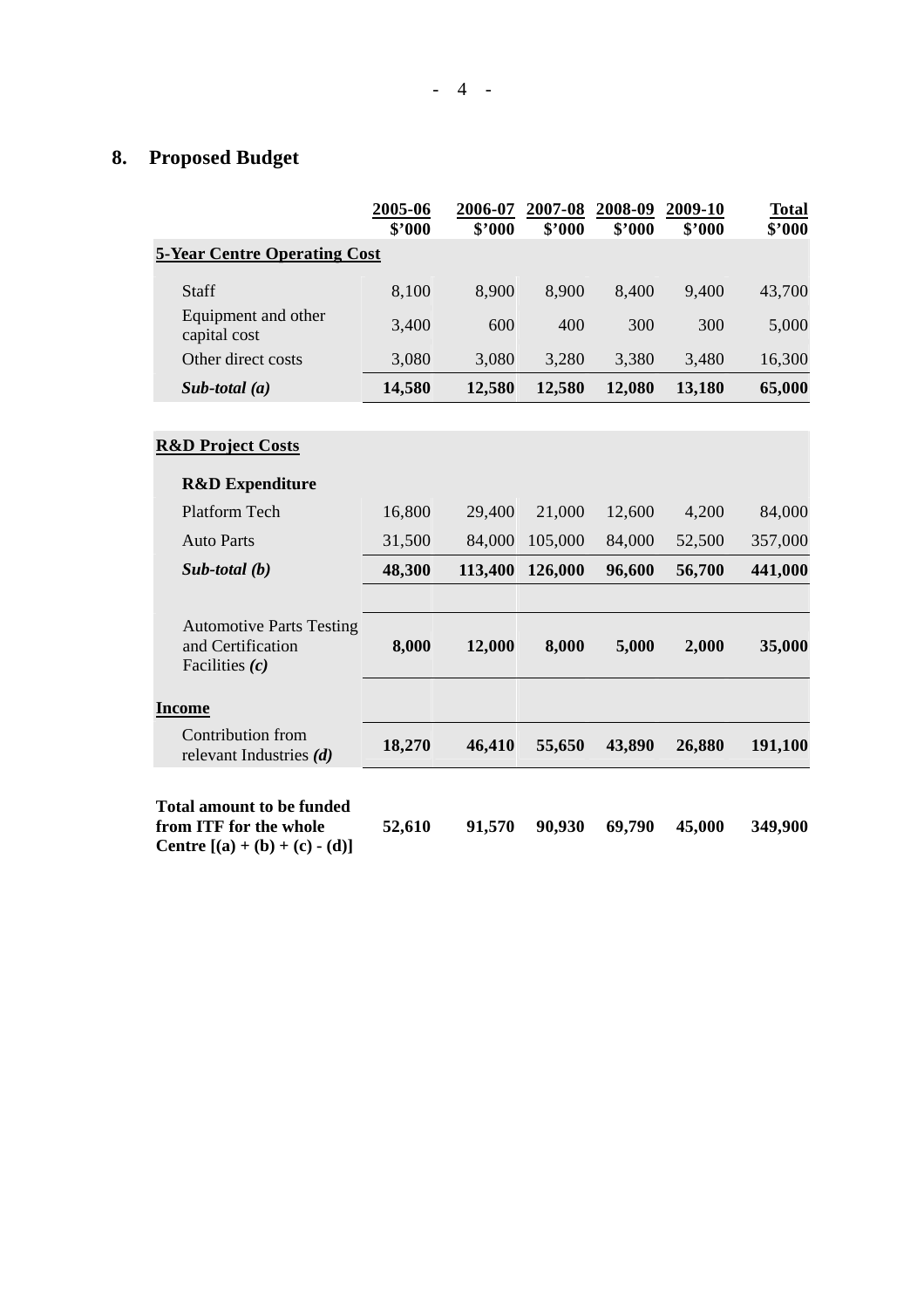#### **Annex E**

## **HKU, CUHK and HKUST's Proposal R&D Centre: Logistics and Supply Chain Management Enabling Technologies**

#### **1. Project Title**

Logistics and Supply Chain Management Enabling Technologies R&D Centre

#### **2. Objectives**

The goal is to establish the Logistics and Supply Chain Management Enabling Technology Centre to foster the development of core competencies in applied R&D in logistics and supply chain related technologies, with initial focus on RFID, and to facilitate adoption of these technologies by industries in Hong Kong and China to enhance their competitiveness.

#### **3. Institutional Arrangement**

The Centre will be a non-profit limited company by guarantee with a Board of Directors (three members - one from each university on an equal share basis). There will be a Steering Committee and Technology Committee with the following proposed composition:

- (a) a Steering Committee consisting of a maximum of 15 members with representatives from Government, host universities, strategy partners, direct relevant industry & other sectors; on personal capacity; Centre director (Ex-Officio); and
- (b) a Technology Committee with a member of steering committee to chair and consisting of other steering committee members with technology background; representatives from industry and trade organizations, universities and other institutions, ITC and Government; technology experts by invitation; Centre director (Ex-Officio).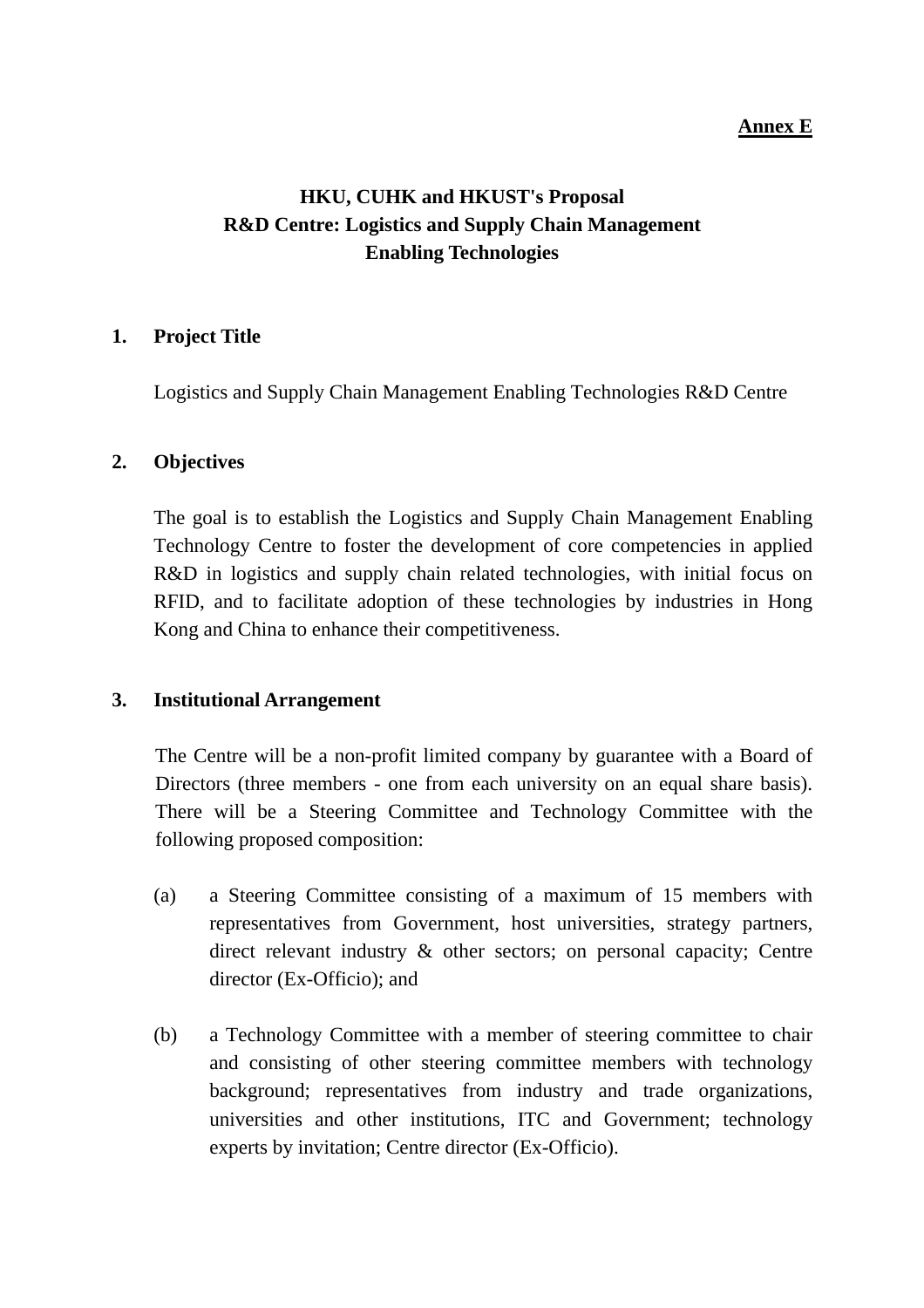#### **4. Organization Chart**

There will be six key Centre staff including one Centre director, three associate directors, one technology transfer manager, and one business development manager. The total full-strength headcount will amount to fourteen in the 4th year.



#### **5. R&D Programme**

The Centre will be executed in three phases, namely, incubation phase (15 months), development phase (24 months), and maturity phase (21 months).

The Centre targets to conduct a total of 80 projects in 5 years in three major technology areas, namely -

- (a) RFID tag and reader technologies;
- (b) networking and infrastructure technologies; and
- (c) applications and decision support technologies.

#### **6. Collaboration Parties**

The Centre has engaged three strategic partners: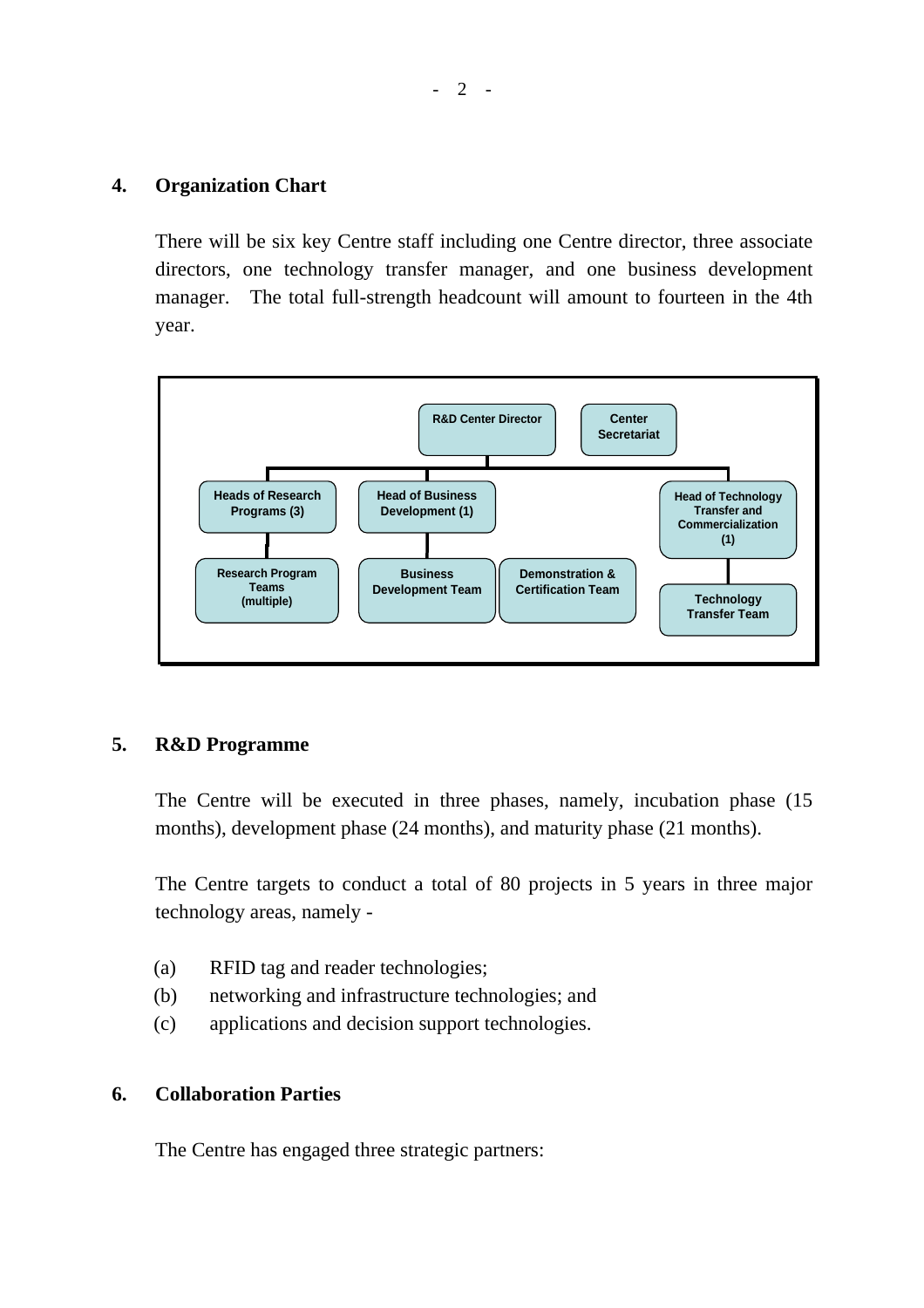- (a) Hong Kong Article Numbering Association on standardization and compliance;
- (b) Hong Kong Productivity Council on industrial liaison and training; and
- (c) Hong Kong Science and Technology Parks on demonstration and certification centre.

Other industry partners will participate in the steering committee and/or technology committee. They may also join as sponsors, form consortium, collaboration and contract research.

#### **7. IPArrangement**

It is proposed that for industry contribution of less than 50% of the project cost, a non-exclusive right to use result may be granted, and a right to own IP will be eligible by paying the Centre 180% of the project cost.

For industry contribution of 50% or more of the project cost, an exclusive right to use results may be granted for five years, and a right to own IP will be eligible by paying the Centre 130% of the project cost.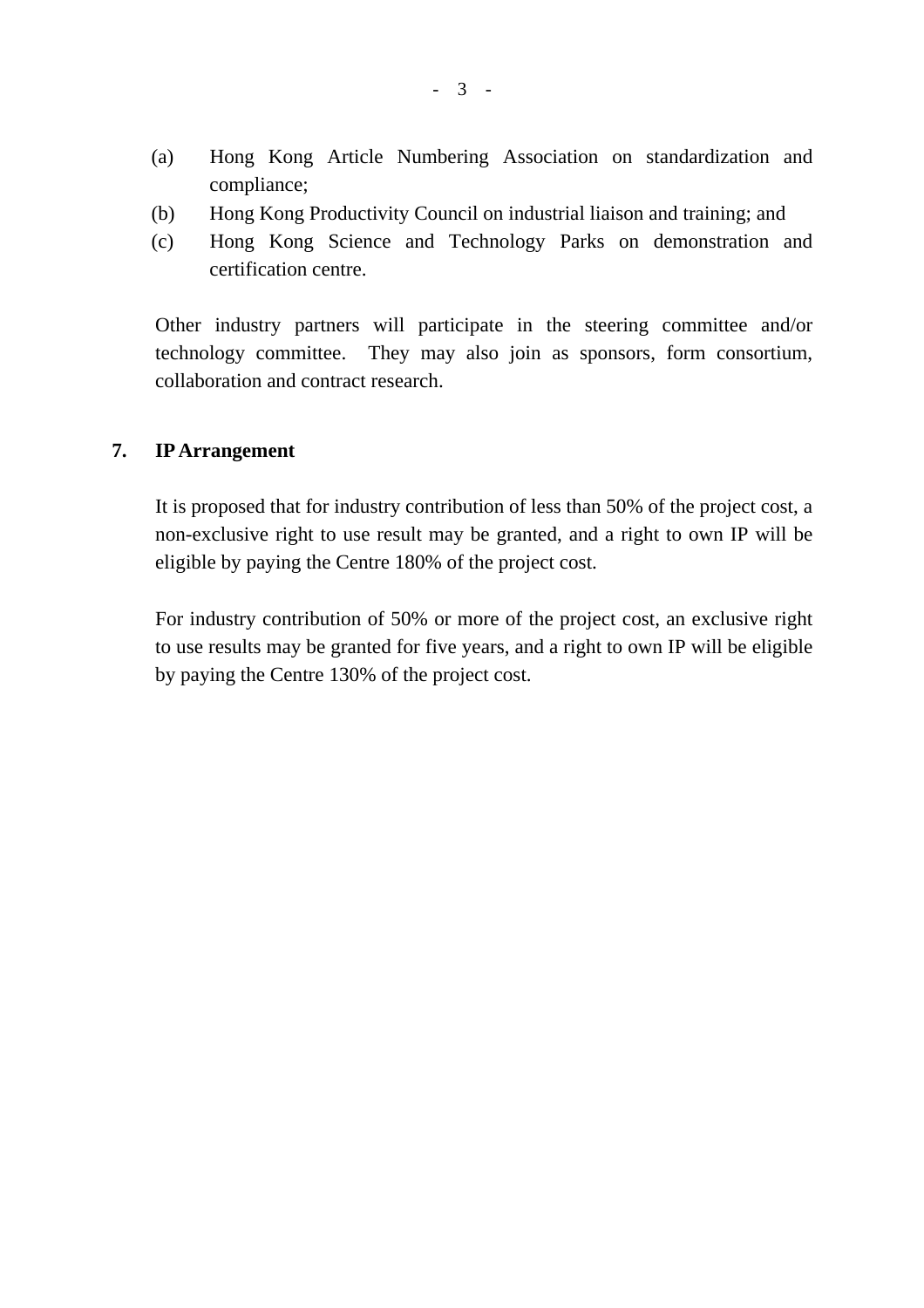# **8. Proposed Budget**

|                                                                                                 | 2005-06<br>\$'000 | 2006-07<br>\$'000 | 2007-08<br>\$'000 | 2008-09<br>\$'000 | 2009-10<br>\$'000 | <b>Total</b><br>\$'000 |
|-------------------------------------------------------------------------------------------------|-------------------|-------------------|-------------------|-------------------|-------------------|------------------------|
| <b>5-Year Centre Operating Cost</b>                                                             |                   |                   |                   |                   |                   |                        |
| Staff                                                                                           | 3,890             | 6,170             | 6,170             | 6,620             | 6,620             | 29,470                 |
| Equipment and other<br>capital cost                                                             | 2,000             | 2,500             | 2,000             | 1,000             | 500               | 8,000                  |
| Other direct costs                                                                              | 1,820             | 3,150             | 3,150             | 3,290             | 3,290             | 14,700                 |
| Sub-total $(a)$                                                                                 | 7,710             | 11,820            | 11,320            | 10,910            | 10,410            | 52,170                 |
|                                                                                                 |                   |                   |                   |                   |                   |                        |
| <b>R&amp;D Project Costs</b>                                                                    |                   |                   |                   |                   |                   |                        |
| <b>R&amp;D</b> Expenditure                                                                      |                   |                   |                   |                   |                   |                        |
| Stage 1                                                                                         | 24,000            | 28,000            | 30,000            | 10,000            | $\theta$          | 92,000                 |
| Stage 2                                                                                         | $\overline{0}$    | 40,500            | 81,000            | 81,000            | 40,500            | 243,000                |
| Stage 3                                                                                         | $\overline{0}$    | $\boldsymbol{0}$  | $\boldsymbol{0}$  | 42,000            | 42,000            | 84,000                 |
| Sub-total $(b)$                                                                                 | 24,000            | 68,500            | 111,000           | 133,000           | 82,500            | 419,000                |
| <b>Income</b>                                                                                   |                   |                   |                   |                   |                   |                        |
| Contribution from<br>relevant Industries                                                        | 2,400             | 19,810            | 37,020            | 52,870            | 34,650            | 146,750                |
| Income generated from<br>R&D Projects                                                           | 180               | 510               | 3,510             | 5,660             | 7,660             | 17,520                 |
| Sub-total $(c)$                                                                                 | 2,580             | 20,320            | 40,530            | 58,530            | 42,310            | 164,270                |
| <b>Total amount to be funded</b><br>from ITF for the whole<br><b>Centre</b> $[(a) + (b) - (c)]$ | 29,130            | 60,000            | 81,790            | 85,380            | 50,600            | 306,900                |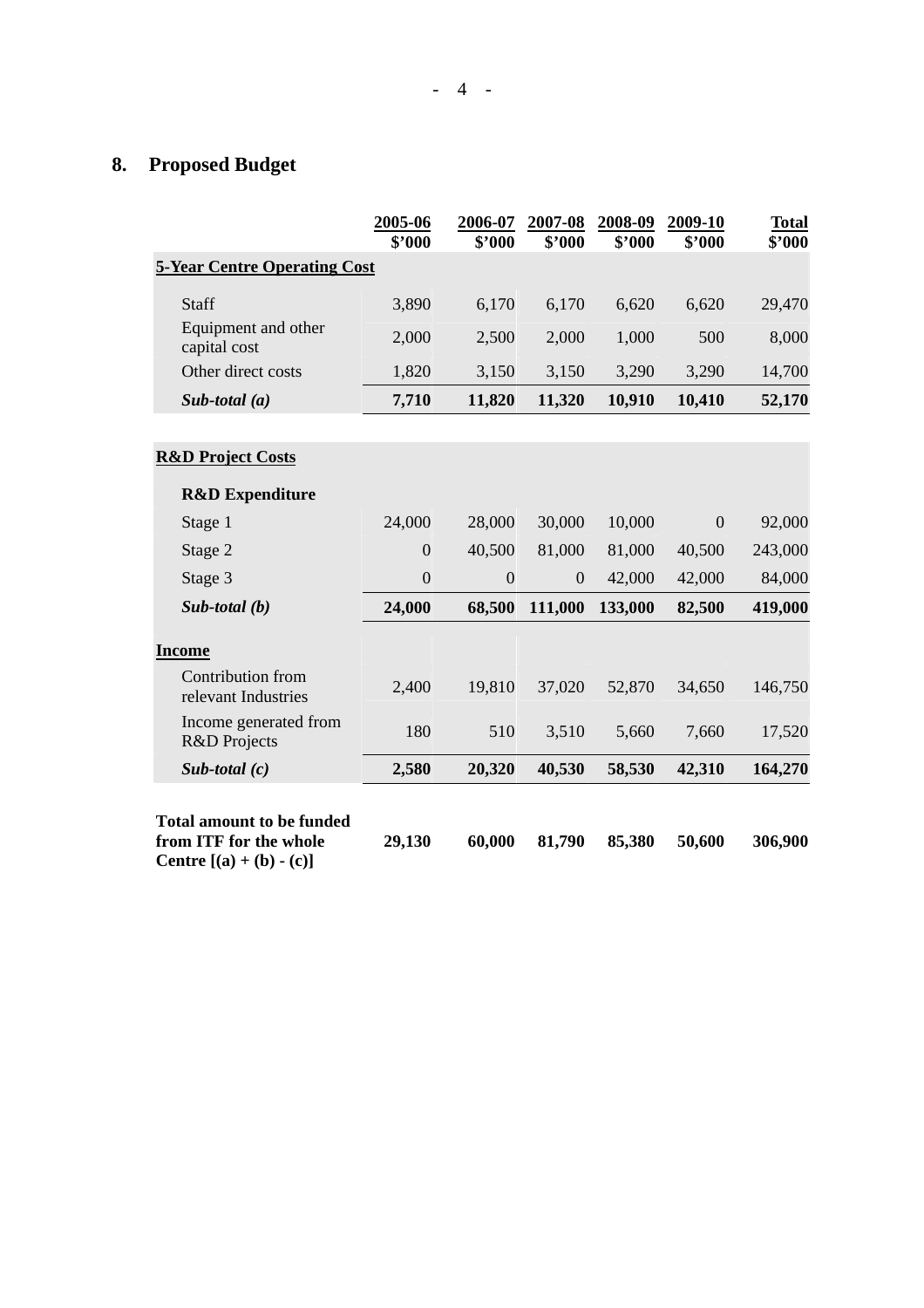#### **Annex F**

## **PolyU's Proposal R&D Centre: Logistics and Supply Chain Management Enabling Technologies**

#### **1. Project Title**

Expression of Interest in the Establishment of an RFID Automation Centre for Logistics and Supply Chain Management Enabling Technologies

#### **2. Objectives**

The goal is to set up an RFID automation centre which focuses on the development of specific RFID systems for use in counterfeit, physical asset management, smart warehouse, work-in-process automation, and knowledgebased point-of-sales for different industrial sectors.

#### **3. Organization Chart**

There will be four key Centre staff including one manager, one executive officer, one engineer and one technician.



#### **4. R&D Programme**

The Centre targets to conduct a total of 16 projects in 5 years in four technology areas, namely -

- (a) tag and reader technologies;
- (b) infrastructure;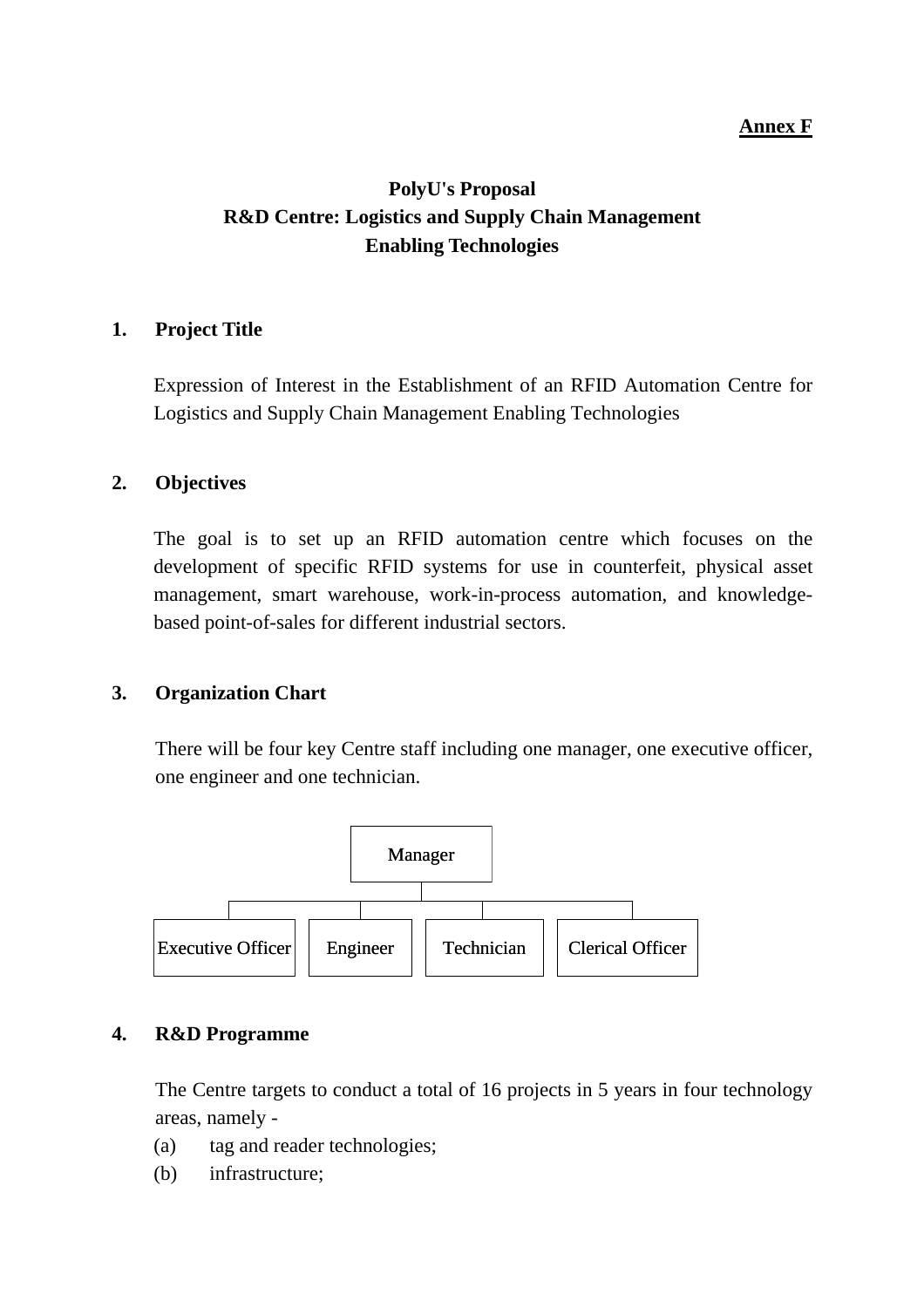- (c) counterfeit/ asset management/ commercial application; and
- (d) manufacturing automation.

A floor of 350 sq. meters (to be charged to the project) will be made available in the Hung Hom campus of the university.

### **5. Proposed Budget**

|                                                   | \$'AAA   |
|---------------------------------------------------|----------|
| <b>Expenditure</b>                                |          |
| <b>Operating cost</b><br>(a)                      | 12,700   |
| (b) Project cost and Other Support Programme cost | 47,900   |
| Sub-total                                         | 60,600   |
|                                                   |          |
| <b>Income</b>                                     |          |
| Industry Sponsorship/Contribution<br>(a)          | $\Omega$ |
| <b>Income Generated</b><br>(b)                    | $\left($ |
| Sub-total                                         | 0        |
|                                                   |          |

## Total amount requested from ITF 60,600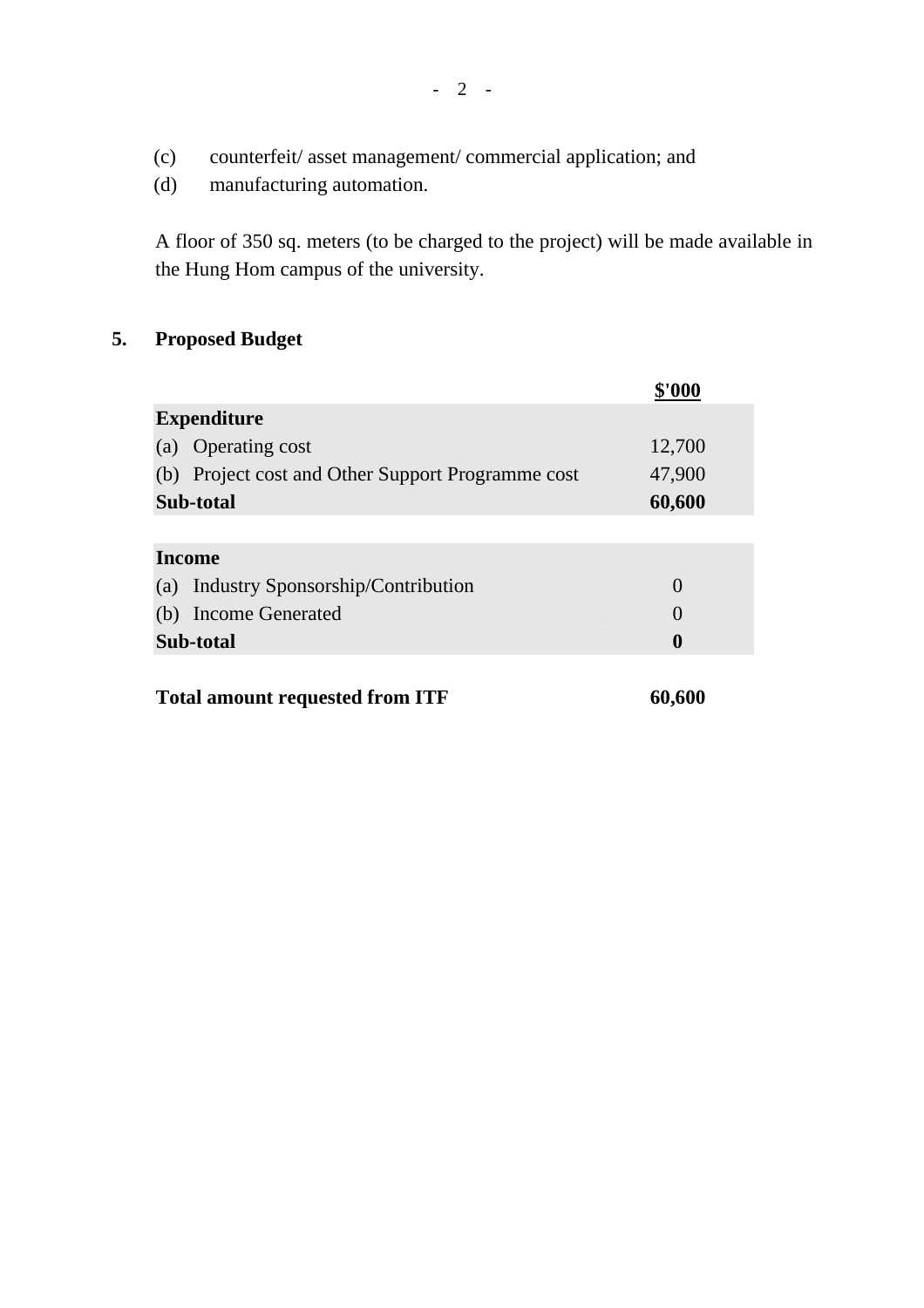#### **Annex G**

### **ASTRI's Proposal R&D Centre: Information and Communications Technologies**

#### **1. Project Title**

Establishment of an Information and Communications Technologies R&D Centre to implement R&D Programmes on

- i) Communications Technologies,
- ii) Consumer Electronics,
- iii) Integrated Circuit Design,
- iv) Opto-electronics

#### **2. Objectives**

By hosting the R&D Centre, ASTRI aims to make the Centre the de-facto hub for Hong Kong and PRD-based companies to conduct R&D activities in the respective focused areas above. ASTRI will formulate R&D Centre's activities and services with the intention of bringing strategic "applications" that are transferable to the local industry to enhance their competitiveness. In order to ensure quality project management in the R&D Centre, bringing to it high efficiency with low cost, ASTRI would provide the Centre with ASTRI's centralized project management support in the economical, transparent and accountable manners.

#### **3. Institutional Arrangement**

The Centre will come under ASTRI and no separate companies will be formed. ASTRI's CEO will serve as the director of the R&D Centre. A Steering Committee (SC) which consists of ASTRI's Board members, industrialists, academics and stakeholders will oversee the overall planning, operations and performance of the Centre. Under each of the 4 R&D programmes, there will be a Technology Committee (TC) to oversee the R&D directions and feasibility of the projects, to conduct reviews and evaluations of project proposals and periodic monitoring of project performance. The TC is made up of members from ITC, ASTRI, industries and academia.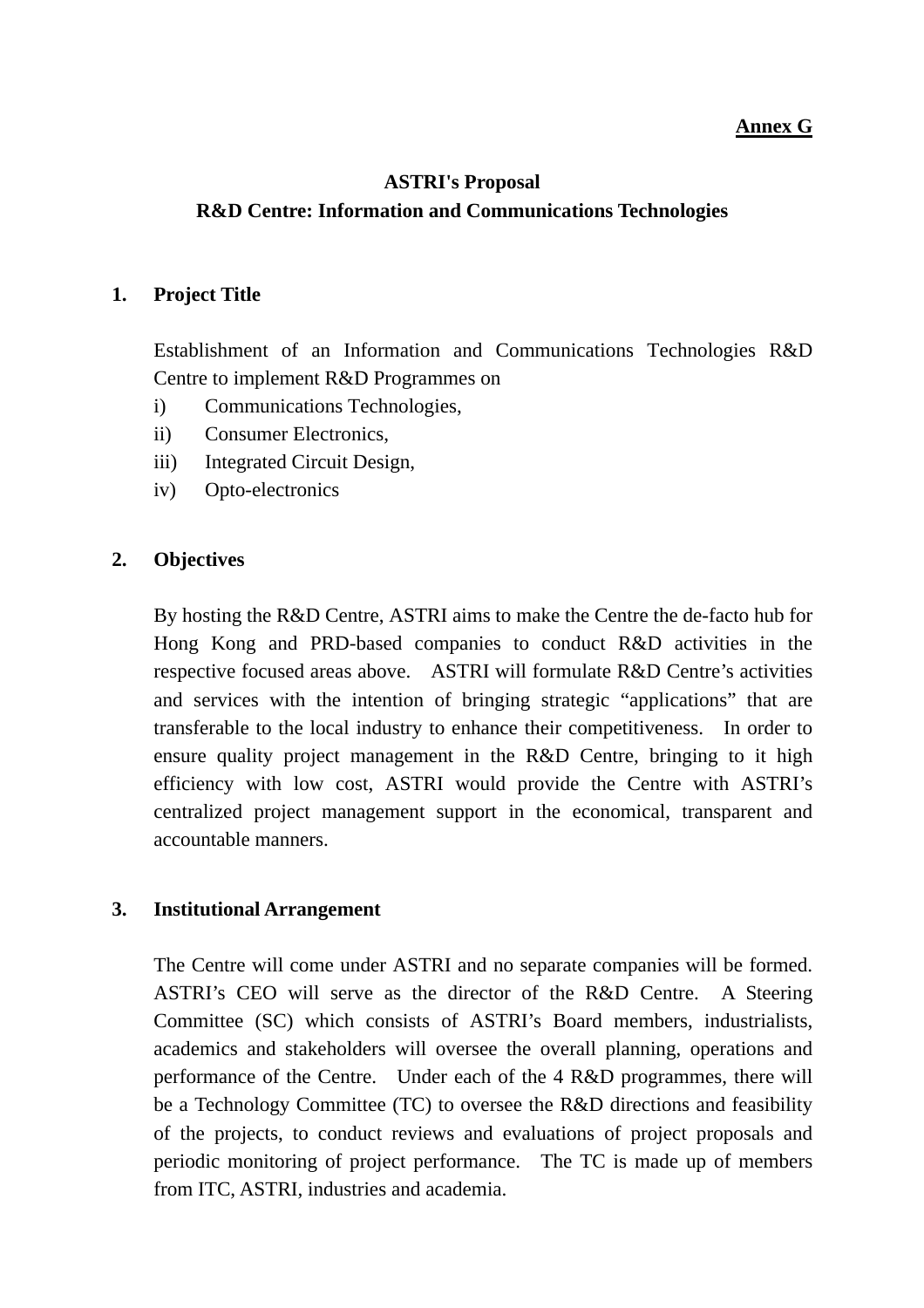#### **4. Organization Chart**

For each R&D programme, there will be a Centre Coordinator. The projects under each R&D programme will be led by R&D Vice-Presidents. Since ASTRI has already had a management infrastructure, the R&D Centre will be supported by the existing ASTRI headquarter in the form of a Project Management Centre (PMC). It will be staffed with existing ASTRI headquarter personnel to support all project management activities from strategic planning, market intelligence, IP management to technology dissemination.



#### **5. R&D Programme**

There are four R&D Programmes : Communications Technologies, Consumer Electronics, IC Design and Opto-electronics.

For Communications Technologies, the focus is on personal and home networking, broadband wireless access mobile platforms, cellular communications, digital TV broadcast.

For Consumer Electronics, the focus is on home media networking, portable media, multimedia communication, pervasive services, digital broadcasting. Technologies to be developed include wireless/broadband, digitization, 3C convergence/Triple Play, miniaturization/mobility, etc.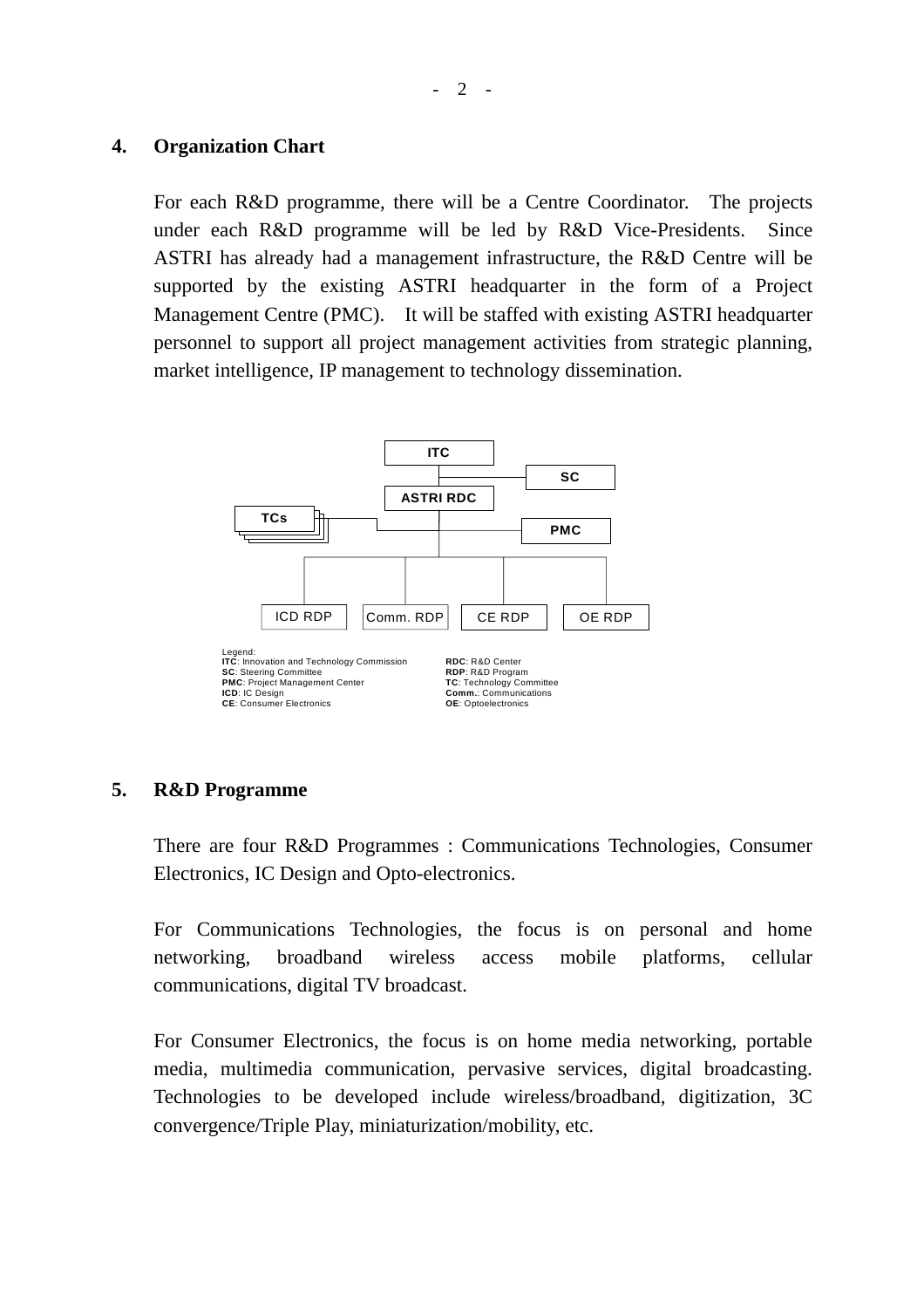For IC Design, the focus is on H.264 video compression, Java computing, data converter codec, AMS cell library, RF architecture, bio-medical, digital TV receiver, and for advanced IPs and ICs for consumer, telecommunications and other applications. Technologies to be developed include power management, analog/mixed-signals, embedded software, integration and testing.

For Opto-electronics, the focus is on low-cost optical interconnect, optical transmission media, novel transmission device, optical sensor and solid state lighting. Core technologies to be developed include POF (Plastic Optical Fiber), OEIC (Opto-electronics IC), key optical devices, packaging and optical sensors, etc.

### **6. Collaboration parties**

Collaboration with the Centre could be in the form of forming expert group, participating in individual projects, joining as sponsors or consortium members, contracting research work.

More specifically for Consumer Electronics, there are 7 companies interested as licensing partners, 3 as project collaborating partners, 2 as members, 5 as resource contributing partners. There is also support from 5 local universities and 4 local associations/institutes.

#### **7. IPArrangement**

If industry contribution is less than 50% of project cost, exclusive licensing will not be allowed. However, companies would have discount on future royalty for non-exclusive licensing proportionally to their contribution. Detailed terms will be determined through business-to-business negotiations on a case-by-case basis.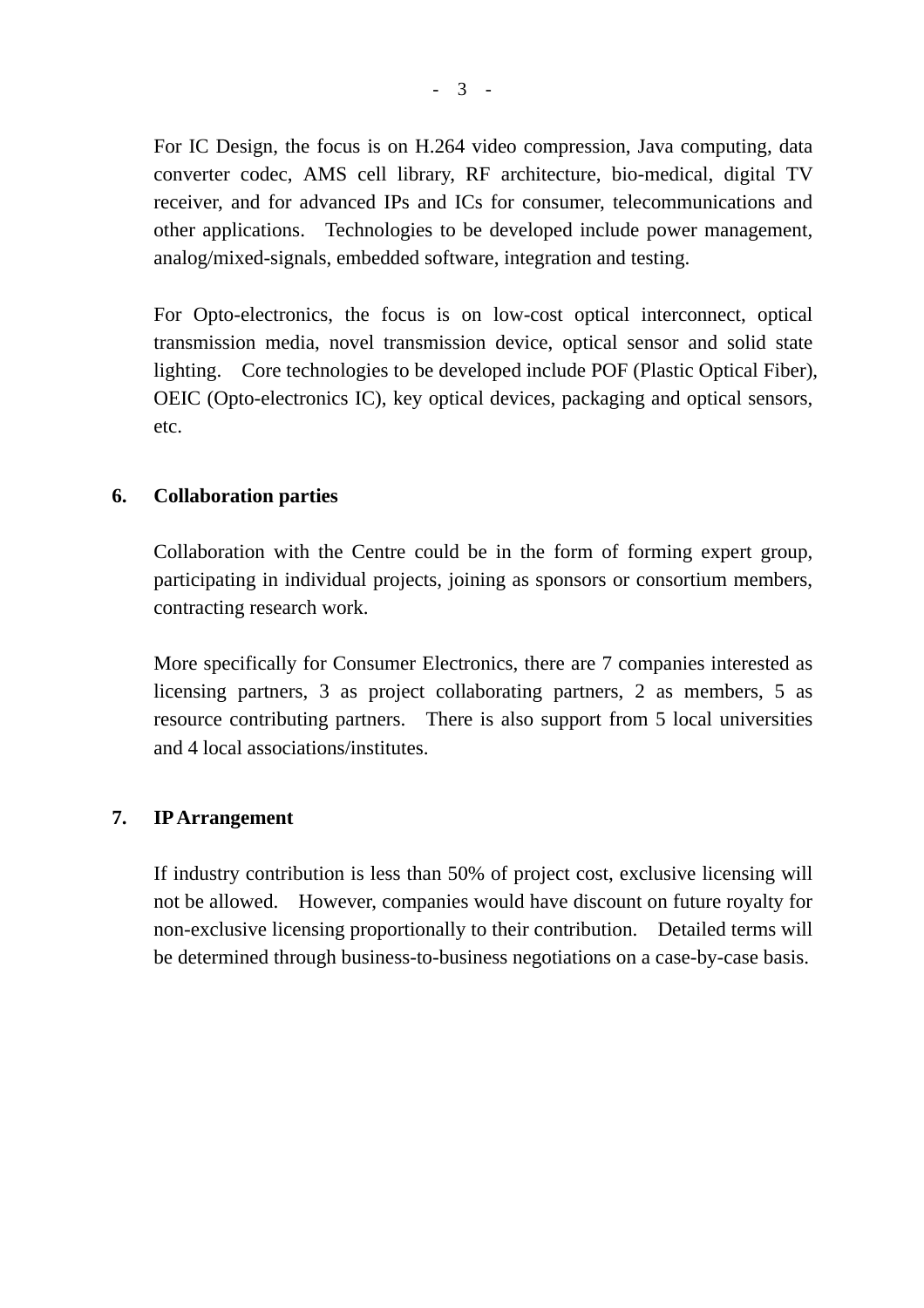### **8. Proposed Budget**

|                                          | 2005-06<br>\$'000 | 2006-07<br>\$'000 | 2007-08<br>\$'000 | 2008-09<br>\$'000 | 2009-10<br>\$'000 | <b>Total</b><br>\$'000 |
|------------------------------------------|-------------------|-------------------|-------------------|-------------------|-------------------|------------------------|
| <b>5-Year Centre Operating Cost</b>      |                   |                   |                   |                   |                   |                        |
| Sub-total $(a)$                          | 38,662            | 47,199            | 55,227            | 66,879            | 84,941            | 292,908                |
| <b>R&amp;D Project Costs</b>             |                   |                   |                   |                   |                   |                        |
|                                          |                   |                   |                   |                   |                   |                        |
| <b>R&amp;D Expenditure</b>               |                   |                   |                   |                   |                   |                        |
| <b>Communications Technologies</b>       |                   |                   |                   |                   |                   |                        |
| Staff                                    | 33,107            | 48,135            | 65,368            | 85,665            | 110,378           | 342,653                |
| Equipment                                | 8,122             | 9,900             | 10,598            | 10,584            | 9,326             | 48,530                 |
| Other direct costs                       | 2,091             | 2,715             | 3,268             | 3,761             | 3,896             | 15,731                 |
| Sub-total $(b)$                          | 43,320            | 60,750            | 79,235            | 100,010           | 123,599           | 406,914                |
| <b>Consumer Electronics</b>              |                   |                   |                   |                   |                   |                        |
| Staff                                    | 44,413            | 50,486            | 57,993            | 66,360            | 77,833            | 297,085                |
| Equipment                                | 10,516            | 10,294            | 10,276            | 10,294            | 10,367            | 51,748                 |
| Other direct costs                       | 13,293            | 14,758            | 16,748            | 18,961            | 22,086            | 85,846                 |
| Sub-total $(c)$                          | 68,222            | 75,538            | 85,017            | 95,615            | 110,287           | 434,679                |
| <b>IC</b> Design                         |                   |                   |                   |                   |                   |                        |
| Staff                                    | 30,204            | 44,564            | 52,766            | 78,753            | 123,238           | 329,525                |
| Equipment                                | 13,249            | 17,590            | 19,968            | 17,510            | 20,644            | 88,961                 |
| Other direct costs                       | 9,242             | 13,543            | 16,191            | 21,739            | 33,261            | 93,976                 |
| Sub-total $(d)$                          | 52,694            | 75,697            | 88,925            | 118,002           | 177,143           | 512,462                |
| <b>Opto-Electronic</b>                   |                   |                   |                   |                   |                   |                        |
| Staff                                    | 18,504            | 26,975            | 36,103            | 46,225            | 54,394            | 182,200                |
| Equipment                                | 27,000            |                   | 24,000 16,720     |                   | 13,310 12,700     | 93,730                 |
| Other direct costs                       | 27,756            | 26,975            | 33,252            | 37,665            | 43,659            | 169,307                |
| Sub-total $(e)$                          | 73,260            | 77,950            | 86,075            | 97,200            | 110,752           | 445,237                |
| <u>Income</u>                            |                   |                   |                   |                   |                   |                        |
| Contribution from<br>relevant Industries | 4,285             | 14,136            | 27,351            | 54,235            | 106,083           | 206,090                |
| Income generated from<br>R&D Projects    | 4,625             | 13,800            | 30,575            | 53,500            | 83,610            | 186,110                |
| Sub-total $(f)$                          | 8,910             | 27,936            | 57,926            | 107,735           | 189,693           | 392,200                |

**from ITF for the whole Centre**  $[(a) + (b) + (c) + (d)]$  $+ (e) - (f)$ 

**267,249 309,198 336,553 369,972 417,029 1,700,000**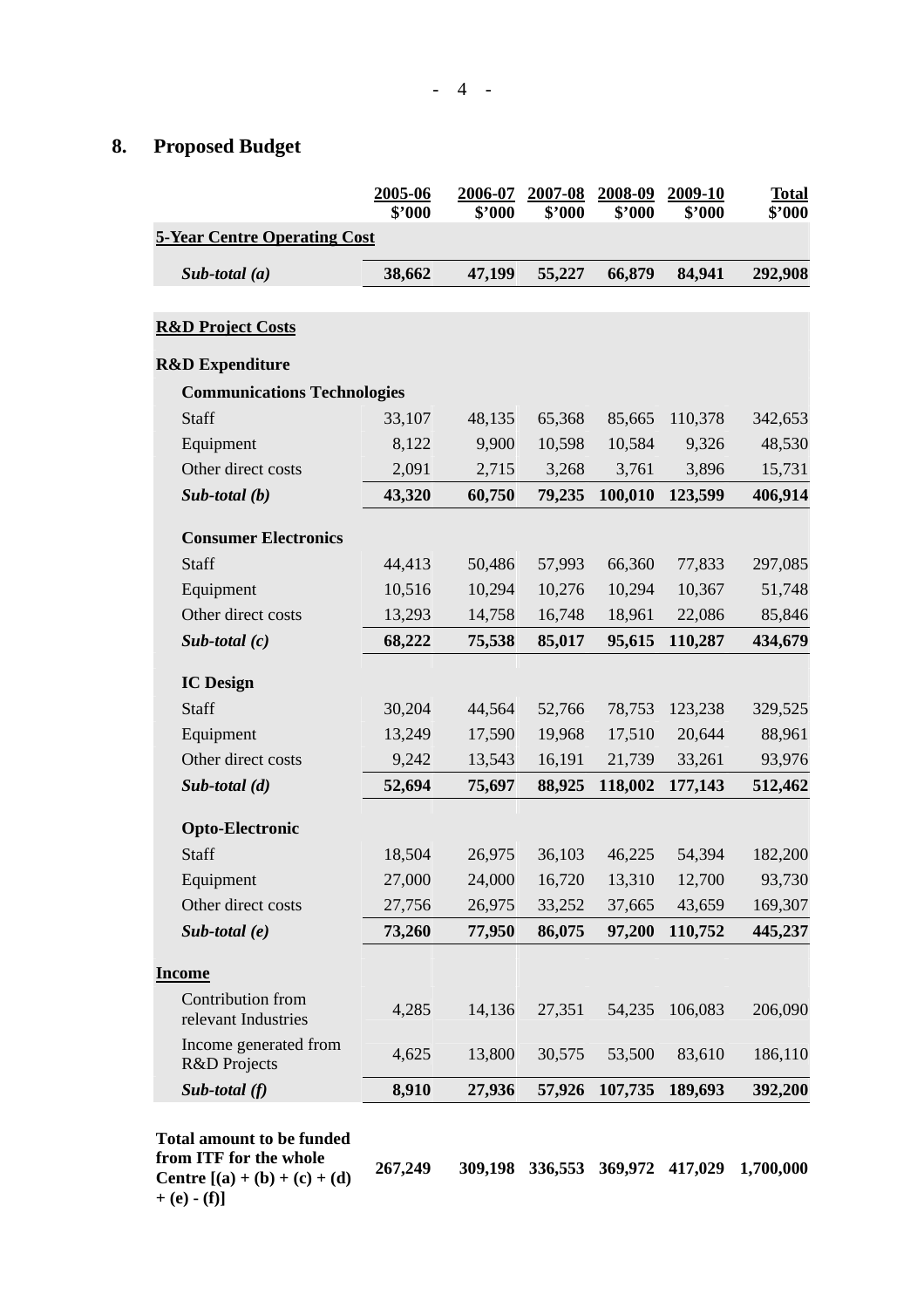#### **Annex H**

### **Cyberport's Proposal Focus Theme: Digital Entertainment Incubation cum Training Centre**

#### **1. Project Title**

An Incubation-cum-training Centre supporting high-growth start-up companies in innovative digital entertainment development in Hong Kong.

#### **2. Objective**

The goal is to establish an Incubation cum Training Centre (the Centre) at Cyberport to incubate companies in the digital entertainment and digital multimedia industries, initially focusing on game development. The Centre will provide a cultivating environment for start-ups and focused professional training courses and seminars to help develop commercially viable products and services with sustainable business model in the digital entertainment industry.

#### **3. Institutional arrangement**

The Centre will be set up as a unit under Cyberport. An Advisory Committee will be set up with non-executive and executive directors drawn from academia, commercial sector and the Government to provide advice or mentorship to incubates, to review performance and to steer the overall direction of the Centre. A 12-member Vetting Committee will be established to evaluate incubation applications and to set initial checkpoints and milestones for each incubation applicant.

#### **4. Organization chart**

The Centre will comprise 4 key centre staff and 2 supporting staff. The Centre Manager will be responsible for the overall management and as a leading public spokesman. The Business Development Manager and the Training Manager will manage business related activities and run the Digital Entertainment Academy respectively. One Technical Support Engineer will provide technical support to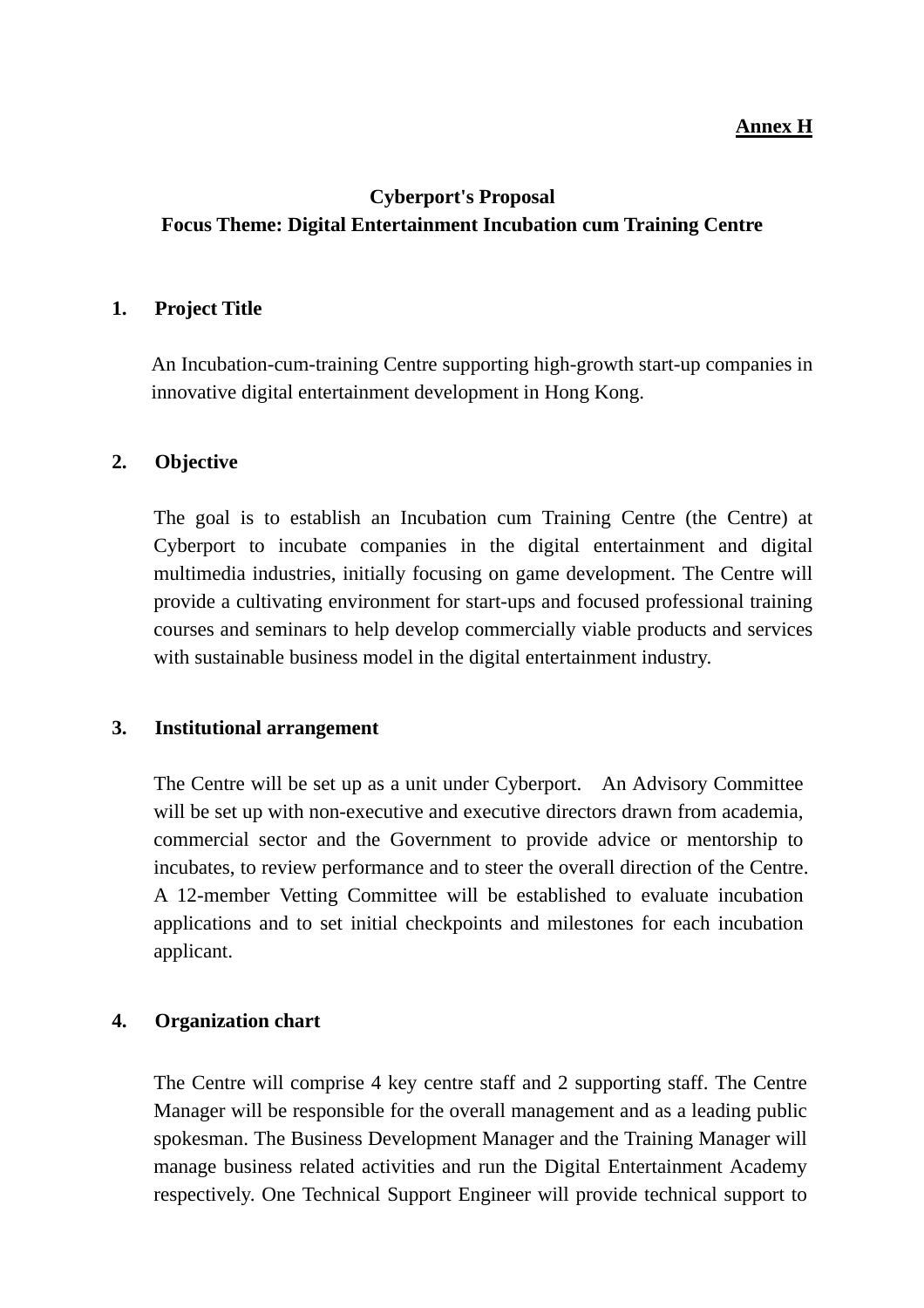- 2 -

incubatees.

#### *5.* **Programme and Support**

This 40 months project comprises two core programmes, namely, Incubation Programme and Digital Entertainment Academy.

- (a) Incubation Programme - The Centre targets to support up to 45 digital entertainment or media start-ups for a period up to 2 years with rent free office space, equipment and advanced digital media production facilities at favorable terms; and
- (b) Digital Entertainment Academy - The Academy will offer the following:
	- (i) professional training series on technologies and business development,
	- (ii) SME circle workshop and visionary seminar to share business insights and to develop visionary strategies,
	- (iii) Youth Creativity Training to provide exposure on technical skill development and industry knowledge on digital entertainment tailored for young adults from the age of 10 to 17 to help foster early creative thinking and development, and
	- (iv) Web based training courses targeted for professional skill enhancements of latest production tools and techniques.

#### **6. Collaboration parties**

The possible collaboration includes:

- (a) academic and industry partners to run the Digital Entertainment Academy on training programmes;
- (b) partners such as InvestHK, HKTDC and Canada's TRLabs will collaborate in marketing and promotional activities; and
- $(c)$ game development bases in Mainland China and Canada, in particularly in the on-line game and new media areas.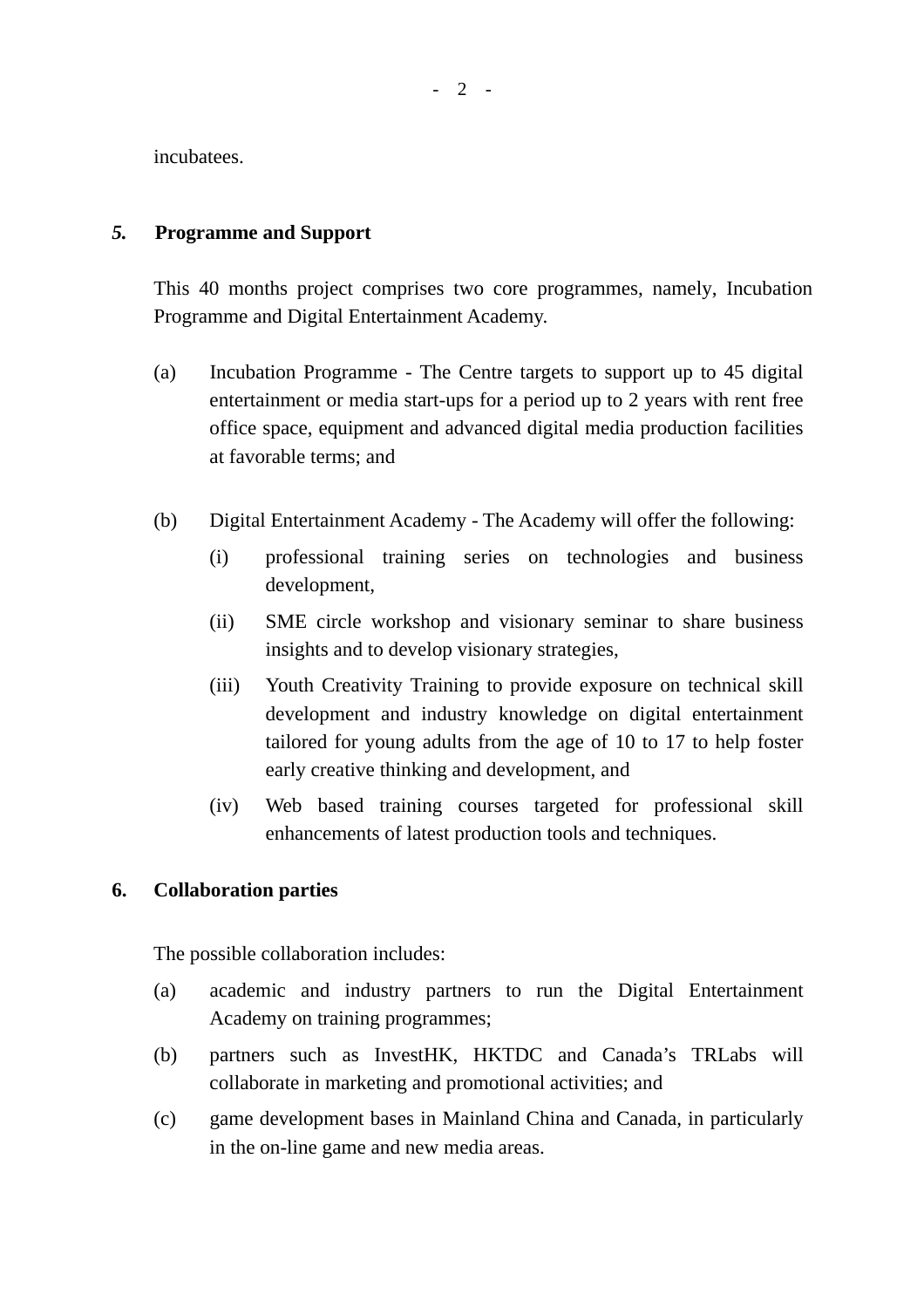# **7. Proposed Budget**

|                                                                                                 | 2005-06<br>\$2000 | 2006-07<br>\$'000 | 2007-08<br>\$'000 | 2008-09<br>\$'000 | <b>Total</b><br>\$'000 |
|-------------------------------------------------------------------------------------------------|-------------------|-------------------|-------------------|-------------------|------------------------|
| <b>Centre Operating Cost</b>                                                                    |                   |                   |                   |                   |                        |
| <b>Staff</b>                                                                                    | 640               | 1,920             | 1,920             | 1,920             | 6,400                  |
| Equipment                                                                                       | 1,475             | $\theta$          | $\Omega$          | $\Omega$          | 1,475                  |
| Other direct costs                                                                              | $\overline{0}$    | 20                | 20                | 20                | 60                     |
| Sub-total $(a)$                                                                                 | 2,115             | 1,940             | 1,940             | 1,940             | 7,935                  |
|                                                                                                 |                   |                   |                   |                   |                        |
| <b>Programme Costs</b>                                                                          |                   |                   |                   |                   |                        |
| Incubation                                                                                      | 4,705             | 2,371             | 2,371             | 2,371             | 11,818                 |
| Training                                                                                        | $\overline{0}$    | 3,960             | 3,960             | 3,960             | 11,880                 |
| $Sub$ -total $(b)$                                                                              | 4,705             | 6,331             | 6,331             | 6,331             | 23,698                 |
| <b>Income</b>                                                                                   |                   |                   |                   |                   |                        |
| Sponsorship from<br>Industry                                                                    | $\overline{0}$    | 556               | $\Omega$          | $\overline{0}$    | 556                    |
| Other Income                                                                                    | $\Omega$          | 100               | 100               | 100               | 300                    |
| Sub-total $(c)$                                                                                 | $\boldsymbol{0}$  | 656               | 100               | 100               | 856                    |
| <b>Total amount to be funded</b><br>from ITF for the whole<br><b>Centre</b> $[(a) + (b) - (c)]$ | 6,820             | 7,615             | 8,171             | 8,171             | 30,777                 |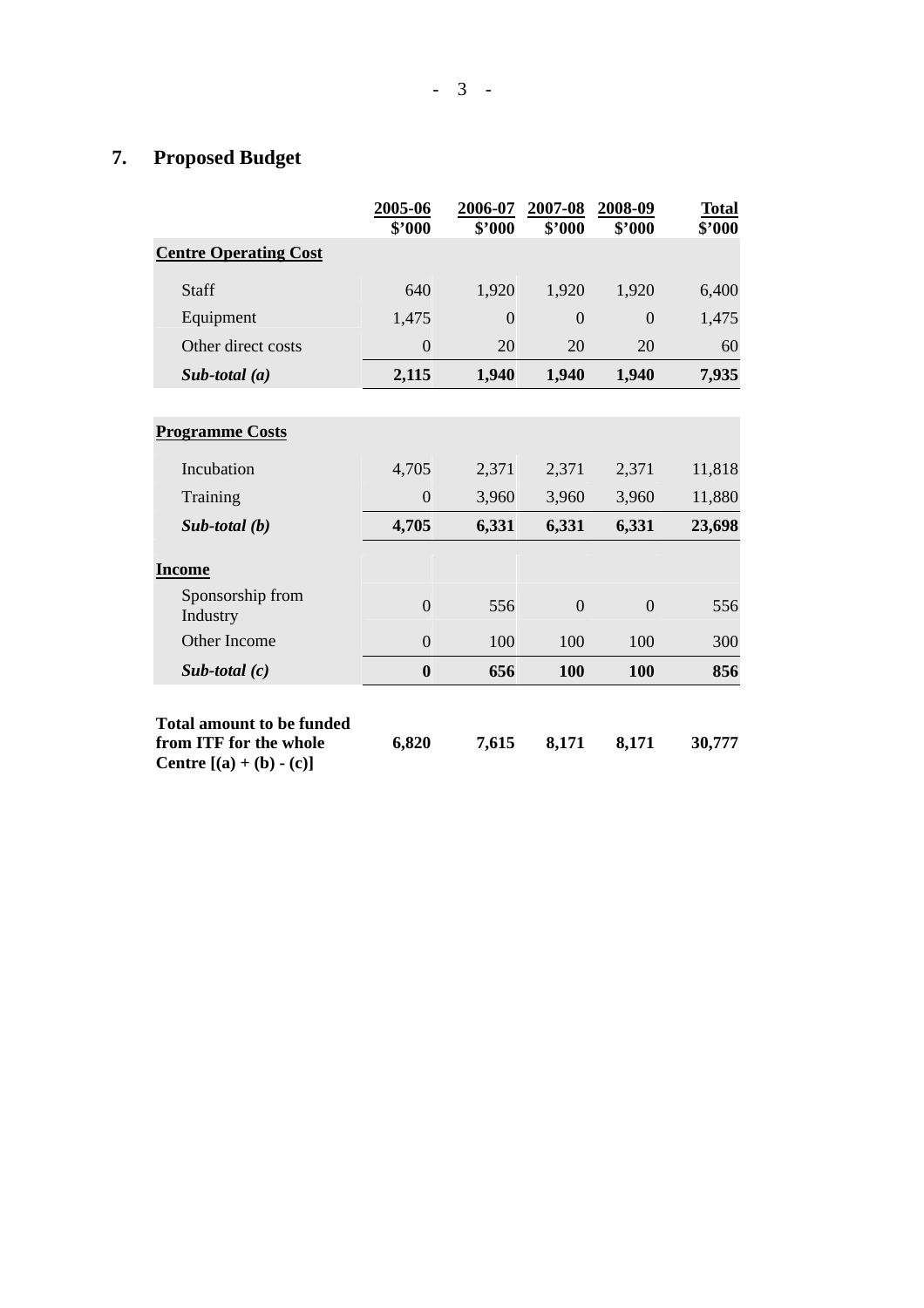#### **Annex I**

### **CUHK's Proposal Focus Theme: Mechanical Watch Movements**

#### **1. Project title**

Develop Technologies and Facilities to Design and Build Mechanical Watch **Movements** 

#### **2. Objectives**

The proposal aims to develop the associated design method, material selection, and manufacturing technologies in the fabrication of the mechanical watch movement in Hong Kong. With industry's participation and collaboration with the R&D partners, the project would develop the required technology platform in fabricating a three-hand mechanical watch movement in Hong Kong, with quality comparable to the Swiss product. A pilot production facility would also be established to demonstrate the developed technologies for technology transfer and the production of the prototypes. In addition, this would train up a group of highly skilled engineers and technicians for the precision industry.

#### **3. Institutional arrangement**

A Centre will be set up under the management of CUHK for project implementation. The Board of Directors of the Centre consists of 11 members (6 from industry, 2 from CUHK, 1 from collaborating R&D organizations, 1 from ITC and 1 independent). Directly under the Board is the Executive Team with 4 Technical Groups (design, manufacturing, materials, and production).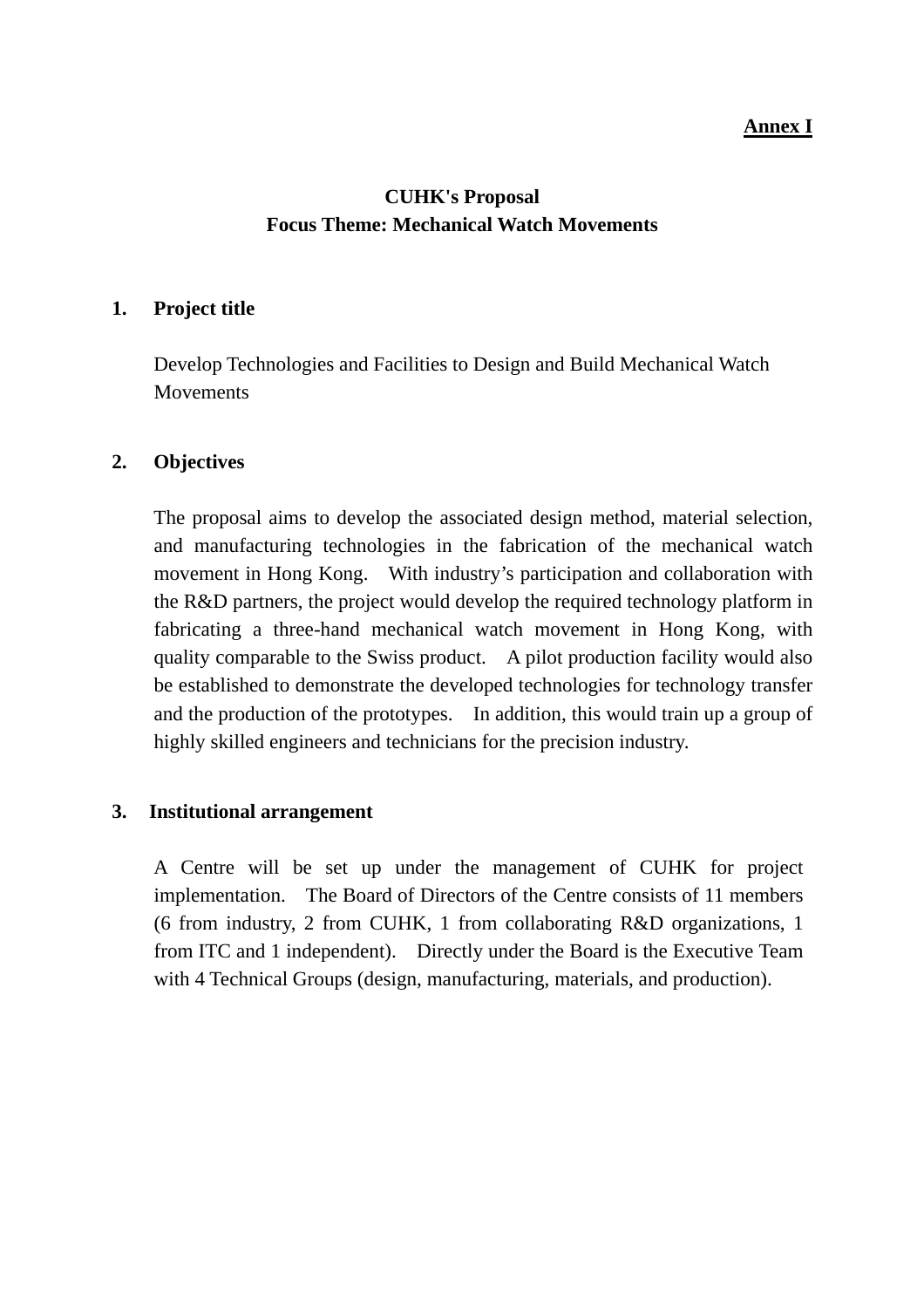#### **4. Organisation chart**



The key staff of the Centre include one Centre Director, three research assistant professors and two local/overseas experts. There are 32 other supporting staffsfrom local research institutes in implementing different projects under their respective R&D schedule.

#### **5. R&D programme**

The R&D programme involves 25 proposed projects to be carried out in three years by CUHK and its collaborating R&D partners. The programme is broadly divided into three phases with phase I projects focus on design, material and manufacturing technology development, phase II projects focus on manufacturing technology and resources development and phase III focus on new technology exploration.

As an important part of the programme, pilot production facilities will be established to produce 20 complete three-hand mechanical watch movements in the first year, 200 in the second year and then 500 in the third year.